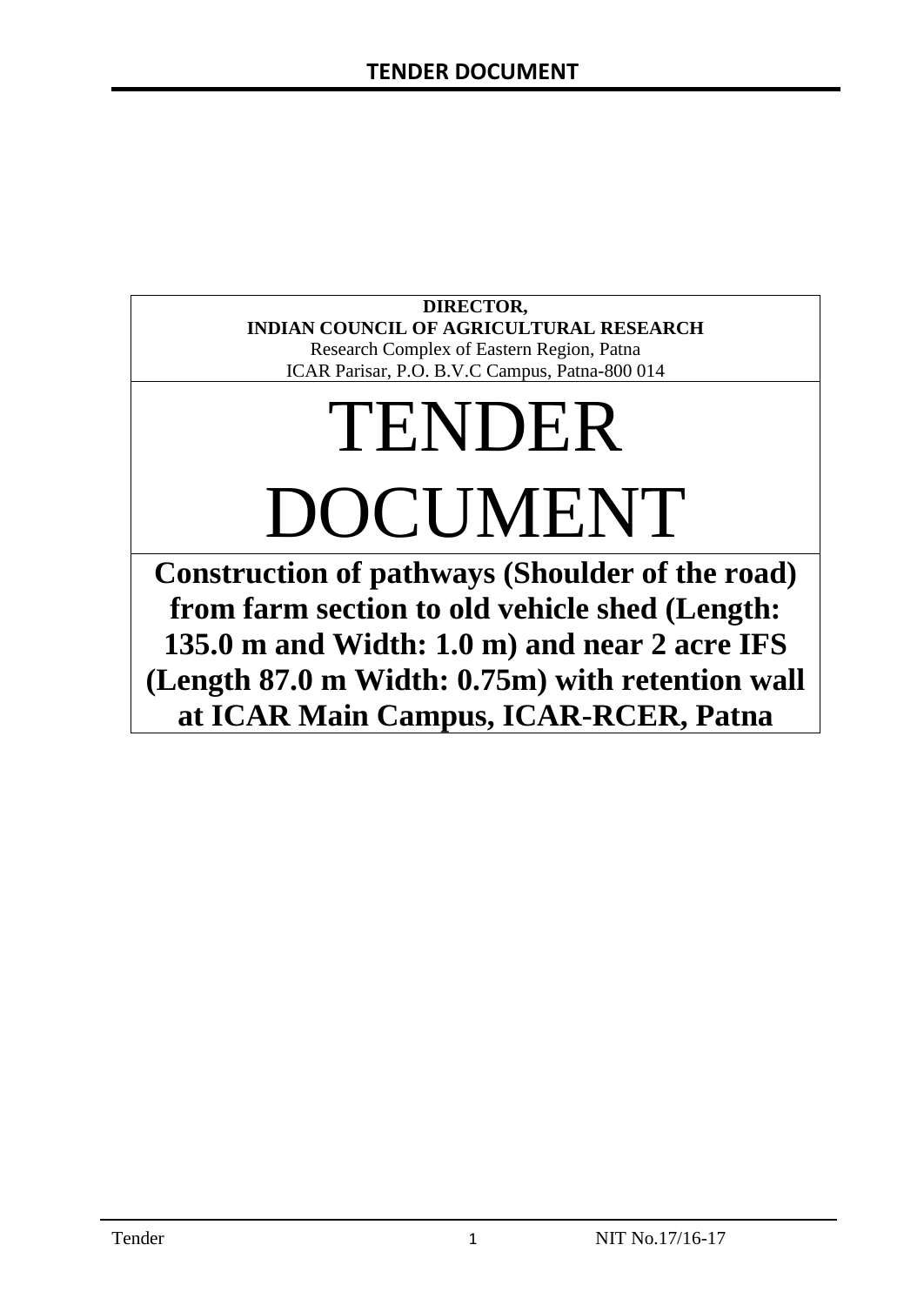# **INDIAN COUNCIL OF AGRICULTURAL RESEARCH RESEARCH COMPLEX OF EASTERN REGION PATNA**

# **TENDER DOCUMENT**

**Construction of pathways (Shoulder of the road) from farm section to old vehicle shed (Length: 135.0 m and Width: 1.0 m) and near 2 acre IFS (Length 87.0 m Width: 0.75m) with retention wall at ICAR Main Campus, ICAR-RCER, Patna**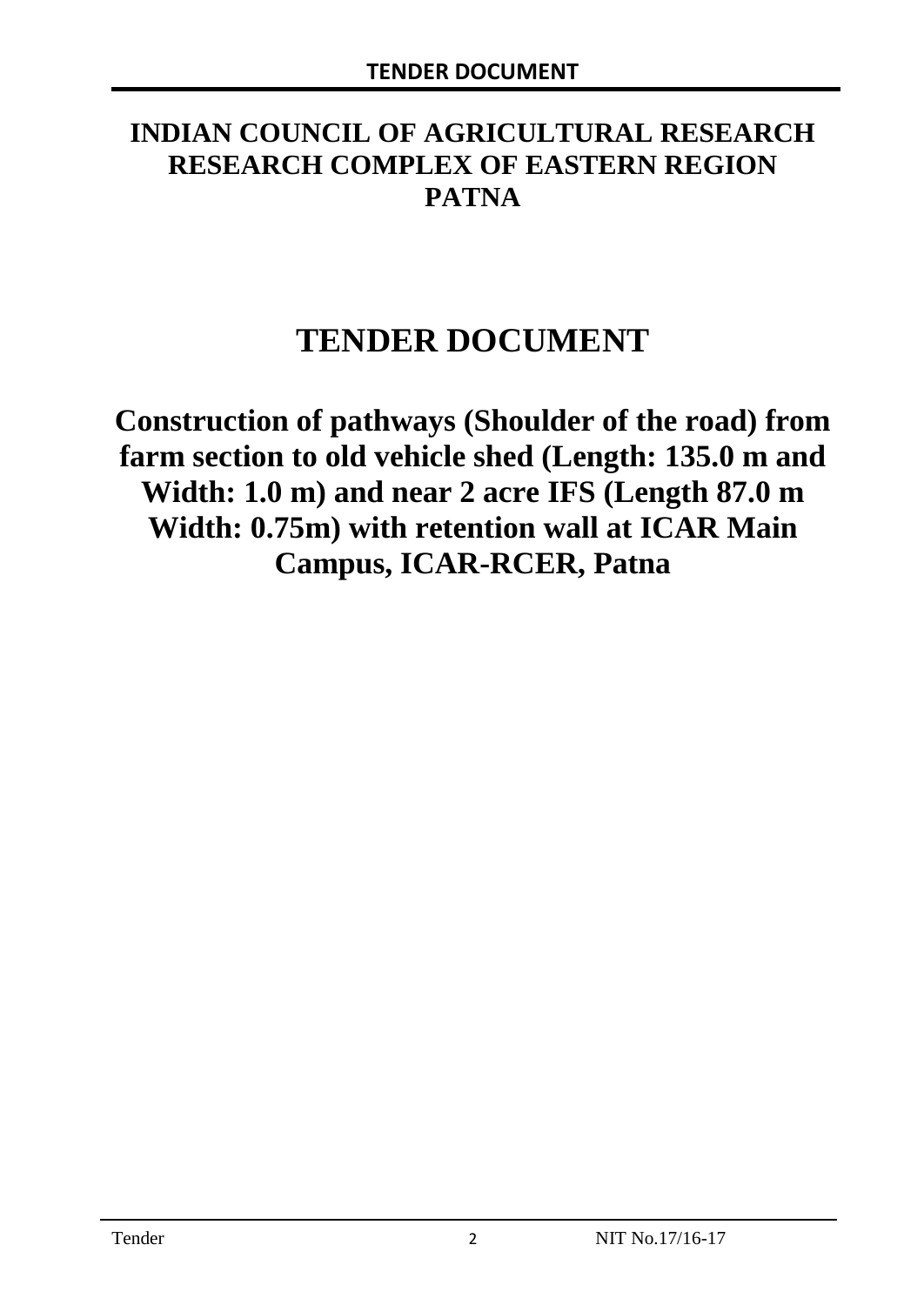# **INDEX**

| <b>Sl. No.</b> | <b>Details</b>                                    | Page no.       |  |
|----------------|---------------------------------------------------|----------------|--|
| 1.             | <b>NOTICE INVITING TENDERS</b>                    |                |  |
| 2.             | <b>INSTRUCTIONS TO TENDERERS</b>                  | 6              |  |
| A)             | General                                           | 6              |  |
| B)             | Tender document                                   | $\overline{7}$ |  |
| $\mathcal{C}$  | Preparation of tenders                            | $\overline{7}$ |  |
| D)             | Submission of tenders                             | 9              |  |
| E)             | Tender opening and evaluation                     | 10             |  |
| F)             | Award of contract                                 | 11             |  |
| 3              | <b>QUALIFICATION INFORMATION (ANNEXURE-I)</b>     | 12             |  |
|                | <b>CHECKLIST TO ACOMPANY THE TENDER</b>           |                |  |
| 4              | <b>CONDITIONS OF CONTRACT</b>                     | 13             |  |
|                | <b>TENDER</b>                                     | 13             |  |
| A              | General                                           | 16             |  |
| B              | Time for completion                               | 19             |  |
| $\overline{C}$ | Quality control                                   | 21             |  |
| D              | Cost control                                      | 22             |  |
| E              | Finishing the contract                            | 25             |  |
| $\overline{F}$ | Special conditions                                | 26             |  |
| 5              | ADDITIONAL CONDITIONS TO TENDER NOTICE            | 38             |  |
| 6              | <b>GENERAL SPECIFICATIONS</b>                     | 39             |  |
| $\overline{7}$ | <b>DRAWINGS</b>                                   | 40             |  |
| 8              | <b>BILL OF QUANTITIES</b>                         | 41             |  |
| 9              | SCHEDULE - A: PRICE SCHEDULE & BILL OF QUANTITIES | 45             |  |
| A)             | Price schedule of contract                        | 46             |  |
| B)             | Price summary                                     | 48             |  |
| $\mathcal{C}$  | Price schedule and Plan/Layout                    | 49             |  |
| 10             | <b>Contract Form</b>                              | 50             |  |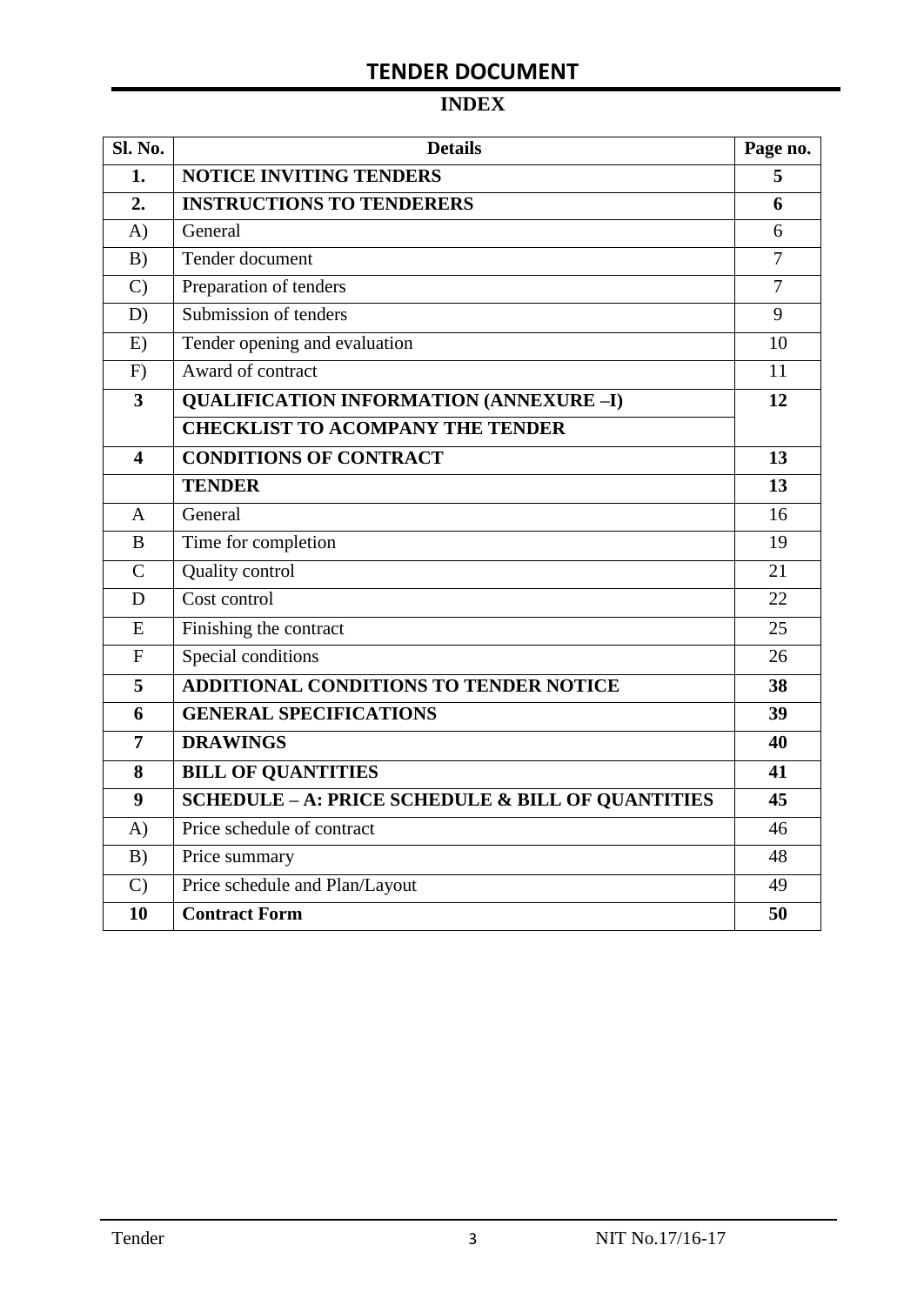# **NOTICE INVITING TENDERS**

# **No. 17/16-17**

# **INDIAN COUNCIL OF AGRICULTURAL RESEARCH RESEARCH COMPLEX OF EASTERN REGION PATNA**

**Name of Work: Construction of pathways (Shoulder of the road) from farm section to old vehicle shed (Length: 135.0 m and Width: 1.0 m) and near 2 acre IFS (Length 87.0 m Width: 0.75m) with retention wall at ICAR Main Campus, ICAR-RCER, Patna**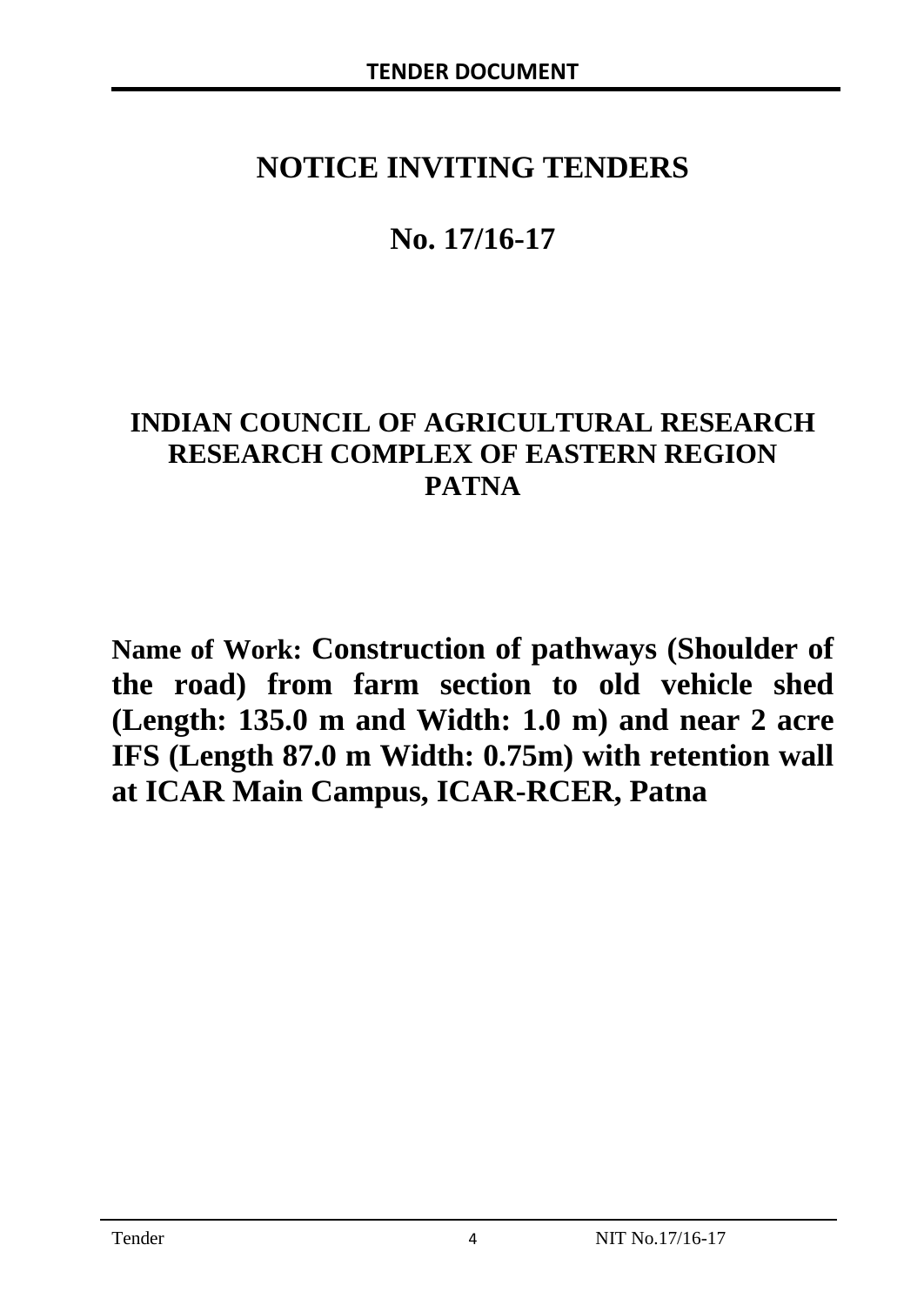# **Notice Inviting Tenders No. 17/16-17**

I) Tenders are invited from eligible Contractors for the work mentioned below:-

| 1.               | <b>Name of the Work</b>            | Construction of pathways (Shoulder of the road)          |
|------------------|------------------------------------|----------------------------------------------------------|
|                  |                                    | from farm section to old vehicle shed (Length:           |
|                  |                                    | 135.0 m and Width: 1.0 m) and near 2 acre IFS            |
|                  |                                    | (Length 87.0 m Width: 0.75m) with retention wall         |
|                  |                                    | at ICAR Main Campus, ICAR-RCER, Patna                    |
| 2.               | <b>Estimated cost of the work</b>  | <b>Rs. 4.66 lakhs</b>                                    |
| $\overline{3}$ . | Period of completion of work       | 30 days from the award of the work                       |
| $\overline{4}$ . | Form of contract / class of firms  | CCW/<br>PWD/<br>from<br>Registered<br>contractor         |
|                  | eligible.                          | CPWD/RWD and similar govt. agencies undertaking          |
|                  |                                    | construction work of similar nature.                     |
| 5.               | E.M.D to be paid in the shape of   | Rs. 11700.00 (Rs. Three thousand one hundred fifty       |
|                  | Demand Draft obtained from         | only)                                                    |
|                  | Nationalized Bank only.            |                                                          |
| 6.               | Issue of tender document           | Tender documents can be purchased on payment of          |
|                  |                                    | Rs. 500/- for the work which estimated cost is less than |
|                  |                                    | Rs.3.0 lakhs and Rs. 1000/- for the work which           |
|                  |                                    | estimated cost is higher than 3.0 lakhs) in shape of     |
|                  |                                    | demand draft towards cost of tender document or          |
|                  |                                    | down loaded from website: www.icarreer.in in which       |
|                  |                                    | case, a demand draft for Rs.500/- or Rs.1000/- per       |
|                  |                                    | work to be enclosed alongwith tender in favour of        |
|                  |                                    | "ICAR Unit-ICAR-RCER, Patna", payable at Patna.          |
| 7.               | date<br>time<br>for<br>Last<br>and | 17.09.2016 up to 11.00 A.M.                              |
|                  | submission of tender.              |                                                          |
| 8.               | Date and time of opening of        | 17.09.2016 at 11.30 A.M.                                 |
|                  | tender.                            |                                                          |

#### II) **Eligibility criteria for tenderer.**

- a) Registered contractor from CCW/CPWD/ PWD/ RWD and similar govt. agencies undertaking construction work of similar nature.
- b) Any type of single civil work of not less than Rs.3.50 lakhs in preceding three years.
- c) Should have a net worth of at least Rs.3.50 lakhs
- d) Certificates in support of existing Commitments.
- e) Valid Labour license and Income Tax Clearance certificate for last Financial Year must be submitted alongwith tender document.
- III) To purchase tender documents by paying an amount of Rs. 500/- or Rs. 1000/- (as applicable) towards cost of tender document including VAT etc. Those not able to purchase tender document can down load the application from web site www.icarrcer.in and submit the D.D for Rs.500/- or Rs. 1000/- (as applicable) along with EMD in the shape of Demand Draft @ 2.5% on Tender Value issued by any Nationalized Bank/Scheduled Commercial bank in favour of "**ICAR Unit: ICAR-RCER, Patna**" to be valid for 3 months from the date of NIT along with bid. The tenderer shall invariably furnish original DD towards EMD to the tender inviting authority along with the Tender Document.
- IV) The tenders will be opened by the Tender Cum Works committee, ICAR-RCER, Patna in the presence of tenderers/or their authorized representatives on the date mentioned above.
- V) If the office happens to be closed on the dates specified above, the respective activity will be performed at the designated time on the next working day without any notification.
- VI) Any other details can be obtained from the Office of the **A.A.O. (P), ICAR-RCER, Patna or www.icarrcer.in**.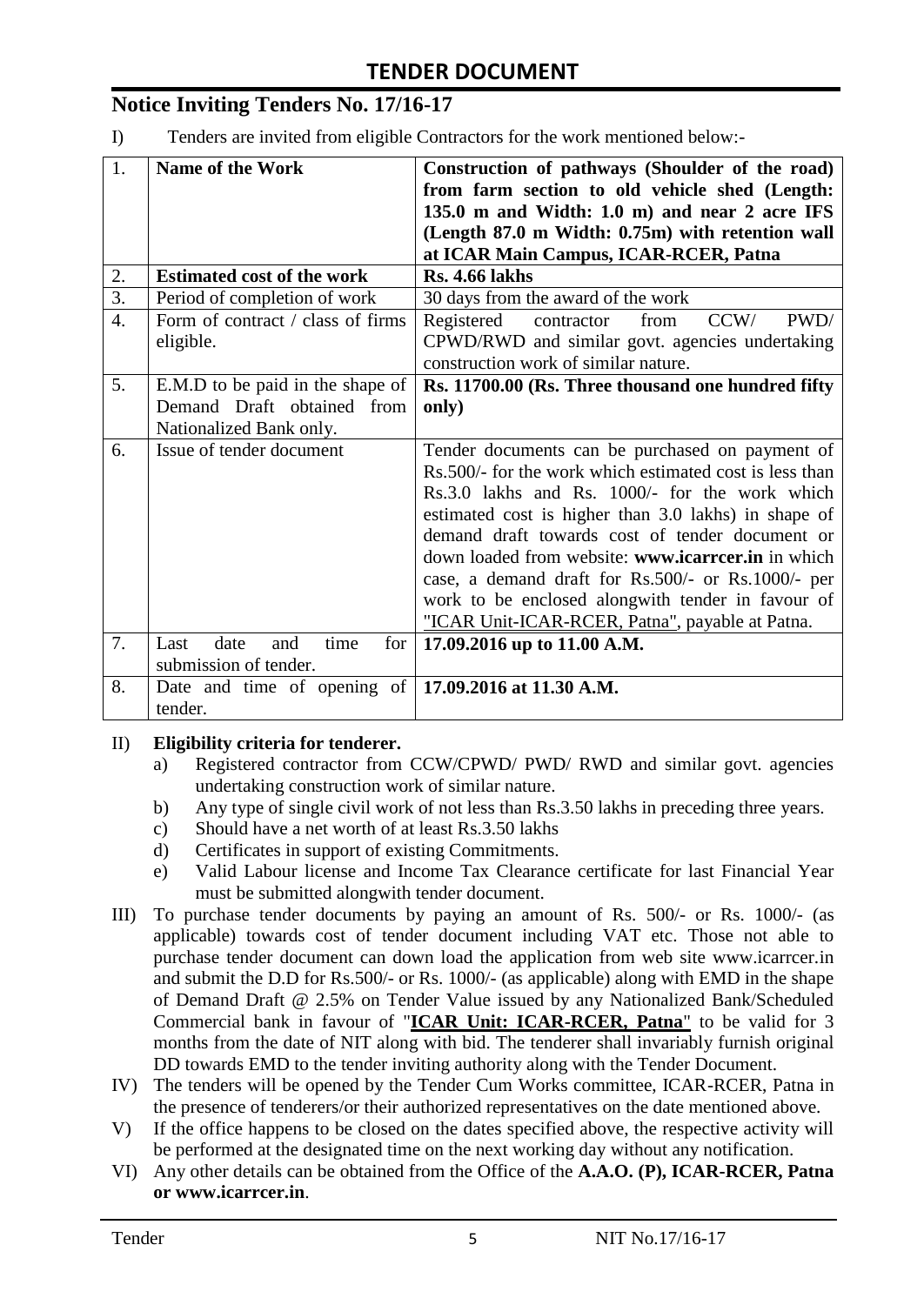#### **INSTRUCTIONS TO TENDERERS A – GENERAL**

#### **1. Name & Scope of work:**

1.1 Brief details of the work are as follows:

|   | location of work | A   Brief description and   Construction of pathways (Shoulder of the road) from farm<br>section to old vehicle shed (Length: 135.0 m and Width: 1.0 m)<br>and near 2 acre IFS (Length 87.0 m Width: 0.75m) with<br>retention wall at ICAR Main Campus, ICAR-RCER, Patna. |
|---|------------------|---------------------------------------------------------------------------------------------------------------------------------------------------------------------------------------------------------------------------------------------------------------------------|
| B | Scope of work:   | Civil work                                                                                                                                                                                                                                                                |
|   | Period           | of 30 days from the award of the work                                                                                                                                                                                                                                     |
|   | Completion       |                                                                                                                                                                                                                                                                           |

- **1.2 The Director, ICAR-RCER, Patna invites tenders along with** EMD of Rs. **11700/-** in the shape of Demand Draft issued by any Nationalized Bank**, Payable at Patna** to be valid for 3 months from the date of NIT along with bid. Bids without EMD will be summarily rejected.
- **1.3** The successful tenderer is expected to complete the work within the stipulated time period, as specified in 1.1 C.

#### **2. Firms Eligible to Tender:**

- 2.1 The Firms who are having;
	- a) Registered contractor from CCW/PWD/CPWD/RWD and similar govt. agencies undertaking construction work of similar nature.
	- b) Any type of single civil work of not less than **Rs.3.50** lakhs in preceding the years.
	- c) Should have net worth of at least **Rs.3.50** Lakhs.
	- d) Experience in any type of civil work.
	- e) Certificates in support of Existing Commitments.
	- f) Valid Labour license and Income Tax Clearance certificate for last Financial Year must be submitted alongwith tender document.

#### **3. Qualification data of the Tenderers:**

- 3.1 The tenderer shall furnish the following particulars in the formats enclosed, supported by documentary evidence as specified in the formats.
	- a) Check slip to accompany the tender **(in Annexure-I)**.
	- b) Attested copies of documents relating to experience in the similar type of works.
- 3.2 Even though the tenderers meet the above qualifying criteria, they are liable to be disqualified / debarred / suspended / blacklisted if they have
	- Furnished false / fabricated particulars in the forms, statements and /annexure submitted in proof of the qualification requirements and/or
	- Not turned up for entering into agreement, when called upon.
	- Record of poor progress such as abandoning the work, not properly completing the contract, inordinate delays in completion, litigation history or financial failures etc. and/or
	- Participated in the previous bidding for the same work and had quoted unreasonably high tender rate and
	- Even while execution of the work, if found that the work was awarded to the Contractor based on false / fake certificates of experience, the Contractor will be blacklisted and work will be taken over invoking relevant standard rules of GOI.
- 3.3 **A tenderer submitting a Tender which the tender accepting authority considers excessive and or indicative of insufficient knowledge of current prices or definite attempt of profiteering will render him liable to be debarred permanently from tendering or for such period as the tender accepting authority may decide. The**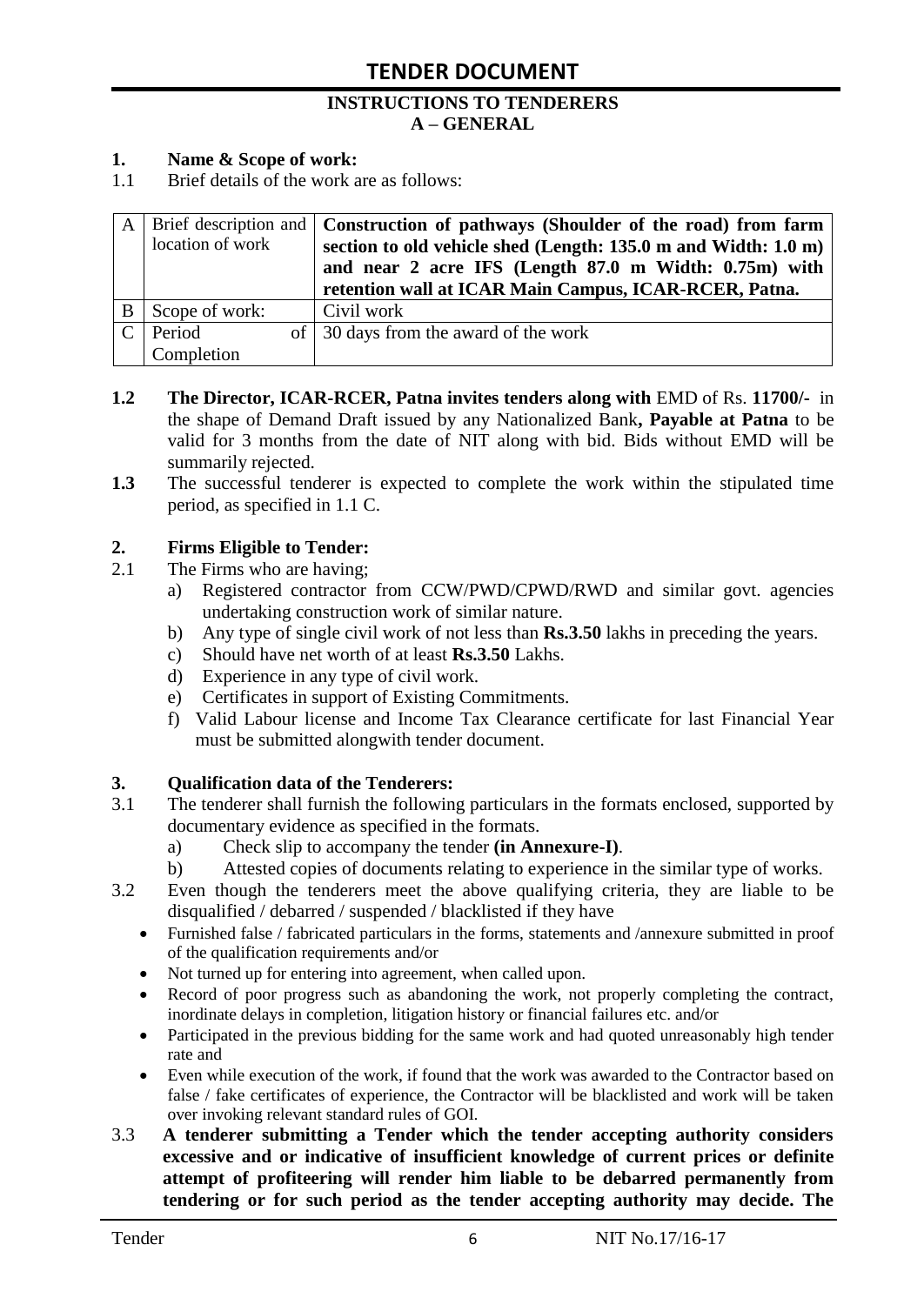**tenderer overall quote should be based on the controlled prices for the materials, if any, fixed by the Government or the reasonable prices permissible for the tenderer to charge a private purchaser under the provisions of clause-6 of the hoarding and profiteering prevention ordinance of 1943 as amended from time to time and on similar principle in regard to labour supervision on the construction.**

#### **4. One Tender per Tenderer:**

4.1 Each Tenderer shall submit only one Tender for the work. A Tenderer who submits more than one Tender will cause disqualification of all the Tenders submitted by the Tenderer.

#### **5. Cost of Tendering**

5.1 The Tenderer shall bear all costs associated with the preparation and submission of his Tender and the tender inviting authority will in no case be responsible and liable for those costs.

#### **6. Site Visit.**

6.1 The Tenderer, at the Tenderer"s own responsibility and risk is advised to visit and examine the Site of Work and its surroundings and obtain all information that may be necessary for preparing the Tender for entering into a contract, for construction of the work. The costs of visiting the site shall be at the Tenderer's own expenses.

### **B. TENDER DOCUMENT**

#### **7. Contents of Tender document.**

- 7.1 One set of Tender document, comprises of the following:
	- 1) **Notice Inviting Tenders (NIT)**
	- **2) Instruction to Tenderers**
	- **3) Forms of Tender and qualification information**
	- **4) Conditions of Contract.**
	- **5) Specifications.**
	- **6) Drawings.**
	- **7) Forms of Securities. i.e., EMD, Additional Security etc.**
	- **8) Bill of quantities and Price.**

#### **8. Clarification on Tender Documents.**

8.1 A prospective Tenderer requiring any clarification on Tender documents may contact the Administrative Officer at the address **indicated in the NIT**. The Administrative Officer will also respond to any request for clarification, received through post.

#### **9. Amendment to Tender Documents.**

- 9.1 Before the last date for submission of Tenders, the Tender Inviting Officer may modify any of the Contents of the Tender Notice, Tender documents by issuing amendment / Addendum.
- 9.2 Any addendum/amendments issued by the Tender Inviting Officer shall be part of the Tender Document and it shall either be communicated in writing to all the purchasers of the Tender documents or notified in the News Papers in which NIT was published.
- 9.3 To give prospective Tenderers reasonable time to take an addendum into account in preparing their bids, the Tender Inviting Officer may extend if necessary, the last date for submission of tenders.

## **C. PREPARATION OF TENDERS**

**10. Language of the Tender:** All documents relating to the tender shall be in the English Language only.

#### **11. Documents comprising of the Tender.**

11.1 The bidders are requested to submit a proposal as detail in this document.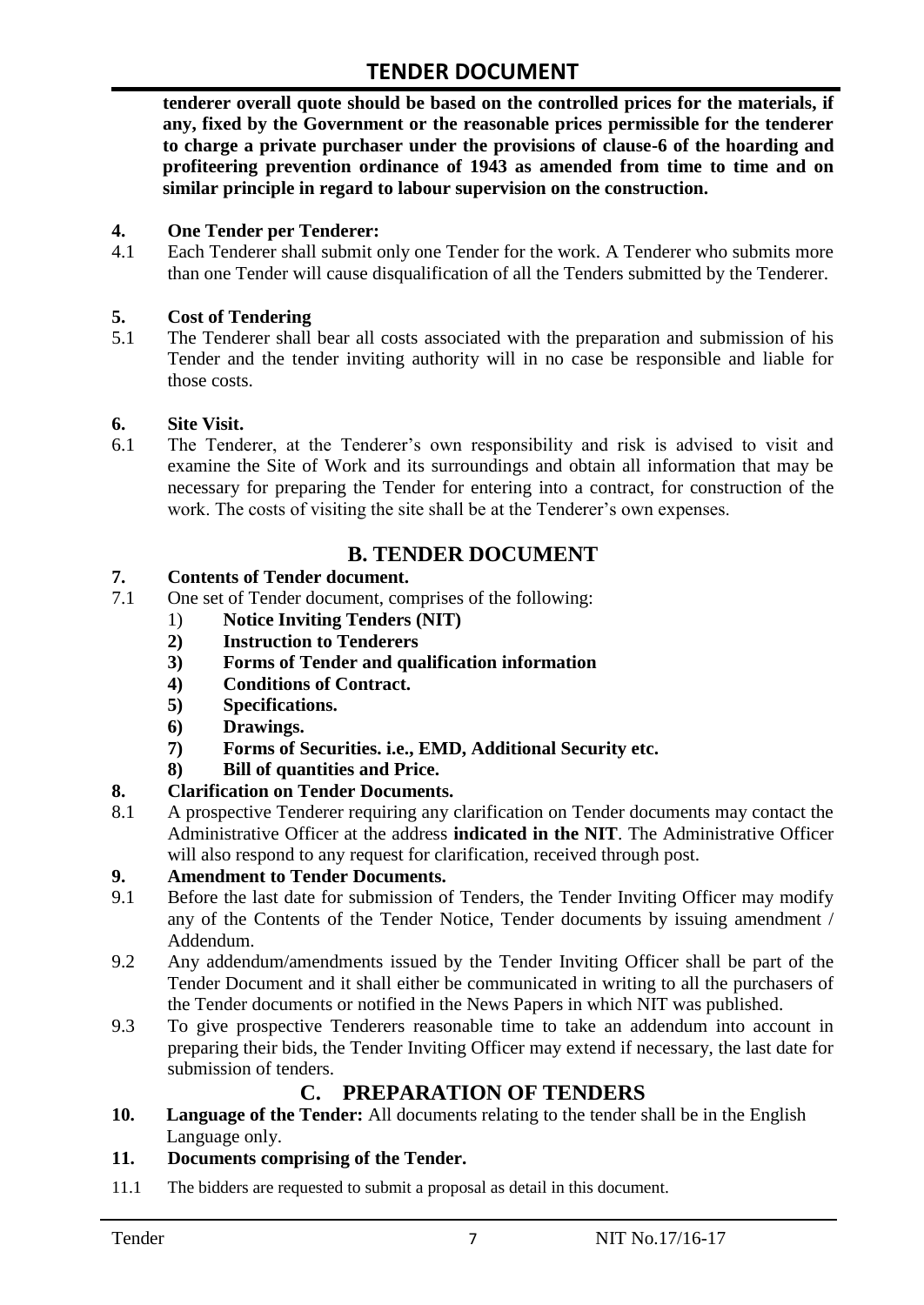- 11.2 The bidders, who are desirous of participating in the Tender, shall sign on all the statements, documents, certificates, tender document purchased by him, owning responsibility for their correctness/authenticity.
- 11.3 **Earnest Money Deposit (EMD):** The bidders shall submit EMD as indicated earlier along with the Proposal. The proposals without EMD are liable for rejection.
- **11.4 The tenderer should place two bids in separate envelopes namely;**
	- **a) Technical bid**
	- **b) Financial bid or Price bid Both the envelope should clearly mention the NIT No. and type of bid i.e. technical or financial or price bid.**

#### **11.5 Proposal of Technical Bid**

- a. In preparing the Technical bid, bidders are expected to examine the documents comprising this tender document in detail. Material deficiencies in providing the information requested may result in rejection of a Proposal.
- b. While preparing the Technical bid, bidders must give particular attention to the following:
	- I) If a bidder considers that they do not have all the expertise for the Assignment, it may obtain a full range of expertise by associating with other firms as appropriate.
	- II) The Technical Proposal should provide the following information using the attached Standard Forms, where ever applicable
	- III) A brief description of the bidder organization and an outline of recent experience on assignments of a similar nature. For each assignment, the outline should indicate, inter alia, duration of the assignment, contract amount, and bidder involvement.
	- IV) List of equipment make, model etc with technical brochures, if any equipment is to be supplied.
	- V) List of personnel who will be looking after the work execution.
	- VI) Any comments or suggestions on the proposed scope of work, list of services, and any facilities expected to be provided by the **ICAR-RCER, Patna**.
	- VII) Any additional comments/ remarks.
- c. The Technical Proposal shall not include any financial information.
- **11.6** The Technical proposal will be reviewed by Tender cum Works Monitoring Committee of the **ICAR-RCER, Patna** and the clarifications, particulars if any required from the bidders will be obtained or in the conventional method by addressing the bidders.
- **11.7 The Tender Document will be opened in front of Tender cum Works Monitoring Committee of the ICAR-RCER, Patna at the time and date as specified in the tender documents.**

#### **12. Price Offer:**

- 12.1 The tenderer should however quote his lump sum tender based on this schedule of quantities. He should quote his offer as an overall tender percentage. The over all tender percentage should be written both in words and figures. The bid offers i.e., percentage shall be written both in figures and words legibly and free from erasures, over writings or corrections of figures. Corrections where unavoidable should be made by crossing out, and rewriting duly initialising with date.
- 12.2 The Schedule A contains not only the quantities but also the rates worked out by the department and the amount for each item and total value of the estimated contract. The tenderer should workout his own rates keeping in view the work, site conditions and quote his overall tender percentage with which he intends to execute the work.
- 12.3 The bid offer shall be for the whole work and not for individual items / part of the work.
- 12.4 All duties, taxes, and other levies payable by the contractor as per State / Central Government rules, shall be included in the tender percentage quoted by the tenderer.
- 12.5 **The tendered contract amount as computed based on overall tender percentage is subject to variation during the performance of the Contract in accordance with variation in quantities etc.**
- **13. Validity of Tenders:**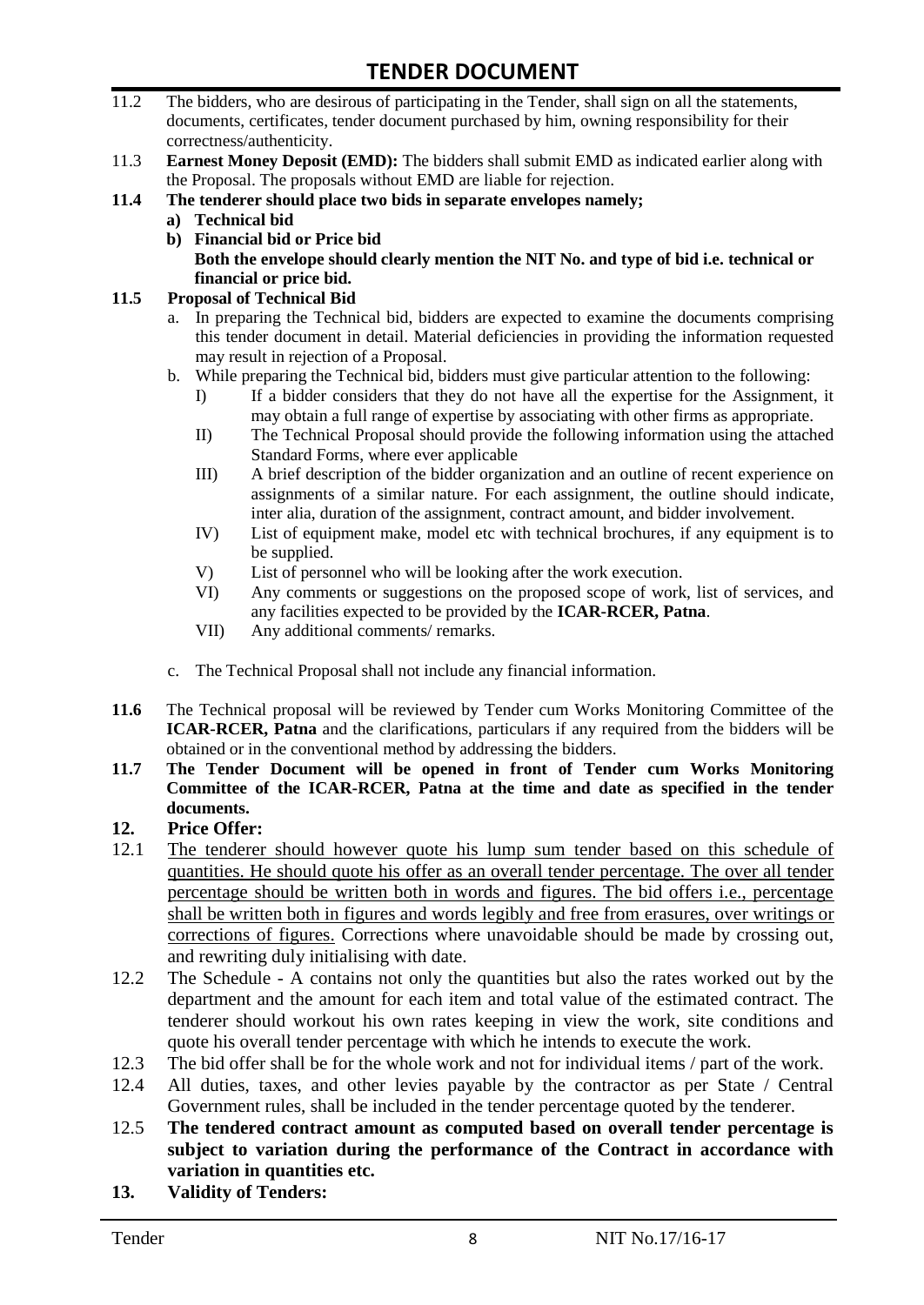- 13.1 Tenders shall remain valid for a period of not less than six months from the last date for receipt of Tender.
- 13.2 During the above mentioned period no plea by the tenderer for any sort of modification of the tender based upon or arising out of any alleged misunderstanding or misconceptions or mistake or for any reason will be entertained.
- 13.3 In exceptional circumstances, prior to expiry of the original time limit, the Tender Inviting Officer may request the bidders to extend the period of validity for a specified additional period. Such request to the Tenderers shall be made in writing. A Tenderer may refuse the request without forfeiting his E.M.D. A tenderer agreeing to the request will not be permitted to modify his Tender, but will be required to extend the validity of his E.M.D for a period of the extension.

# **14.** Signing of Tenders<br>14.1 If the tender is made

- If the tender is made by an individual, it shall be signed with his full name and his address shall be given. If it is made by a firm, it shall be signed with the co-partnership name by a member of the firm, who shall also sign his own name, and the name and address of each member of the firm shall be given, if the tender is made by a corporation it shall be signed by a duly authorized officer who shall produce with his tender satisfactory evidence of his authorization. Such tendering corporation may be required before the contract is executed, to furnish evidence of its corporate existence. Tenders signed on behalf of G.P.A holder will be rejected.
- 14.2 The tender shall contain no alterations or additions, except those to comply with instructions issued by the tender inviting officer, or as necessary to correct errors made by the tenderer, in which case all such corrections shall be initialled by the person signing the tender.
- 14.3 No alteration which is made by the tenderer in the contract form, the conditions of the contract, the drawings, specifications or statements / formats or quantities accompanying the same will be recognized, and, if any such alterations are made the tender will be void.

## **D. SUBMISSION OF TENDERS.**

#### **15. Submission of Tenders:**

- 15.1 The tenderer shall invariably ensure that the following are to be submitted along with tender document.
	- **a) Check slip**
	- **b) Copy of Experience Certificate in Similar type of Work.**
	- **c) Any type of single civil work of not less than Rs.3.50 lakhs in preceding three years.**
	- **d) DD towards EMD.**
	- **e) Declaration towards the genuineness of the certificates**
- 15.2 The successful tenderer shall furnish the original hard copies of all the documents/ EMD / certificates / statements by them before concluding the agreement.
- 15.3 Submit tenders in as explained above. The tender should be submitted in a water proof covers and duly sealed. The cover should clearly indicate the Tender Number, Name of work tendered, due date for opening, address of the bidder and the Bid schedule. The EMD should be enclosed prominently along with the BID.
- **16. Last date / time for submission of the tenders.**
- 16.1 Tenders must be submitted not later than the date and time specified in NIT. In the event of the specified date / time for the submission of bids declared as holiday, the bids will be received on the next working day.
- 16.2 The Director, ICAR-RCER may extend the dates for issue and receipt of Tenders by issuing an amendment in which case all rights and obligations of the Incharge and the Tenderers will remain same as previously.

#### **17. Late tenders**

17.1 Any tender received after the last date / time prescribed will be summarily rejected.

#### **18. Modification to the tender**

18.1 No tender shall be modified after the last date / time of submission of tenders.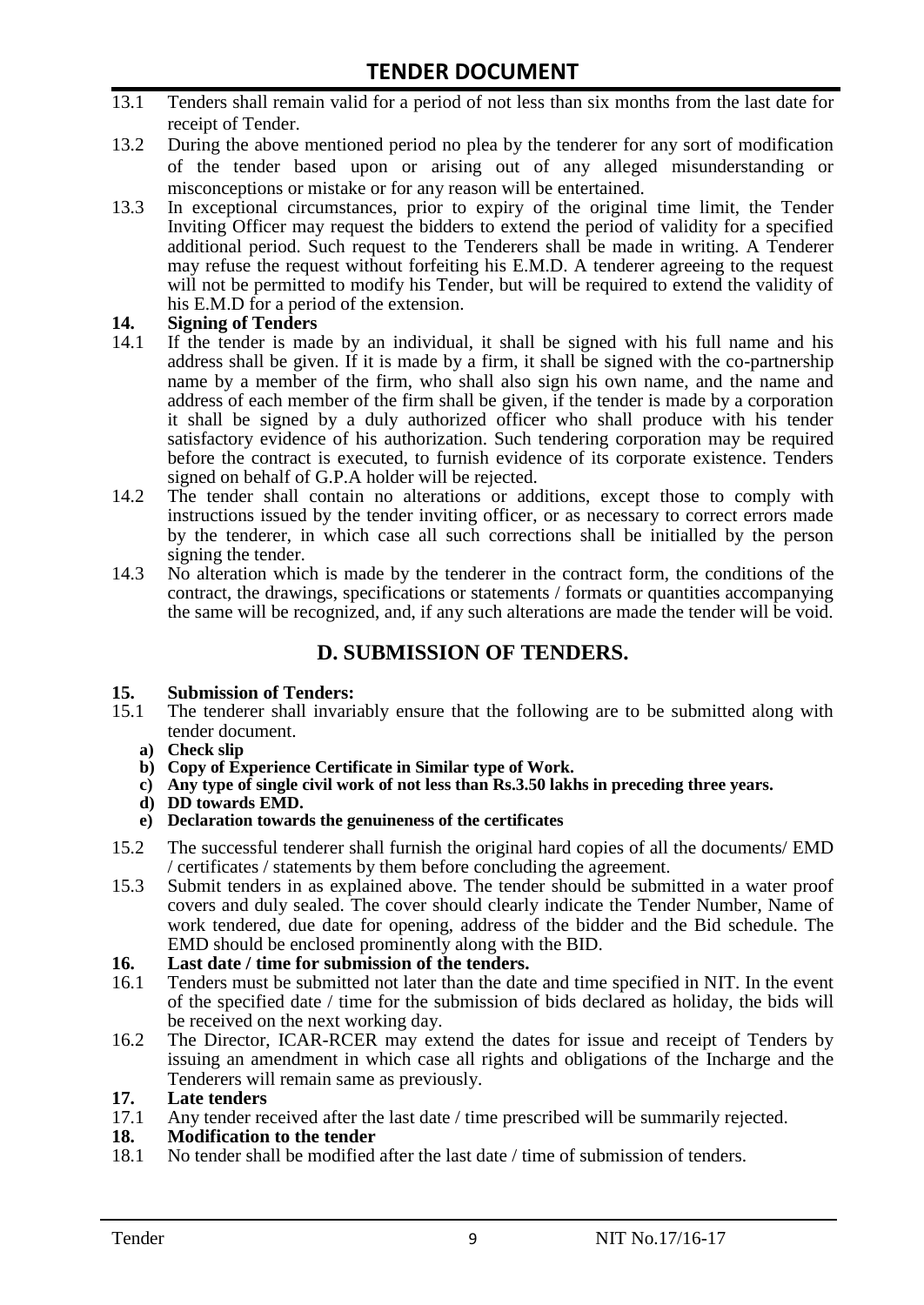## **E. TENDER OPENING AND EVALUATION**

- **19. Tender opening**
- 19.1 **The tenderers or their authorized representatives can be present at the time of opening of the tenders. Either the tenderer himself or one of his representative with proper authorization only will be allowed at the time of tender opening. If any of the tenderer is not present at the time of opening of tenders, the tender opening authority will, on opening the tender of the absentee tenderer, reads out and record the deficiencies if any, which shall be binding on the tenderer.**
- 19.2 **The technical bid containing qualification requirements as per Annexure: I and statement I to VII in 11:5 (b) will be evaluated by the tender opening authority and the minutes are recorded which will be signed by the tender opening authority as well as tenderers or their authorized representatives present.**

#### **20. Clarification of the Tender Document.**

- 20.1 The tender opening authority may call upon any tenderer for clarification on the statements, documentary proof relating to the Tender Document. The request for clarification and response thereto shall be in writing and it shall be only on the qualification information furnished by the tenderer. The clarification called for from the tenderers shall be furnished within the stipulated time, which shall not be more than a week.
- 20.2 The tenderer if so desirous, shall agree in writing to furnish the clarification called for within the stipulated time and, for disqualification and rejection of his tender in the event of failure to do so.

# **21. Examination of Tender Document and determination of responsiveness**

- 21.1 The Director, ICAR-RCER will evaluate whether each tenderer is satisfying the eligibility criteria prescribed in the tender document and declares them as a qualified tenderer.
- 21.2 If any alteration is made by the tenderer in the tender documents, the conditions of the contract, the drawings, specifications or statements / formats or quantities the tender will be rejected.
- 21.3 Tenders shall be scrutinized in accordance with the conditions stipulated in the Tender document. In case of any discrepancy of non-adherence conditions the tender accepting authority shall communicate the same which will be binding both on the tender opening authority and the tenderer. In case of any ambiguity, the decision taken by the tender accepting authority on tenders shall be final.
- 21.4 Those proposals which are found to meet the minimum standards as prescribed by the Director, ICAR-RCER will be treated as responsive bids.

# **22. Evaluation and comparison of price.**

- The committee will evaluate and compare the price of all the qualified tenderers.
- 22.2 Negotiations at any level are strictly prohibited. However, good gesture rebate, if offered by the lowest tenderer prior to finalization of tenders may be accepted by the tender accepting authority.
- 22.3 Selection of tenderer among the lowest and equally quoted tenderers will be in the following orders:
	- **a) The tenderer whose bid capacity is higher will be selected.**
	- **b) In case the bid capacity is also same the tenderer whose annual turnover is more will be preferred.**
	- **c) Even if the criteria incidentally become the same, the turnover on similar works and thereafter machinery available for the work and then the clean track record will be considered for selection.**

#### **23. Process to be confidential**

- 23.1 Information relating to the examination, clarification, evaluation and comparison of tenders and recommendations for the award of a contract shall not be disclosed to tenderers or any other persons not officially concerned with such process until the award to the successful tenderer has been announced by the tender accepting authority. Any effort by a tenderer to influence the processing of tenders or award decisions may result in the rejection of his tender.
- 23.2 No Tenderer shall contact the Director, ICAR-RCER or any authority concerned with finalisation of tenders on any matter relating to its Tender from the time of the Tender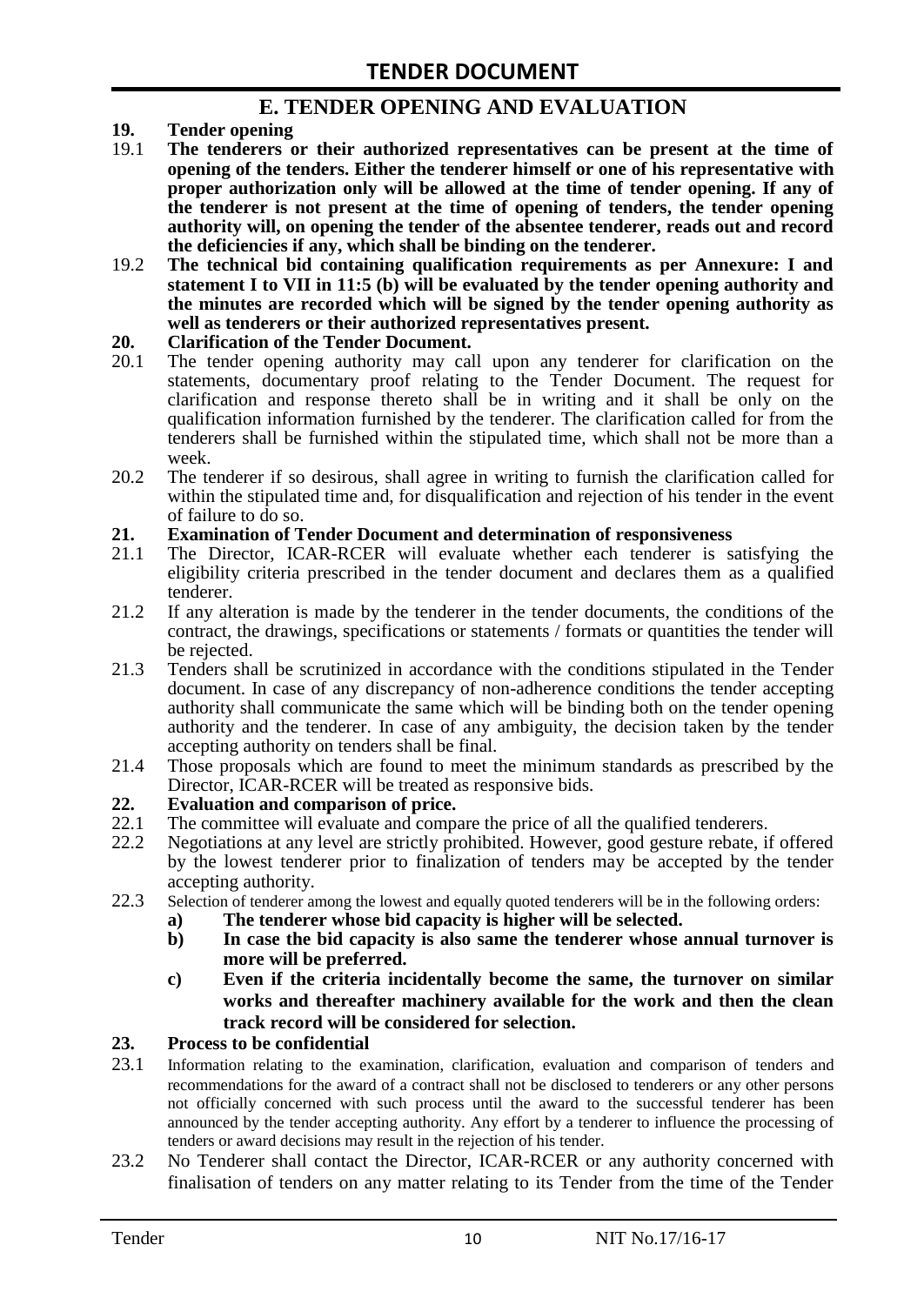opening to the time the Contract is awarded. If the Tenderer wishes to bring additional information to the notice of the Director, it should do so in writing.

23.3 Before recommending / accepting the tender, the tender recommending / accepting authority shall verify the correctness of certificates submitted to meet the eligibility criteria and specifically experience. The authenticated agreements of previous works executed by the lowest tenderer shall be called for.

# **F. AWARD OF CONTRACT**

#### **24. Award Criteria**

- 24.1 The Director, ICAR-RCER will award or recommend to the competent tender accepting authority for award of the contract to the tenderer who is found technically qualified as per the tender conditions and whose price is lowest.
- 24.2 The tender accepting authority reserves the right to accept or reject any tender or all tenders and to cancel the tendering process, at any time prior to the award of contract, without thereby incurring any liability to the affected tenderer or tenderers or any obligation to inform the affected tenderer or tenderers of the reasons for such action.
- 25. Notification of award and signing of agreement
- 25.1 **The Tenderer whose Tender has been accepted will be notified of the award of the work by The Director ICAR-RCER prior to expiration of the Tender validity period by registered letter. This letter (hereinafter and in the Conditions of Contract called "Letter of Acceptance") will indicate the sum that the Government will pay the Contractor in consideration of the execution, completion, and maintenance of the Works by the Contractor as prescribed by the Contract (hereinafter and in the Contract called the "Contract Amount").**
- 25.2 The successful tenderer has to sign an agreement within a period of 15 days from the date of receipt of communication of acceptance of his tender. On failure to do so his tender will be cancelled duly forfeiting the E.M.D., paid by him without issuing any further notice and action will be initiated for black listing the tenderer.

#### **26. Corrupt or fraudulent practices**

- 26.1 The Government requires that the bidders / suppliers / contractors under Government financed contracts, observe the highest standard of ethics during the procurement and execution of such contracts. In pursuance of this policy, the Government
- (a) Define for the purposes of the provision, the terms set forth below as follows:
- (i) "corrupt practices" means the offering, giving, receiving or soliciting of anything of value to influence the action of a Government official in procurement process or in contract execution: and
- (ii) "fraudulent practice" means a misrepresentation of facts in order to influence a procurement process or the execution of a contract to the detriment of the Government and includes collusive practice among Tenderers (prior to or after Tender submission) designed to establish in Tender prices at artificial noncompetitive levels and to deprive the Government of the benefits of free and open competition.
- (b) Will reject a proposal for award if it determines that the tenderer recommended for award has engaged in corrupt or fraudulent practices in competing for the contract in question.
- (c) Will blacklist / or debar a firm, either indefinitely or for a stated period of time, if at any time determines that the firm has engaged in corrupt or fraudulent practices in competing for, or in executing a Government contract.
- (d) Further more, tenderers shall be aware of the provisions stated in the general conditions of contract.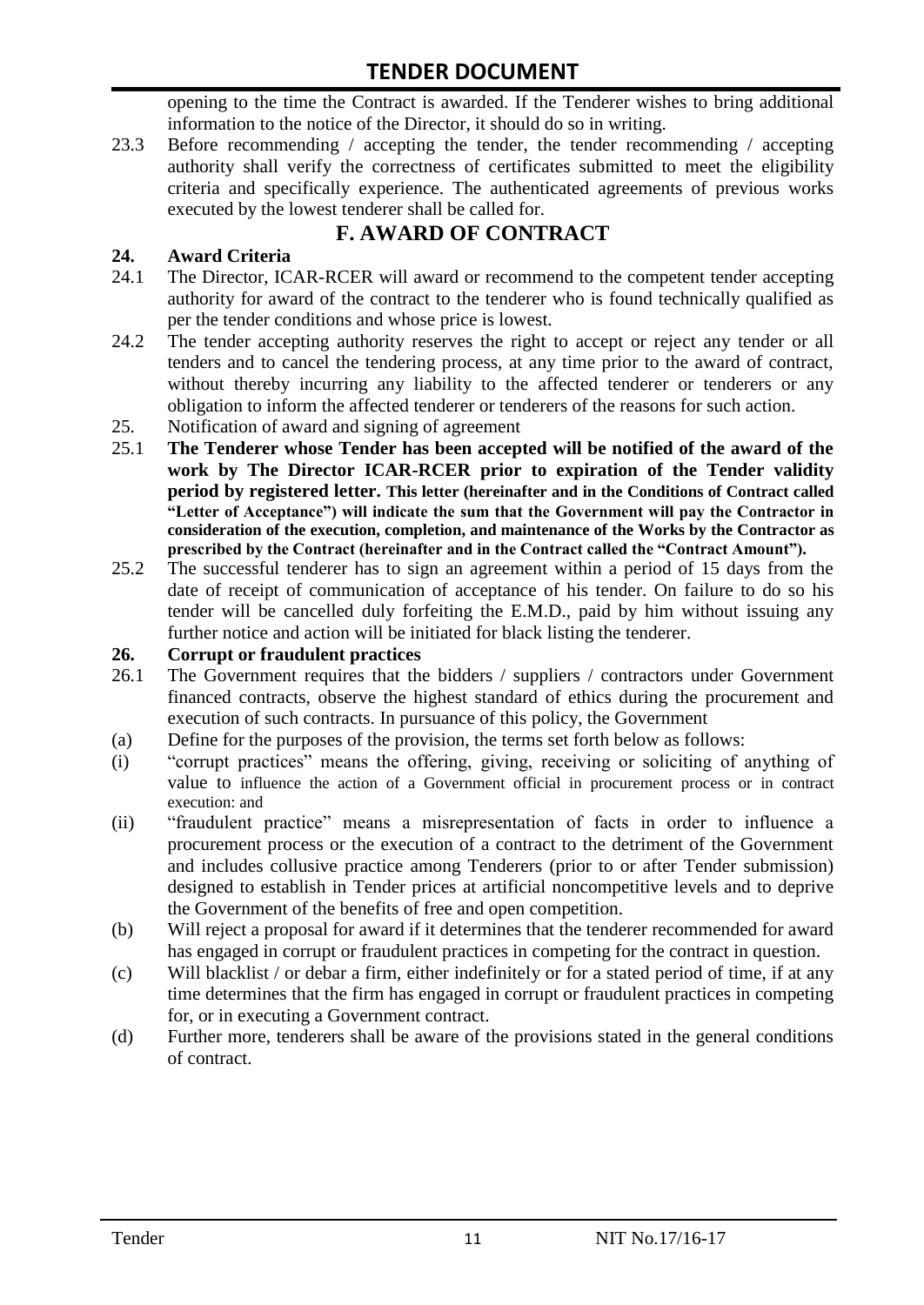# **QUALIFICATION INFORMATION Annexure –I**

|  | <b>CHECKLIST TO ACOMPANY THE TENDER</b> |  |
|--|-----------------------------------------|--|
|  |                                         |  |

| SI.<br>No.     | <b>Description</b>                                                                                                                                    | <b>Submitted</b><br>Yes/No | Page No.<br>(see Note<br>below) |  |
|----------------|-------------------------------------------------------------------------------------------------------------------------------------------------------|----------------------------|---------------------------------|--|
| 1              |                                                                                                                                                       | 3                          | 4                               |  |
| $\mathbf{1}$   | Attested photocopy of Registered contractor from<br>CCW/CPWD/ PWD/ RWD and similar govt. agencies<br>undertaking construction work of similar nature. | Yes / No                   |                                 |  |
| 2              | Any type of single civil work of not less than Rs.3.50<br>lakhs in preceding three years.                                                             | Yes / No                   |                                 |  |
| 3              | Certificates in support of Existing Commitments.                                                                                                      | Yes / No                   |                                 |  |
| $\overline{4}$ | DD towards EMD.                                                                                                                                       | Yes / No                   |                                 |  |
| 5              | Declaration towards the genuineness of the certificates<br>Yes / No                                                                                   |                            |                                 |  |
| 6              | <b>Experience :</b> Experience in any type of civil work<br>Yes / No                                                                                  |                            |                                 |  |
| $\overline{7}$ | Valid Labour license and Income Tax Clearance<br>certificate for last Financial Year must be submitted<br>alongwith tender document.                  | Yes / No                   |                                 |  |

#### **Notes:-**

- 1) All the statements copies of the certificates, documents etc., enclosed to the Tender Document shall be given page numbers on the right corner of each certificate, which will be indicated in column (4) against each item. The statements furnished shall be in the formats appended to the tender document.
- 2) The information shall be filled-in by the Tenderer in the checklist and **statements VI & VII** of section 11.5 (b) and shall be enclosed to the Technical bid for the purposes of verification as well as evaluation of the tenderer"s Compliance to the qualification criteria as provided in the Tender document. All the Certificates, documents, statements as per check-list shall be submitted by the tenderer.
- 3) The bidder shall sign all the statements/documents/certificates received by him owing responsibility for their correctness/authenticity. The successful tenderer shall furnish the original hard copies of all the documents / certificates / statements received by them before concluding the Agreement.

#### **DECLARATION**

I / WE ………………………………………………………………. have gone through carefully all the Tender conditions and solemnly declare that the certificates or the documents uploaded by me/us are genuine and I/We will abide by any penal action such as disqualification or black listing or determination of contract or any other action deemed fit, taken by, the Institute against us, if it is found that the statements, documents, certificates produced by me/us are false/fabricated.

I / WE hereby declare that, I / WE have not been blacklisted / debarred / Suspended / demoted in any department in any State due to any reasons.

Signature of the Tenderer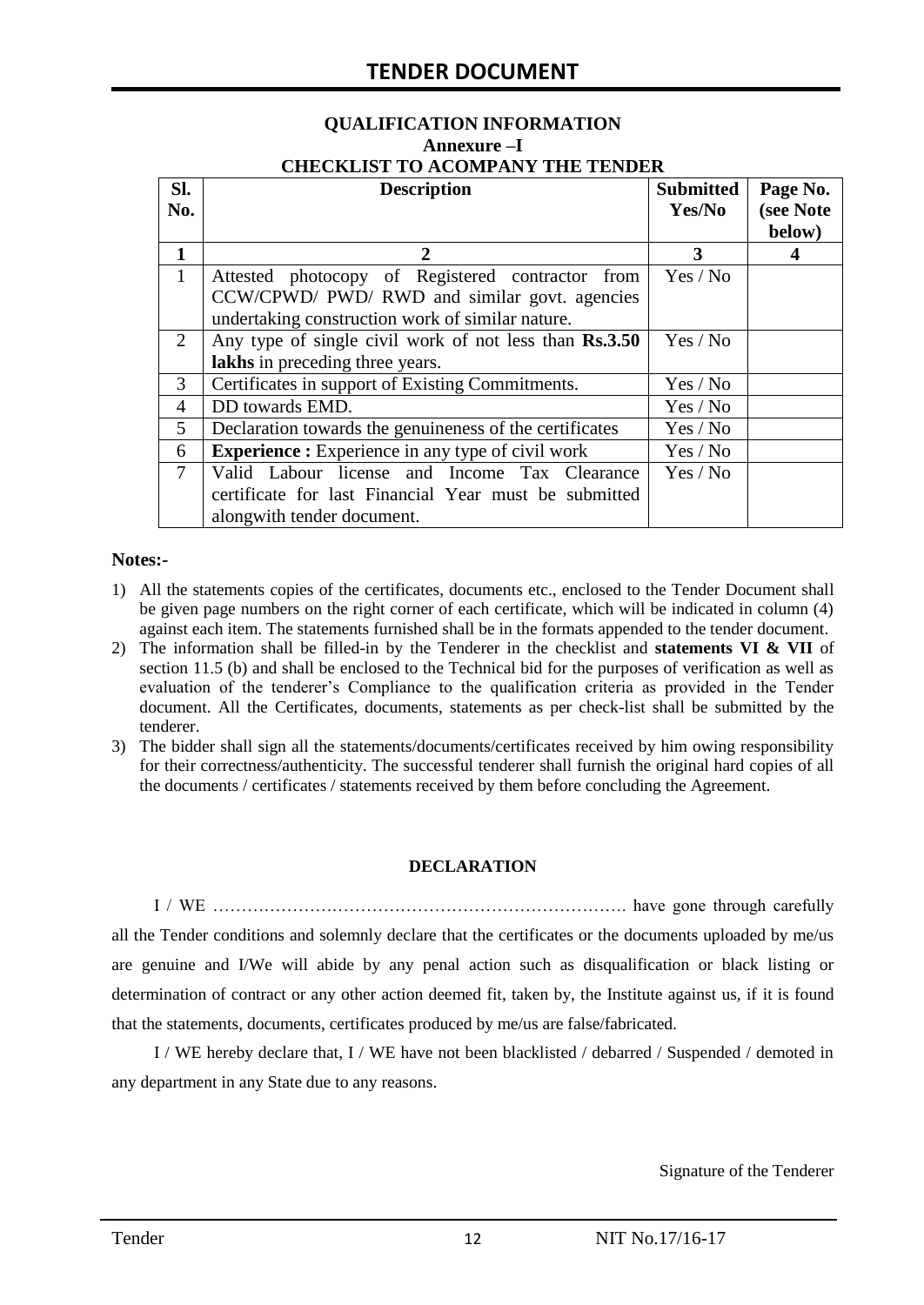## **CONDITIONS OF CONTRACT**

#### **TENDER**

Date: ……………

To The Director, ICAR-RCER, Patna

Sir,

I / We do hereby tender and if this tender be accepted, under take to execute the work entitled "**Construction of pathways (Shoulder of the road) from farm section to old vehicle shed (Length: 135.0 m and Width: 1.0 m) and near 2 acre IFS (Length 87.0 m Width: 0.75m) with retention wall at ICAR Main Campus, ICAR-RCER, Patna"** as shown in the drawings and as per specifications described in this document of ICAR-RCER, Patna for the sum of **Rs. 4.67 lakhs** or such other sum as may be arrived under the clause of the standard preliminary specifications relating to "Payment by final measurement at unit rates"

I/WE have also quoted rates in Schedule "A", annexed (in words and figures) for which I/We agree to execute the work when the lumpsum payment under the terms of the agreement is varied by payment on measurement quantities.

I/WE have quoted rates in Schedule "A" both in words & figures. In case of any discrepancy between the Percentage excess or less on E.C.V., in words and figures, the rates quoted words only shall prevail.

I/WE agreed to keep the offer in this tender valid a period of six month(s) mentioned in the tender notice and not to modify the whole or any part of it for any reason within above period. If the tender is withdrawn by me/us for any reasons whatsoever, the earnest money paid by me/us will be forfeited to Government

I/WE hereby distinctly and expressly, declare and acknowledge that, before the submission of my/our tender I/We have carefully followed the instructions in the tender notice and have read the preliminary specifications and that I/We have made such examination of the contract documents and the plans, specifications and quantities and of the location where the said work is to be done, and such investigation of the work required to be done, and in regard to the material required to be furnished as to enable me/us to thoroughly understand the intention of same and the requirements, covenants, agreements, stipulations and restrictions contained in the contract, and in the said plans and specifications and distinctly agree that I/We will not hereafter make any claim or demand upon the Government based upon or arising out of any alleged misunderstanding or misconception /or mistake on my/or our part of the said requirement, covenants, agreements, stipulations, restrictions and conditions.

I / WE enclosed to my/our application for tender schedule a crossed demand draft (No.

dated: \_\_\_\_\_\_\_\_\_\_\_) for Rs: \_\_\_\_\_\_\_\_\_\_\_\_\_\_\_\_\_\_\_\_\_\_\_\_\_\_\_\_\_\_\_\_\_\_\_\_\_\_\_\_\_\_\_\_\_\_\_\_\_\_\_\_\_\_

as earnest money not to bear interest.

I / WE shall not assign the contractor or sublet any portion of the same. In case if it becomes necessary such subletting with the permission of the shall be limited to (1) Labour contract, (2) Material contract, (3) Transport contract and (4) Engaging specialists for special item of work.

IF MY / OUR tender is not accepted the sum shall be returned to me/us on application when intimation is sent to me/us of rejection or at the expiration of three months from last date of receipt of this tender, whichever is earlier. If my/our tender is accepted the earnest money shall be retained by the Government as security for the due fulfilment of this contract. If upon written intimation to me/us by the Office, I/We fail to attend the said office on the date herein fixed or if upon intimation being given to me/us or acceptance of my/our tender, and if I/We fail to make the additional security deposit or to enter into the required agreement as defined in tender document, then I/We agree the forfeiture of the earnest money. Any notice required to be served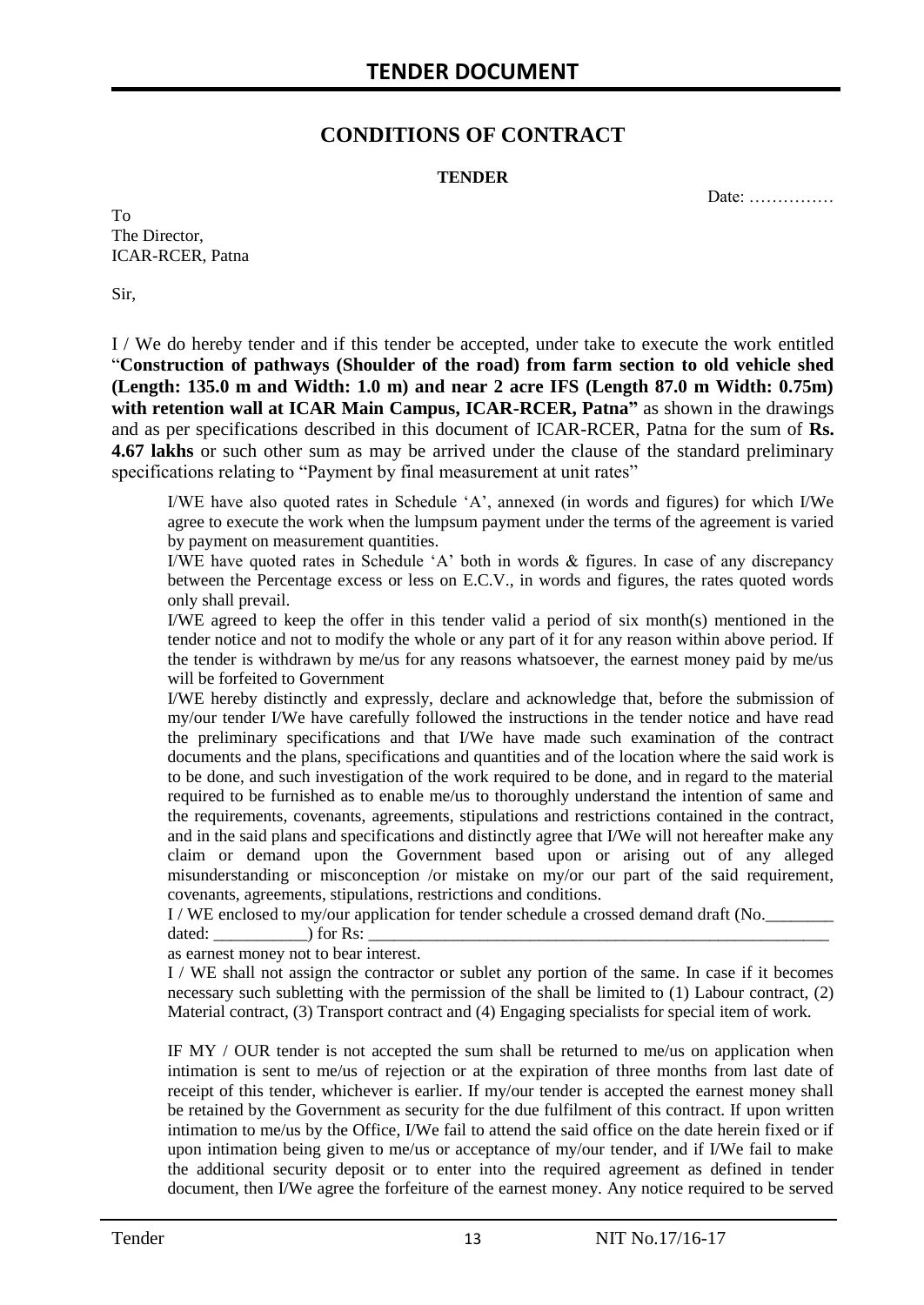on me/us here under shall be sufficiently served on me/us if delivered to me/us hereunder shall be sufficiently served on me/us if delivered to me/us personally or forwarded to me/us by post to (registered or ordinary) or left at my/our address given herein. Such notice shall if sent by post be deemed to have been served on me/us at the time when in due course of post it would be delivered at the address to which it is sent.

I/WE fully understand that the written agreement to be entered into between me/us and Government shall be the foundation of the rights of the both the parties and the contract shall not be deemed to be complete until the agreement has first been signed by me/us and then by the proper officer authorized to enter into contract on behalf of Government.

I AM/WE ARE professionally qualified and my/our qualifications are given below:

| S. No. | Name | Qualification |
|--------|------|---------------|
|        |      |               |
|        |      |               |
|        |      |               |
|        |      |               |
|        |      |               |
|        |      |               |
|        |      |               |
|        |      |               |

I/WE will employ the following technical staff for supervising the work and will see that one of them is always at site during working hours, personally checking all items of works and paint extra attention to such works as required special attention (eg) Main panel boards, Cable connections etc.,

| S. No. | Name | Qualification |
|--------|------|---------------|
|        |      |               |
|        |      |               |
|        |      |               |
|        |      |               |
|        |      |               |
|        |      |               |

I / WE declare that I / WE agree to recover the salaries of the technical staff actually engaged on the work by the department, from the work bills, if I / We fail to employ technical staff as per the tender condition.

#### **TENDERERS / CONTRACTOR'S CERTIFICATE.**

- (1) I/WE hereby declare that I/We have perused in detail and examined closely the Indian Standard Specifications, all clauses of the preliminary specifications with all amendments and have either examined all the standards specifications or will examine all the standard specifications for items for which I/We tender, before I/We submit such tender and agree to be bound and comply with all such specifications for this agreement which I/We execute in the different Government Departments.
- (2)I/WE certify that I/We have inspected the site of the work before quoting my price, I /We have satisfied about the quality, availability and transport facilities for all the materials.
- (3)I / WE am/are prepared to furnish detailed data in support of all my quoted rates, if and when called upon to do so without any reservations.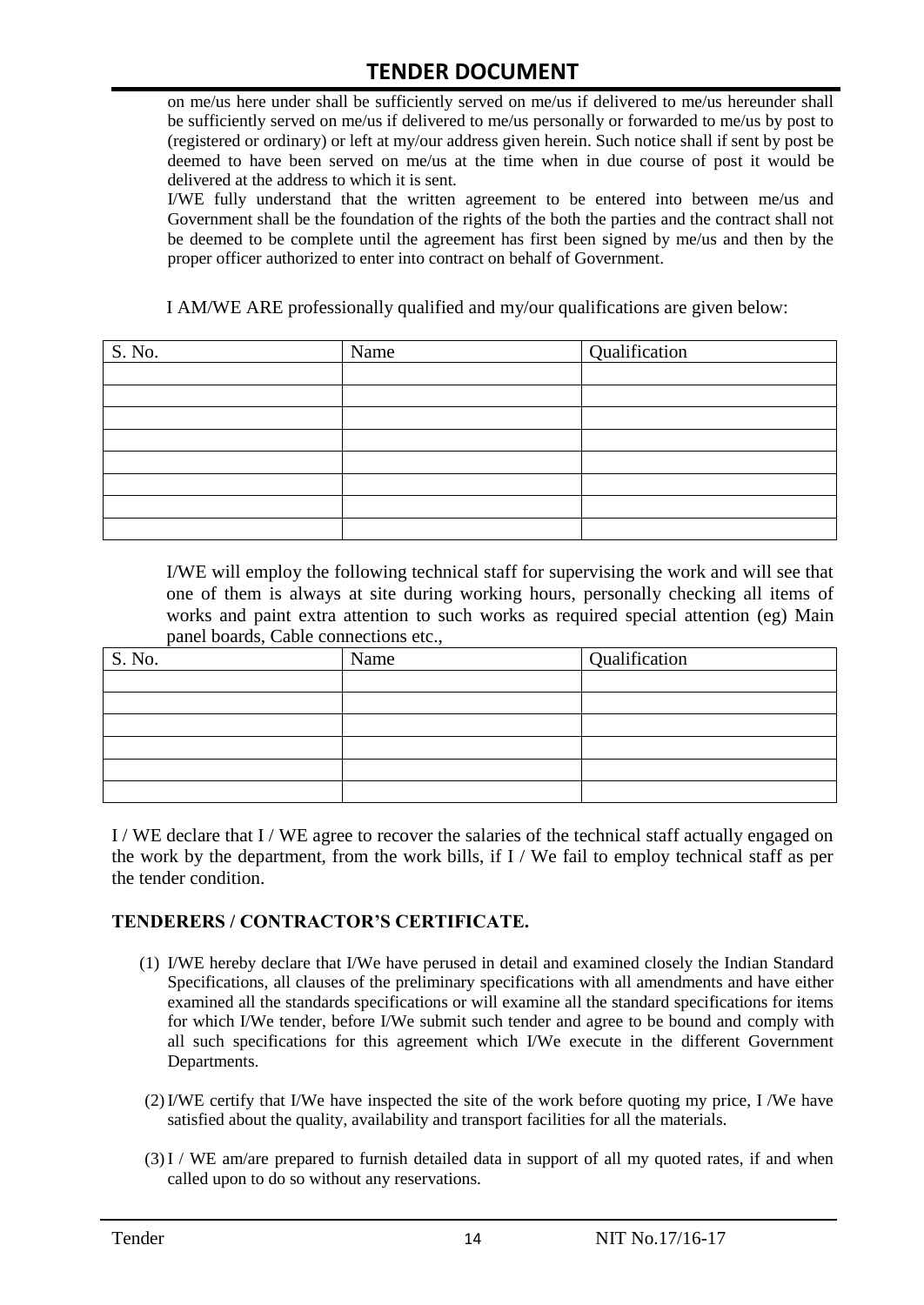- $(4)$ I / WE hereby declare that I / We will not claim any price escalation.
- (5)I / WE hereby declare that I am / We are accepting for the defect liability period as 24 months.
- (6)I / WE declare that I / WE will not claim any extra amount towards any material used for the work other than the quoted works for respective schedule 'A' items.
- (7)I / WE declare that I / WE will execute the work as per the mile stone programme, and if I / WE fail to complete the work as per the mile stone programme I abide by the condition to recover liquidated damages as per the tender conditions.
- $(8)$ I / WE declare that I / WE will abide for settlement of disputes as per the tender conditions.

#### **DECLARATION OF THE TENDERER**

- 1) I/WE have not been black listed in any department due to any reasons.
- 2) I/We declare that all the Certificates/Documents submitted by Me/US are Genuine.
- 3) I/WE agree to disqualify me/us for any wrong declaration in respect of the above and to summarily reject my/our tender.

Address of the Tenderer:

Phone No.: Fax No.: Except CONTRACTOR.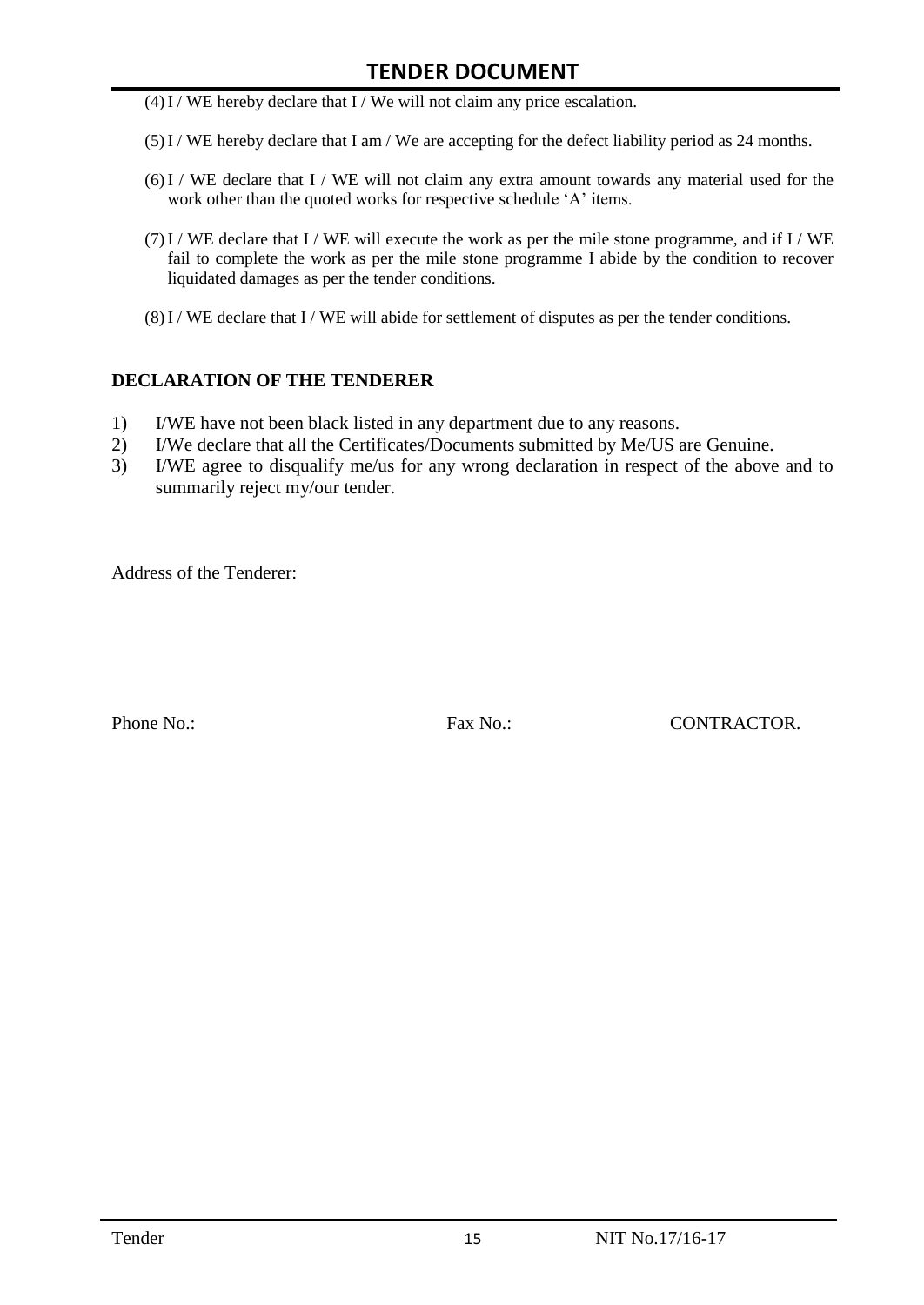# **CONDITIONS OF CONTRACT**

# **A. GENERAL**

#### **1. Interpretation:**

- 1.1 In interpreting these Conditions of Contract, singular also means plural, male also means female, and vice-versa. Headings have no significance. Works have their normal meaning under the language of the contract unless specifically defined. The Incharge will provide instructions clarifying queries about the conditions of Contract.
- 1.2 The documents forming the Contract shall be interpreted in the following order of priority:
- **1) Agreement**
- **2) Letter of Acceptance, notice to proceed with the works**
- **3) Contractor's Tender**
- **4) Conditions of contract**
- **5) Specifications**
- **6) Drawings**
- **7) Bill of quantities**
- **8) Any other document listed as forming part of the Contract.**

#### **2. Decisions:**

2.1 Except where otherwise specifically stated, the Director will decide the contractual matters between the Department and the Contractor in the role representing the Department.

#### **3. Delegation:**

3.1 The Director may delegate any of his duties and responsibilities to other officers and may cancel any delegation by an official order issued.

#### **4. Communications:**

4.1 Communications between parties, which are referred to in the conditions, are effective only when in writing. A notice shall be effective only when it is delivered **(in terms of Indian Contract Act)**

#### **5. Sub-contracting:**

**5.1 If the prime contractor desires to sub-let a part of the work, he should submit the same at the time of filing tenders itself or during execution, giving the name of the proposed Sub-contractor, along with details of his qualification and experience. The Tender Accepting Authority should verify the experience of the Sub-contractor and if the Sub-contractor satisfies the qualification criteria in proportion to the value of work proposed to be sub-let, he may permit the same. The total value of works to be awarded on sub-letting shall not exceed 50% of contract value. The extent of subletting shall be added to the experience of the sub-contractor and to that extent deducted from that of the main contractor.**

#### **6. Other Contractors:**

6.1 The Contractor shall cooperate and share the Site with other contractors, Public authorities, utilities, and the Department. The Contractor shall also provide facilities and services for them as directed by the Incharge.

#### **7. Personnel:**

- 7.1 The Contractor shall employ the required Key Personnel named in the Schedule of Key Personnel to carry out the functions stated in the Schedule or other personnel approved by the Incharge. The Incharge will approve any proposed replacement of Key Personnel only if their qualifications, abilities, and relevant experience are substantially equal to or better than those of the personnel listed in the Schedule.
- 7.2 Failure to employ the required technical personnel by the contractor the institute will depute its own technical person and expenditure of salary will be recovered from contractor.
- 7.3 The technical personnel should be on full time and available at site whenever required by Incharge to take instructions.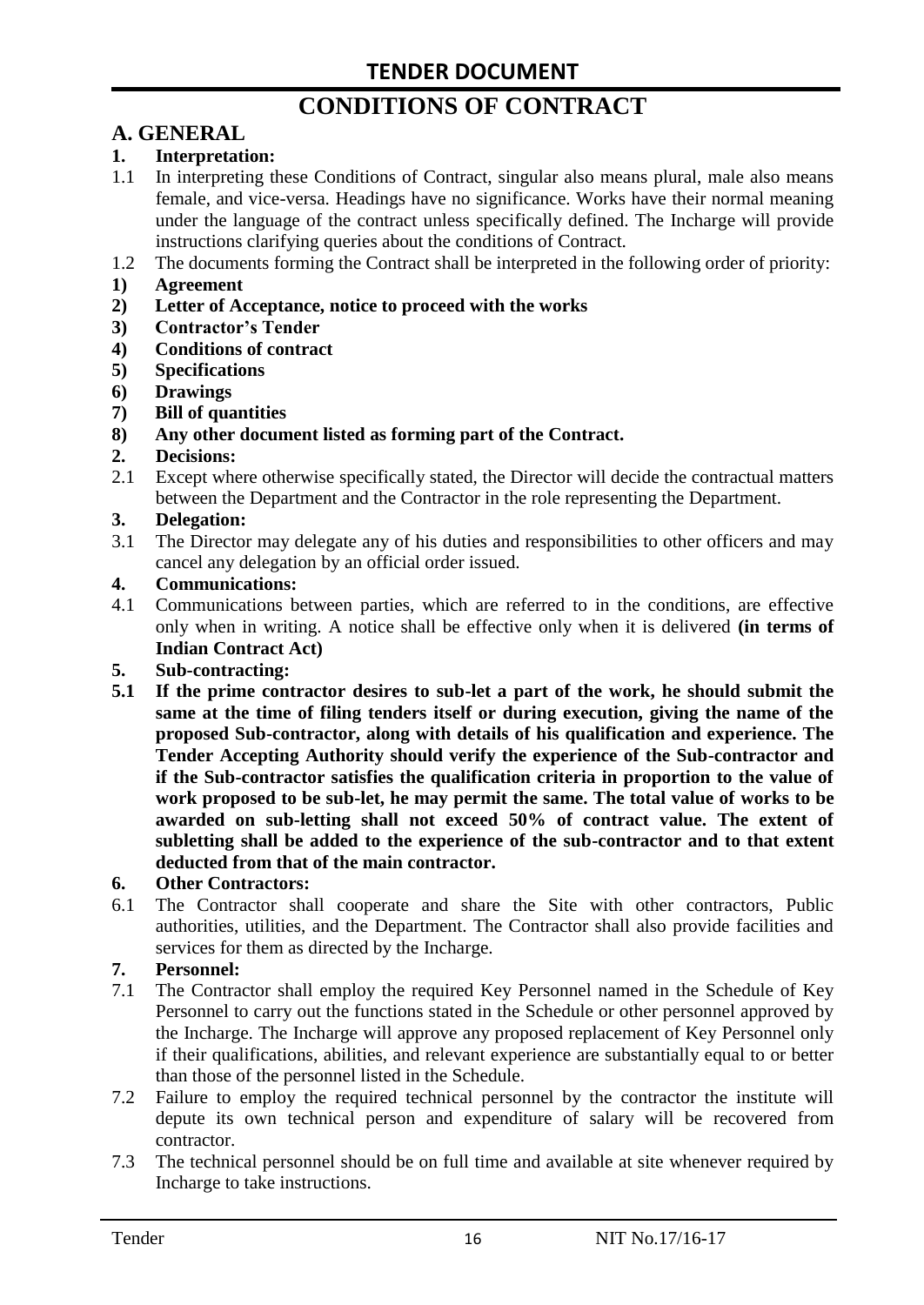- 7.4 The names of the technical personnel to be employed by the contractor should be furnished in the statement enclosed separately.
- 7.5 In case the contractor is already having more than one work on hand and has undertaken more than one work at the same time, he should employ separate technical personnel on each work.
- 7.6 If the contractor fails to employ technical personnel the work will be suspended or department will engage a technical personnel and recover the cost thereof from the contractor.
- 7.7 If the Incharge asks the Contractor to remove a person who is a member of Contractor"s staff or his work force stating the reasons the Contractor shall ensure that the person leaves the site forthwith and has no further connection with the work in the contract.

#### **8. Contractor's Risks:**

- 8.1 All risks of loss of or damage to physical property and of personnel injury and death, which arise during and in consequence of the performance of the Contract are the responsibility of the Contractor.
- **9. Insurance:**
- **9.1 The Contractor shall provide, in the joint names of the Department and the contractor, insurance cover from the Start Date to the end of the Defects Liability Period i.e., 24 months after completion for the following events which are due to the Contractor's risks.**
- **a) loss of or damage to the Works, Plant and Materials;**
- **b) loss of or damage to the Equipment;**
- **c) loss of or damage of property in connection with the Contract; and**
- **d) Personal injury or death of persons employed for construction.**
- **9.2 Policies and certificates of insurance shall be delivered by the Contractor to the Incharge at the time of concluding Agreement. All such insurance shall provide for compensation to be payable to rectify the loss or damage incurred.**
- **i) The contractor shall furnish insurance policy in force in accordance with proposal furnished in the Tender and approved by the Department for concluding the agreement.**
- **ii) The contractor shall also pay regularly the subsequent insurance premia and produce necessary receipt to the Incharge well in advance.**
- **iii) In case of failure to act in the above said manner the department will pay the premium and the same will be recovered from the Contractors payments.**
- **9.3 Alterations to the terms of insurance shall not be made without the approval of the Incharge.**

#### **10. Site Inspections:**

- 10.1 The contractor should inspect the site and also proposed quarries of choice for materials source of water and quote his rate including quarrying, conveyance and all other charges etc.
- 10.2 The responsibility for arranging the land for borrow area rests with the Contractor and no separate payment will be made for procurement or otherwise. The contractor's quoted rate will be inclusive of land cost.

#### **11. Contractor to Construct the Works:**

11.1 The Contractor shall construct and Commission the Work in accordance with the specifications and Drawings.

#### **12. Power Supply.**

- 12.1 The contractor shall make his own arrangements for obtaining power from the Electricity dept., at his own cost. The contractor will pay the bills of Electricity Department for the cost of power consumed by him till the **(Name of work**) is handed over to ICAR-RCER.
- 12.2 **The contractor shall satisfy all the conditions and rules required as per Indian Electricity Act 1910 and under Rule-45(I) of the Indian Electricity Rules, 1956 as amended from time to time and other pertinent rules.**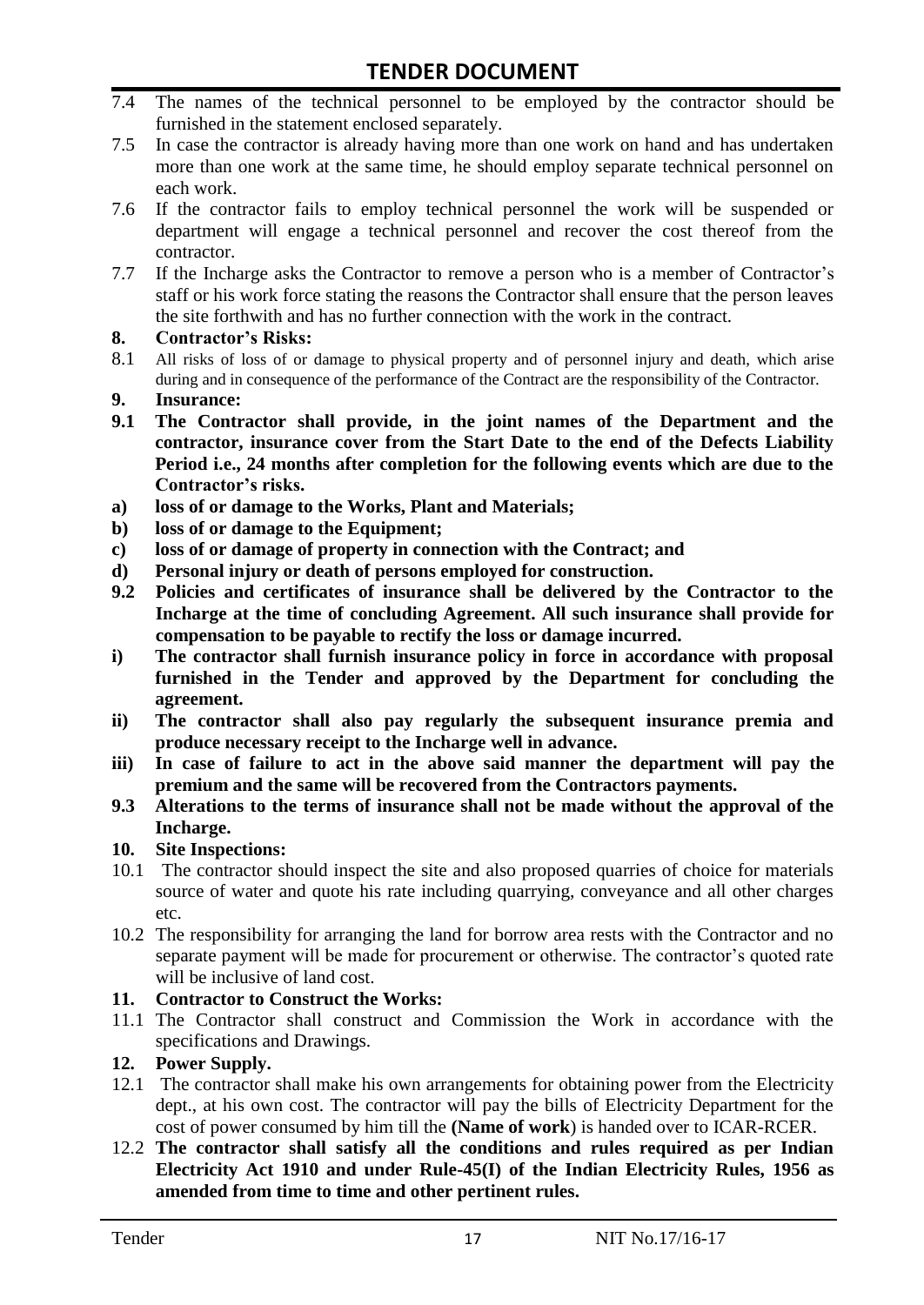12.3 The power shall be used for bonafide Departmental work only.

#### **13. Monsoon Damages:**

Damages due to rain or flood shall have to be made good by the contractor till the work is handed over to the Department. The responsibility of damages making good the damages due to rain or flood rests with the contractor. **No extra payment is payable** for such operations and the contractor shall therefore, have to take all necessary precautions to protect the work done during the construction period.

#### **14. The works to be Completed by the Intended Completion Date:**

14.1 The Contractor may commence execution of the Works on the Start Date and shall carry out the Works in accordance with the programme submitted by the Contractor, as updated with the approval of the Incharge, and complete the work by the Intended Completion Date.

#### **15. Safety:**

15.1 The Contractor shall be responsible for the safety of all activities on the Site.

#### **16. Discoveries:**

16.1 Anything of historical or other interest or of significant value unexpectedly discovered on the Site is the property of the Government. The Contractor is to notify the Incharge of such discoveries and carry out the Incharge instructions for dealing with them.

#### **17. Possession of the Site.**

17.1 The Department shall give possession of the site to the Contractor.

#### **18. Access to the Site:**

18.1 The Contractor shall provide the Incharge and any person authorised by the Incharge, access to the site and to any place where work in connection with the Contract is being carried out or is intended to be carried out.

#### **19. Instructions:**

- 19.1 The Contractor shall carry out all instructions of the Incharge and comply with all the applicable local laws where the Site is located.
- **20. Settlement of disputes:**
- 20.1 **If any dispute of difference of any kind whatsoever arises between the department and the Contractor in connection with, or arising out of the Contract, whether during the progress of the works or after their completion and whether before or after the termination, abandonment or breach of the Contract, it shall in the first place, be referred to and settled by the Incharge who shall, within a period of thirty days after being requested by the Contractor to do so, give written notice of his decision to the Contractor. Upon receipt of the written notice of the decision of the Incharge the Contractor shall promptly proceed without delay to comply with such notice of decision.**
- 20.2 **If the Incharge fails to give notice of his decision in writing within a period of thirty days after being requested or if the Contractor is dissatisfied with the notice of the decision of the Incharge the Contractor may within thirty days after receiving the notice of decision appeal to the Department who shall offer an opportunity to the contractor to be heard and to offer evidence in support of his appeal, the Department shall give notice of his decision within a period of thirty days after the Contractor has given the said evidence in support of his appeal, subject to arbitration, as hereinafter provided. Such decision of the Department in respect of every matter so referred shall be final and binding upon the Contractor and shall forthwith be given effect to by the Contractor, who shall proceed with the execution of the works with all due diligence whether he requires arbitration as hereinafter provided, or not. If the Department has given written notice of his decision to the Contractor and no claim to arbitration, has been communicated to him by the Contractor within a period of thirty days from receipt of such notice the said decision shall remain final and binding upon the Contractor. If the Department fail to give notice of his decision, as**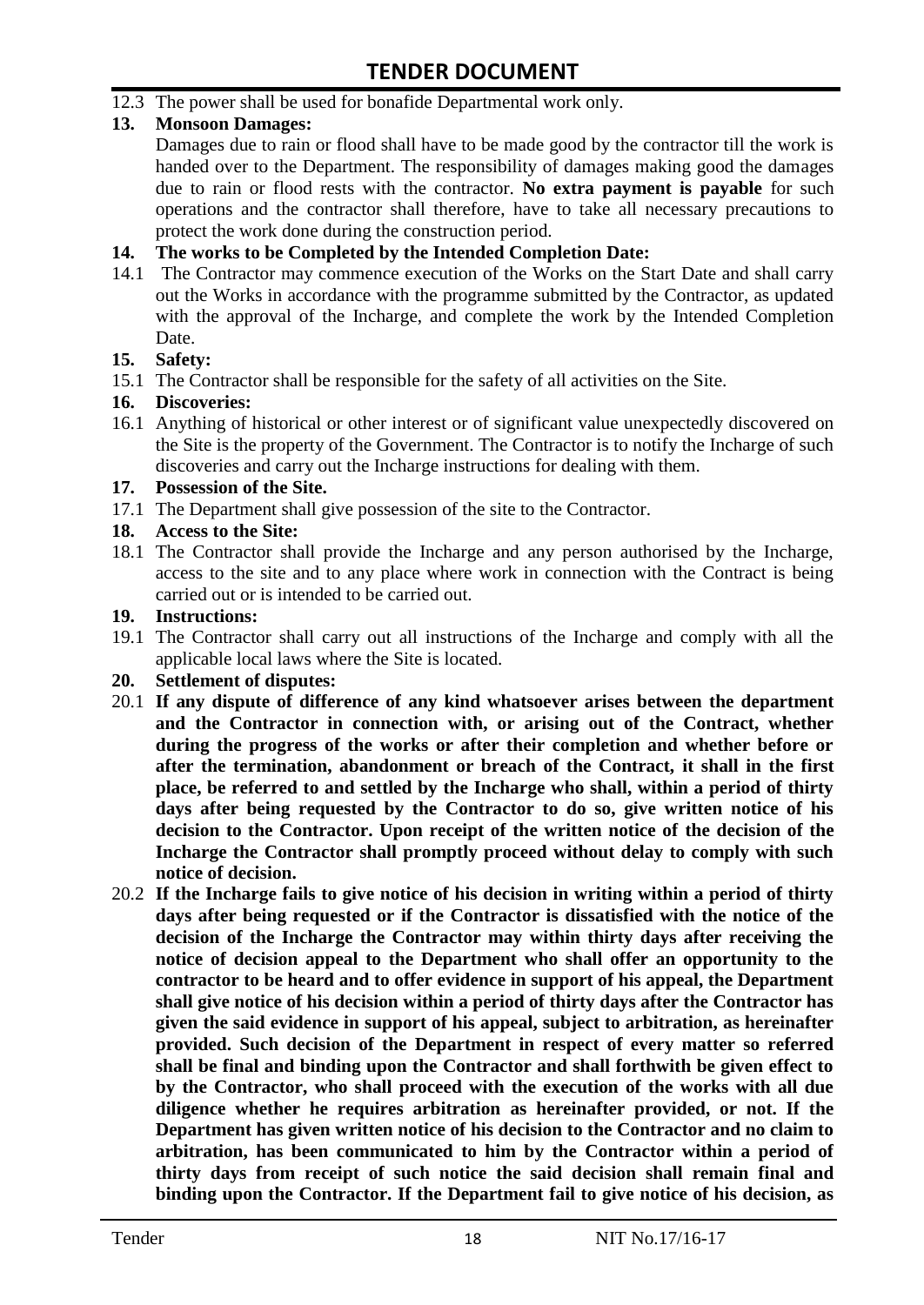**aforesaid within a period of thirty days after being requested as aforesaid, or if the Contractor be dissatisfied with any such decision, then and in any such case the contractor within thirty days after the expiration of the first named period of thirty days as the case may be, require that the matter or matters in dispute be referred to arbitration: jurisdiction of Patna limits.**

## **B. TIME FOR COMPLETION**

#### **21. Program:**

- 21.1 The total period of completion is (**duration of 30 days**) from the date of receipt of Work Order.
- 21.2 The attention of the tenderer is directed to the contract requirement at the time of beginning of the work. The rate of progress and proportionate value of work done from time to time as will be indicated by the Certificate for the value of work done will be required. Date of commencement of their programme will be the date for concluding agreement but not the date of handing over site.
- 21.3 After signing the agreement, the contractor shall forthwith begin the work, shall regularly and continuously proceed with them.
- 21.4 The contractor shall commence the works on site within the period specified under condition 23.1 to 23.2 after the receipt by him of a written order to this effect from the concerned authority and shall proceed with the same with due expedition and without delay, except as may be expressly sanctioned or ordered.
- 21.5 Save in so far as the contractor may prescribe, the extent of portions of the site of which the contractor is to be given possession from time to time and the order in which such portions shall be made available to him and, Subject to any requirement in the contract as to the order in which the works shall be executed, the "s written order to commence the works, give to the contractor possession of so much of the site as may be required to enable the contractor to commence proceed with the execution of the works in accordance with the programme if any, and otherwise in accordance with such reasonable proposals of the contractor as he shall by written notice to the Incharge, make and will from time to time as the works proceed, give to the contractor possession of such further portions of the site as may be required to enable the contractor to proceed with the execution of the works with due dispatch in accordance with the said programme or proposals as the case maybe; if the contractor suffers delay or incurs cost from failure on the part of the Concerned authority to give possession in accordance with the terms of this clause, the Concerned authority shall grant an extension of time for the completion of works.
- 21.6 The contractor shall bear all costs and charges for special or temporary way leases required by him in connection with access to the site. The contractor shall also provide at his own cost any additional accommodation outside the site required by him for the purposes of the work.
- 21.7 Subject to any requirement in the contract as to completion of any section of the works before completion of the whole of the works shall be completed in accordance with provisions of clauses in the Schedule within the time stated in the contract calculated from the last day of the period named in the statement to the tender as that within which the works are to be commenced or such extended time as may be allowed.

#### 21.8 **Delays and extension of time:**

No claim for compensation on account of delays or hindrances to the work from any cause whatever shall lie, except as hereafter defined. Reasonable extension of time will be allowed by the or by the office competent to sanction the extension, for unavoidable delays, such as may result from causes, which in the opinion of the , are undoubtedly beyond the control of the contractor. The shall assess the period of delay or hindrance caused by any written instructions issued by him, at twenty five per cent in excess or the actual working period so lost.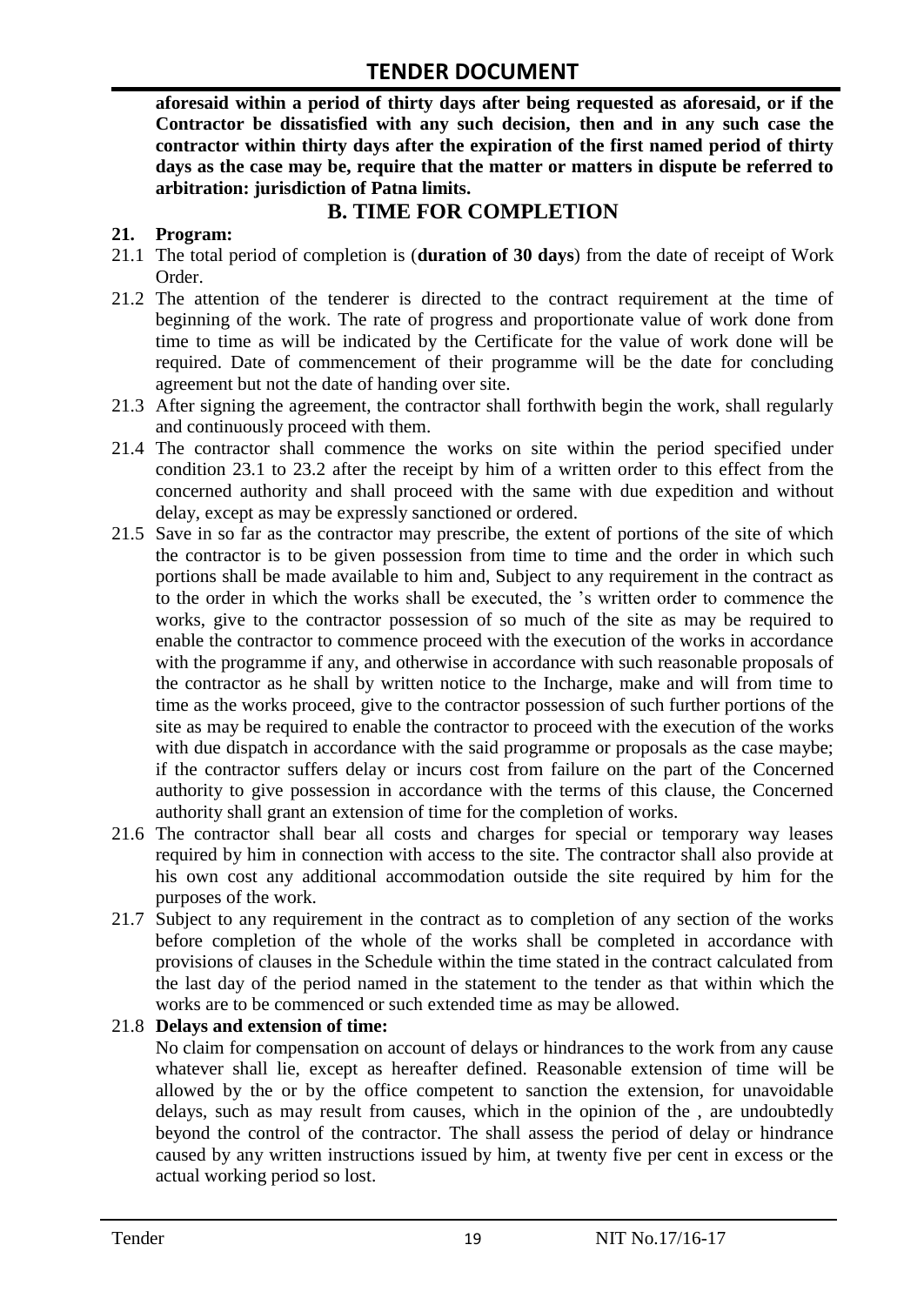In the event of the failing to issue necessary instructions and thereby causing delay and hindrance to the contractor, the latter shall have the right to claim an assessment of such delay by the Director, ICAR-RCER whose decision will be final and binding. The contractor shall lodge in writing with the statement of claim for any delay or hindrance referred to above, within fourteen days from its commencement, otherwise no extension of time will be allowed.

Whenever authorised alterations or additions made during the progress of the work are of such a nature in the opinion of the as to justify an extension of time in consequence thereof, such extension will be granted in writing by the or other competent authority when ordering such alterations or additions.

#### **22. Construction Programme:**

- 22.1 The Contractor shall furnish within 15 days of the order of the work a programme showing the sequence in which he proposed to carry out the work, monthly progress expected to be achieved, also indicating date of procurement of materials plant and machinery. The schedule should be such that it is practicable to achieve completion of the whole work within the time limit fixed and shall obtain the approval of the Incharge. Further rate of the progress as in the program shall be kept up to date. In case it is subsequently found necessary to alter this program, the contractor shall submit sufficiently in advance the revised program incorporating necessary modifications and get the same approved by the Incharge. No revised program shall be operative with out approval of Incharge.
- 22.2 The Director, ICAR-RCER shall have all times the right, without any way violating this contract, or forming grounds for any claim, to alter the order of progress of the works or any part thereof and the contractor shall after receiving such directions proceed in the order directed. The contractor shall also report the progress to the Director, ICAR-RCER within 7 days of the Incharge direction to alter the order of progress of works.
- 22.3 The Contractor shall give written notice to the Incharge whenever planning or progress of the works is likely to be delayed or disrupted unless any further drawings or order including a direction, instruction or approval is issued by the Incharge within a reasonable time. The notice shall include details of the drawing or order required and of why and by when it is required and of any delay or disruption likely to be suffered if it is late.
- 22.4 Rate of progress/percentage of work:

#### i) **(30 days) 100% of contract value**

#### **23. Speed of Work**

- 23.1 The Contractor shall at all times maintain the progress of work to conform to the latest operative progress schedule approved by the Incharge. The contractor should furnish progress report indicating the programme and progress once in a month. The Incharge may at any time in writing direct the contractor to slow down any part or whole of the work for any reason (which shall not be questioned) whatsoever, and the contractor shall comply with such orders of the Incharge. The compliance of such orders shall not entitle the contractor to any claim of compensation. Such orders of the Incharge for slowing down the work will however be duly taken into account while granting extension of time if asked by the contractor for which no extra payment will be entertained.
- 23.2 Delays in Commencement or progress or neglect of work and forfeiture of earnest money, Security deposit and withheld amounts:

If, at any time, the Incharge shall be of the opinion that the Contractor is delaying Commencement of the work or violating any of the provisions of the Contractor is neglecting or delaying the progress of the work as defined by the tabular statement. "Rate of progress" in the Articles of Agreement", he shall so advise the Contractors in writing and at the same time demand compliance in accordance with conditions of Tender notice. If the Contractor neglects to comply with such demand within seven days after receipt of such notice, it shall then or at any time there after, be lawful for the Director, ICAR-RCER to take suitable action in accordance with relevant Clauses.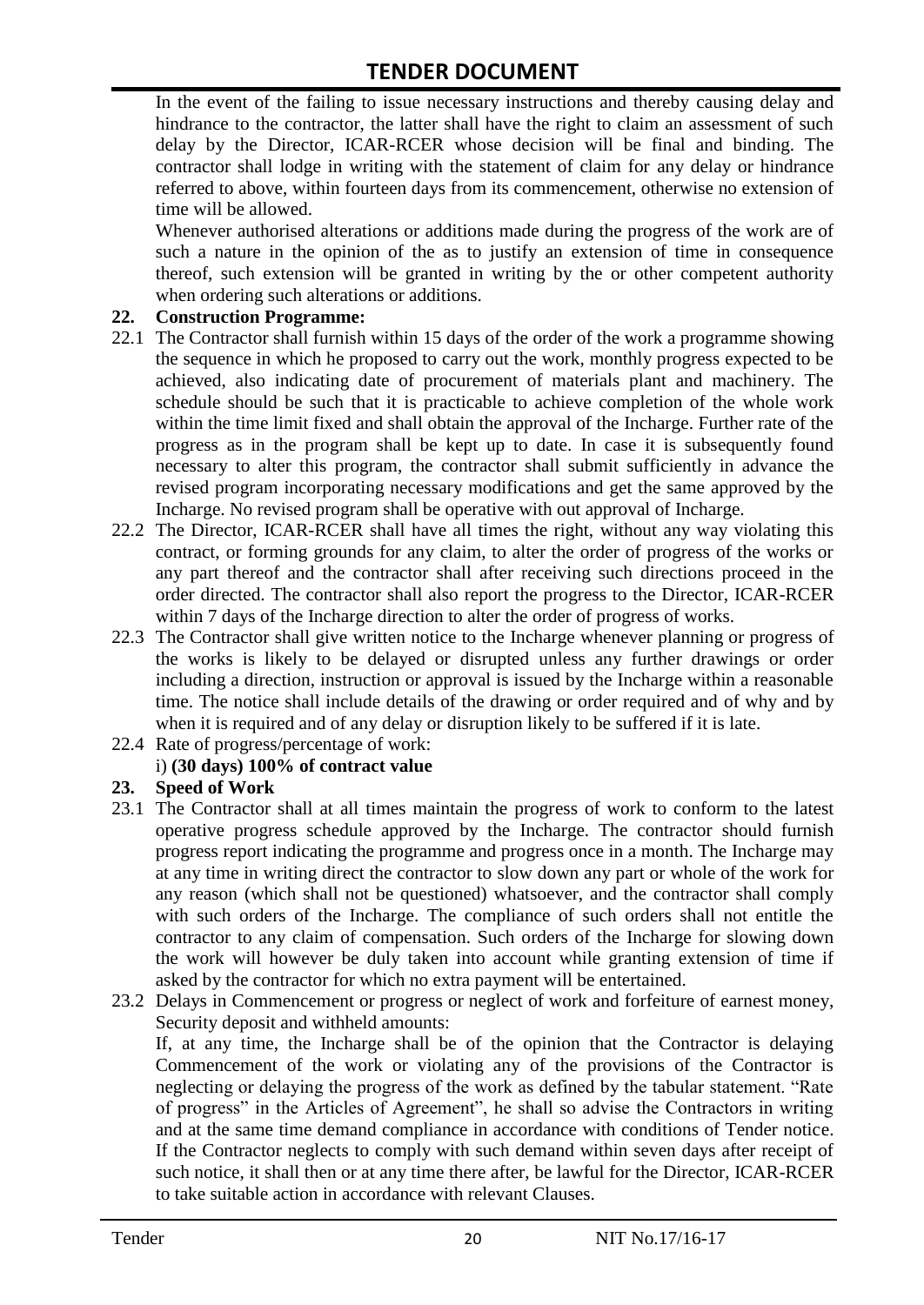#### **24. Suspension of works by the Contractor:**

- 24.1 If the Contractor shall suspend the works, or sublet the work without sanction of the Incharge, or in the opinion of the Incharge shall neglect or fail to proceed with due diligence in the performance of his part of the Contract as laid down in the Schedule rate of progress, or if he shall continue to default or repeat such default in the respects mentioned in relevant rules of GOI, Incharge shall take action in accordance with related Clauses.
- 24.2 If the Contractor stops work for 28 days and the Stoppage has not been authorised by the Incharge the Contract will be terminated as per the law.
- 24.3 If the Contractor has delayed the completion of works the Contract will be terminated under relavant Clauses.

#### **25. Extension of the Intended Completion Date:**

- 25.1 The Incharge shall extend or recommend for extension, in accordance with the Government orders in force, the Intended Completion Date if a Variation is issued which makes it impossible for Completion to be achieved by the Intended Completion Date.
- 25.2 The Incharge shall decide whether and by how much to extend the Intended Completion Date within 21 days of the Contractor asking the Engineer for a decision upon the effect of a Variation and submitting full supporting information. If the Contractor has failed to give early warning of a delay or has failed to cooperate in dealing with a delay, the delay by this failure shall not be considered in assessing the new Intended Completion Date.

#### **26. Delays Ordered by the Incharge**

26.1 The Incharge may instruct the Contractor to delay the start or progress of any activity within the Work.

#### **27. Early Warning:**

- 27.1 The contractor is to warn the Incharge at the earliest opportunity of specific likely future events or circumstances that may adversely affect the Execution of Works.
- 27.2 The Contractor shall cooperate with the Incharge in making and considering proposals for how the effect of such an event or circumstance can be avoided or reduced by anyone involved in the work and in carrying out any resulting instruction of the Incharge.

#### **28. Management Meetings:**

28.1 **The Incharge may require the Contractor to attend a management meeting. The business of a management meeting shall be to review the progress work.**

# **C. QUALITY CONTROL**

#### **29. Identifying Defects:**

29.1 The Incharge shall check the Contractor's work and notify the Contractor of any Defects that are found. Such checking shall not affect the Contractor"s responsibilities. The Incharge may instruct the Contractor to verify the Defect and to uncover and test any work that the Engineer considers may be a Defect.

#### **30. Tests:**

30.1 If the Incharge instructs the Contractor to carry out a test not specified in the Specification to check whether any work has a Defect and the Contractor shall pay for the test and any samples.

#### **31. Correction of Defects:**

- 31.1 The Incharge shall give notice to the Contractor of any Defects before the end of the Defects Liability Period, which begins on Completion. The defects liability period shall be extended for as long as defects remain to be corrected by the Contractor.
- 31.2 Every time notice of a Defect is given, the Contractor shall correct the notified defect within the length of time specified by the Incharge's notice.

#### **32. Uncorrected defects**

32.1 If the contractor has not corrected the defect within the time specified in the Incharge"s notice, the Incharge will assess the cost of having the defect corrected and the contractor will pay this amount.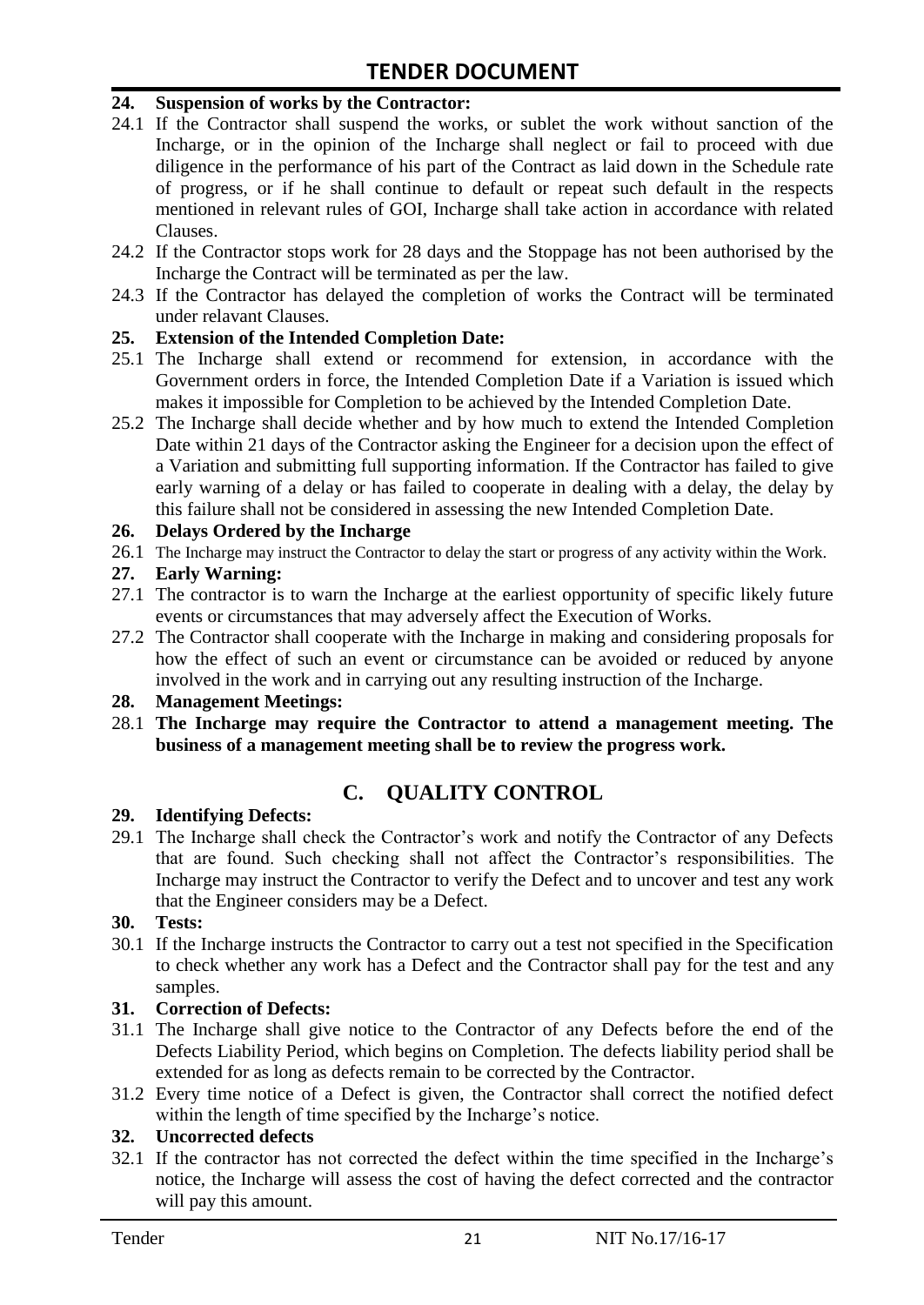#### **33. Quality Control:**

In addition to the normal inspection by the regular staff in charge of the execution of work, the work may also be inspected by the, Quality control Circle or by the State or District level Vigilance Cell Unit and any other authorised external Agency if any sub-standard work or excess payments are noticed with reference to measurement books etc., during inspection, action will be taken based on their observations and these will be effected by the Incharge of the execution of the work.

# **D. COST CONTROL**

#### **34. Bill of Quantities:**

- 34.1 The Bill Quantities shall contain items for the construction work to be done by the Contractor.
- 34.2 The Contractor is paid for the quantity of the work done as per quoted rate in the Bill of Quantities for each item.

#### **35. Changes in the Quantities:**

- 35.1 The contractor is bound to execute all supplemental works that are found essential, incidental and inevitable during execution of main work.
- 35.2 The payment of rates for such supplemental items of work will be regulated as under; Supplemental items directly deducible from similar items in the original agreement.
- 35.2.1 The rates shall be derived by adding to or subtracting from the agreement rate of such similar item the cost of the difference in the quantity of materials labour between the new items and similar items in the agreement worked out with reference to the Standard Schedule of Rates adopted in the sanctioned estimate with which the tenders are accepted.
- 35.2.2 (a) Similar items but the rates of which cannot be directly deduced from the original agreement.

(b) Purely new items which do not correspond to any item in the agreement.

35.2.3 The rates of all such items shall be Estimated Rates plus or minus overall Tender premium.

#### **36. Extra Items:**

- 36.1 Extra items of work shall not vitiate the contract. The contractor shall be bound to execute extra items of work as directed by the Incharge. The rates for extra items shall be worked out by the as per the conditions of the Contract and the same are binding on the Contractor.
- 36.2 The contractor shall before the 15th day of each month, submit in writing to the a statement of extra items if any that they have executed during the preceding month failing which the contractor shall not be entitled to claim any.

#### **36.3 Entrustment of additional items:**

- 36.3.1 Where ever additional items not contingent on the main work and outside the scope of original agreement are to be entrusted to the original contractor dispensing with bids and if the value of such items exceeds the limits up to which the officer is empowered to entrust works initially to contractor without calling for tenders, approval of next higher authority shall be obtained. Entrustment of such items on nomination shall be at rates not exceeding the estimated rates.
- 36.3.2 Entrustment of the additional items contingent on the main work will be authorised by the officers upto the monetary limits upto which they themselves are competent to accept items in the original agreement so long as the total amounts upto which they are competent to accept in an original agreement rates for such items shall be worked out in accordance with the procedure (I) For all items of work in excess of the quantities shown in the Bill of Quantities of the Tenders, the rate payable for such items shall be estimate rates for the items accepted by the competent authority.
- 36.3.3 Entrustment of either the additional or supplemental items shall be subject to the provisions of the agreement entered into by a Competent Authority after the tender is accepted. The Director being the authority next higher to the Director, who entered into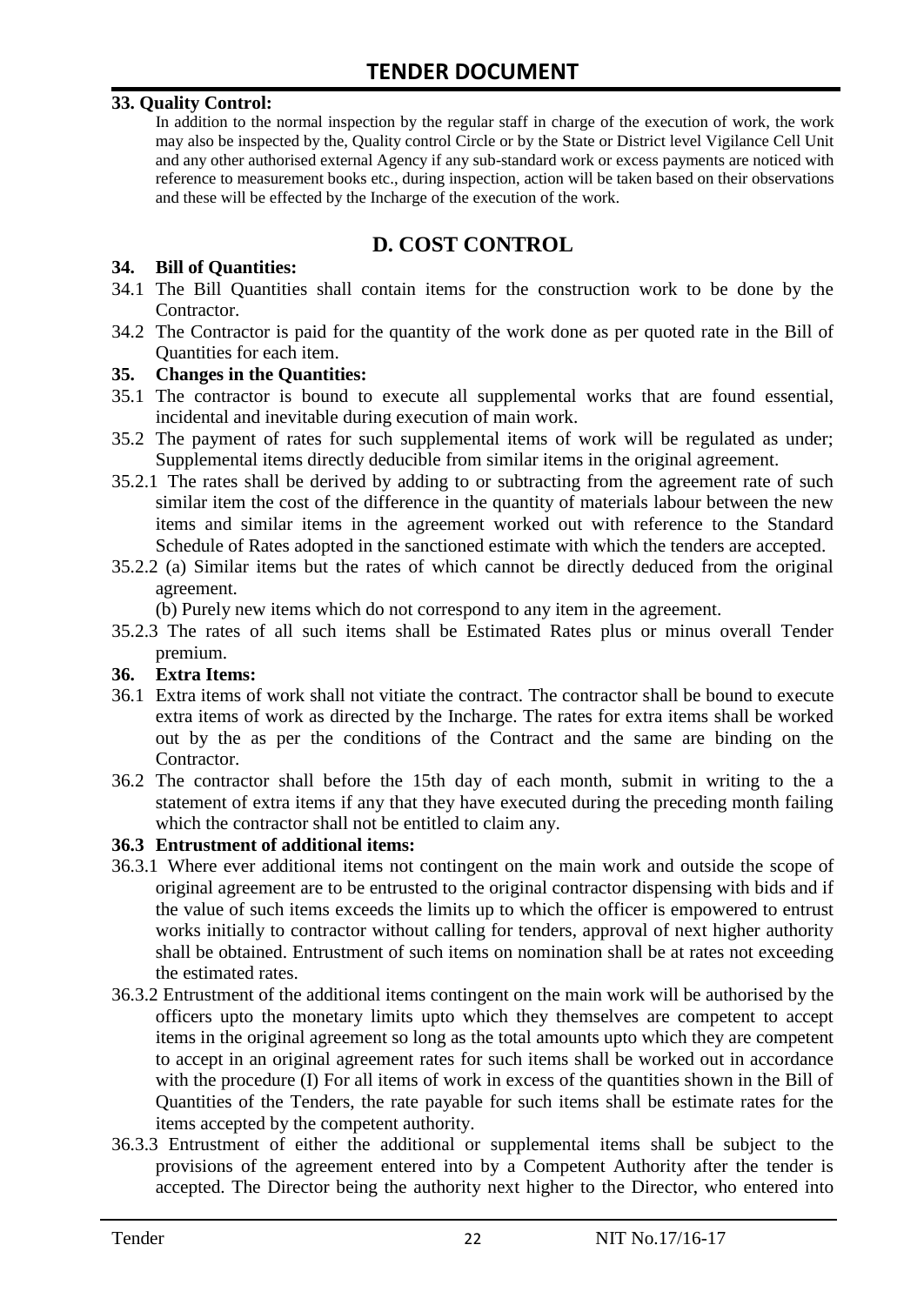the agreement approves the rate for the items / variation in quantity in the current agreement. The items shall not be ordered by an officer on his own responsibility if the revised estimate or deviation statement providing for the same requires the sanction of Director.

- Note:It may be noted that the term Estimate Rate used above means the rate in the sanctioned estimate with which the tenders are accepted, or if no such rates is available in the estimate, the rate derived will be with reference to the Standard Schedule of Rates adopted in the sanctioned estimate with which tenders are accepted.
- **37. Cash flow forecasts:**
- **37.1 When the program is updated, the contractor is to provide the Incharge with an updated cash flow forecast.**
- **38. Payment Certificates:**
- **38.1 The Contractor shall submit to the Incharge monthly statements of the estimated value of the work completed less the cumulative amount certified previously.**
- **38.2 The Incharge shall check the Contractor's monthly statement within 14 days.**
- **38.3 The value of work executed shall be determined by the Incharge.**
- **38.4 The value of work executed shall comprise the value of the quantities of the items in the Bill of Quantities completed.**
- **38.5 The Incharge may exclude any item certified in a previous certificate or reduce the proportion of any item previously certified in any certificate in the light of later information.**
- **39. Payments:**
- **39.1 Payment will be made after satisfactory completion of the work.**
- 39.2 Part Payment if any will be consider as per Govt. of India norms.
- 39.3 Part payment if any will be adjusted against the final payment
- **39.3 Payments and Certificates:**
- 39.3.1 In case of over payments or wrong payment if any made to the contractor due to wrong interpretation of the provisions of the contract a n d c ontract conditions etc., such unauthorized payment will be deducted in the subsequent bills or final bill for the work or from the bills under any other contracts with the Government or at any time there after from the deposits available with the Government.
- 39.3.2 Any recovery or recoveries advised by the Government Department either state or central, due to non-fulfilment of any contract entered into with them by the contractor shall be recovered from any bill or deposits of the contractor.
- 39.3.3 No claim shall be entertained, if the same is not represented in writing to the Incharge within 15 days of its occurrence.
- 39.3.4 The contractor is not eligible for any compensation for inevitable delay in handing over the site or for any other reason. In such case, suitable extensions of time will be granted after considering the merits of the case.

#### **40. Interest on Money due to the Contractor:**

- 40.1 No omission by the or the sub-divisional officer to pay the amount due upon certificates shall vitiate or make void the contract, nor shall the contractor be entitled to interest upon any guarantee fund or payments in arrear, nor upon any balance which may, on the final settlement of his accounts, found to be due to him.
- **41. Certificate of Completion of works:**
- **41.1 Certificate of Completion of works:**
- **41.1.1 When the whole of the work has been completed and has satisfactory passed any final test that may be prescribed by the Contract, the Contractor may give a notice to that effect to the Incharge accompanied by an undertaking to carryout any rectification work during the period of maintenance, such notice and undertaking shall be in writing and shall be deemed to be request by the Contractor for the Incharge to issue a Certificate of completion in respect of the Works. The Incharge**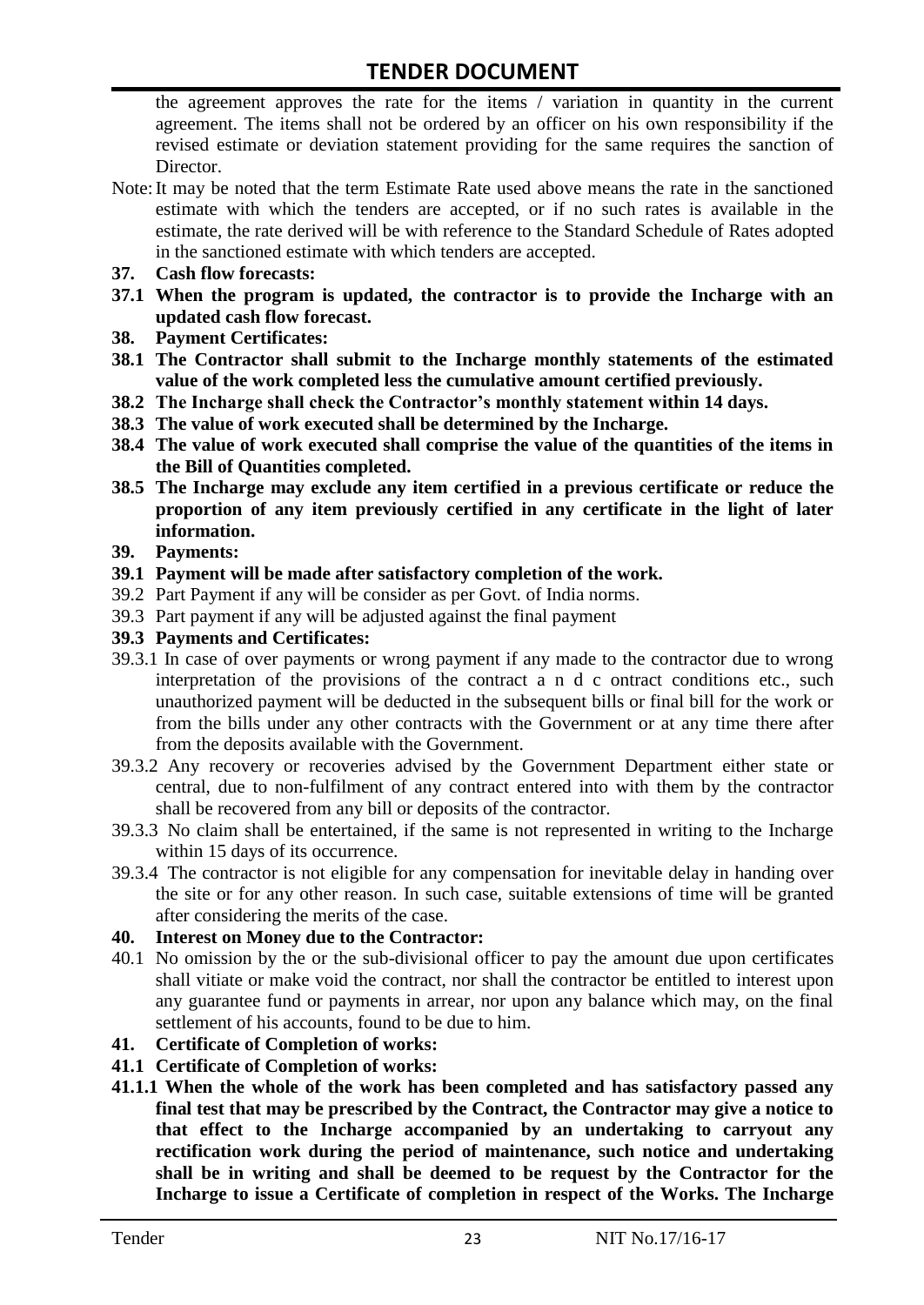**shall, within twenty one days of the date of delivery of such notice either issue to the Contractor, a certificate of completion stating the date on which, in his opinion, the works were completed in accordance with the Contract or give instructions in writing to the Contractor specifying all the Works which, in the Incharge'' opinion, required to be done by the Contractor before the issue of such Certificate.**

- **41.1.2 Incharge shall also notify the Contractor of any defects in the Works affecting completion that may appear after such instructions and before completion of the Works specified there in. The Contractor shall be entitled to receive such Certificate of the Completion within twenty one days of completion to the satisfaction of the Incharge of the Works so specified and making good of any defects so notified.**
- **41.1.3 Similarly, the Contractor may request and the Incharge shall issue a Certificate of Completion in respect of:**
- **a) Any section of the Permanent works in respect of which a separate time for completion is provided in the Contract, and**
- **b) Any substantial part of the Permanent Works which has been both completed to the satisfaction of the Incharge and occupied or used by the Department.**
- **41.1.4 If any part of the Permanent Works shall have been completed and shall have satisfactorily passed any final test that may be prescribed by the Contract, the Incharge may issue such certificate, and the Contractor shall be deemed to have undertaken to complete any outstanding work in that part of the Works during the period of Maintenance.**

#### **42. Taxes included in the Price:**

42.1 The rates quoted by the contractor shall be deemed to be inclusive of the sales Tax and other taxes on all materials that the contractor will have to purchase for performance of this contract.

#### **43. Liquidated Damages:**

- 43.1 If for any reason, which does not entitle the contractor to an extension of item, the rate of progress of works, or any section is at any time, in the opinion of the Director, ICAR-RCER too slow to ensure completion by the prescribed time or extended time for completion Director, ICAR-RCER shall so notify the contractor in writing and the contractor shall there upon take such steps as are necessary and the Director, ICAR-RCER may approve to expedite progress so as to complete the works or such section by the prescribed time or extended time. The contractor shall not be entitled to any additional payment for taking such steps. If as a result of any notice given by the Director, ICAR-RCER under this clause the contractor shall seek the Director, ICAR-RCER permission to do any work at night or on Sundays, if locally recognised as days or rest, or their locally recognised equivalent, such permission shall not be unreasonably refused.
- 43.2 If the contractor fails to complete whole of the works or any part thereof or section of the works within the stipulated periods of individual mile stones (including any bonafide extensions allowed by the competent authority without levying liquidated damages), the Director, ICAR-RCER may without prejudice to any other method of recovery will deduct one hundreds of one percent of contract value per calendar day or part of the day for the period of delays subject to a maximum of 10% of the contract value not as a penalty from any monies in his hands due or which may become due to the contractor. The payment or deductions of such damages shall not relieve the contractor from his obligation to complete the works, or from any other of his obligations and liabilities under the contract
- 43.3 The liquidated damages for the whole of the work are @0.05% of value of contract per day for delay. The maximum amount of liquidated damages for the whole of the works is ten percent of final contract price.

The effective date will be from the date of handing over of the site after agreement and after obtaining a Program of the work.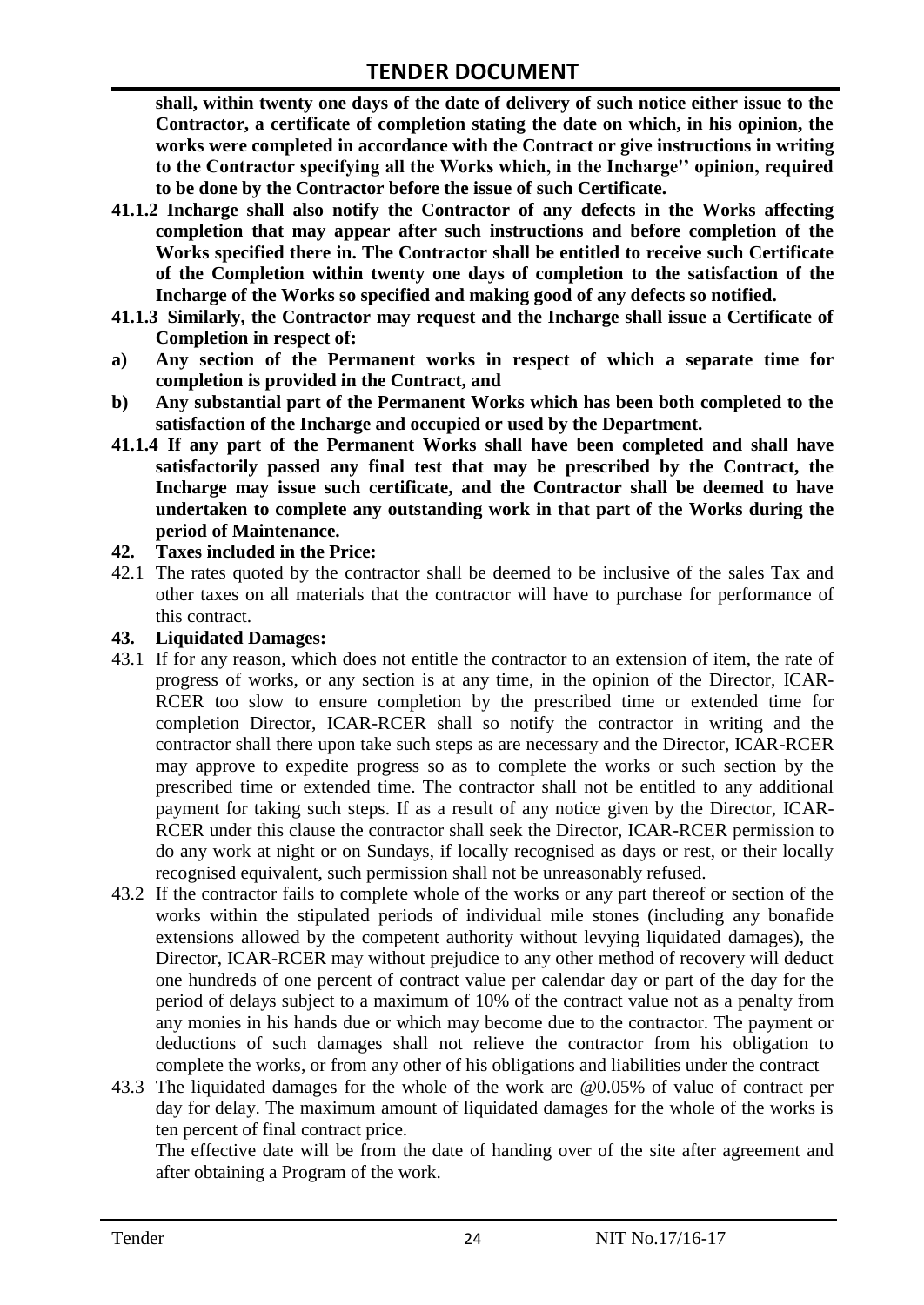#### **44. Cost of Repairs:**

44.1 Loss or damage to the works or materials to the works between the start date and the end of the defects correction periods shall be remedied by the contractor at the contractor"s cost if the loss or damage arises from the contractor's acts or omissions.

# **E. FINISHING THE CONTRACT**

#### **45. Completion:**

45.1 The Contractor shall request the Incharge to issue a Certificate of completion of the Works and the Incharge will do so upon deciding that the work is completed.

#### **46. Taking Over:**

- 46.1 The Department shall takes over the Site and the Works within seven days of the Incharge issuing a certificate of Completion based on the report given by the Consultant.
- *47. Final Account:*
- **47.1 The Contractor shall supply to the Incharge a detailed account of the total amount that the Contractor considers payable under the Contract before the end of the Defects Liability Period. The Incharge shall issue a Defects Liability Certificate and certify any final payment that is due to the Contractor within 56 days of receiving the Contractor's account if it is correct and complete. If it is not, the Incharge shall issue within 56 days a schedule that states the scope of the corrections or additions that are necessary. If the final Account is still unsatisfactory after it has been resubmitted, the Incharge shall decide on the amount payable to the Contractor and issue a payment certificate with in 56 days of receiving the Contractor's revised account.**

#### **48. Termination:**

- 48.1 The Department may terminate the Contract if the contractor causes a fundamental breach of the Contract.
- 48.2 Fundamental breaches of Contract include, but shall not be limited to the following.
- a) The Contractor stops work for 28 days when no stoppage of work is shown on the current program and the stoppage has not been authorised by the Incharge.
- b) The Contractor is made bankrupt or goes into liquidation other than for a reconstruction or amalgamation.
- c) The Incharge gives Notice that failure to correct a particular Defect is a fundamental breach of Contract and the Contractor fails to correct it within a reasonable period of time determined by the Incharge; and
- d) The Contractor does not maintain a security which is required and
- e) The Contractor has delayed the completion of works by the number of days for which the maximum amount of liquidated damages can be paid as defined.
- f) If the contractor, in the judgement of the Department has engaged in corrupt or fraudulent practices in competing for or in the executing the contract.

For the purpose of this paragraph: "corrupt practice" means the offering, giving, receiving or soliciting of any thing of value to influence the action of a public official in the procurement process or in contract execution. "Fraudulent practice" means a misrepresentation of facts in order to influence a procurement process or the execution of a contract to the detriment o the Government and includes collusive practice among Tenderers (prior to or after Tender submission) designed to establish Tender prices at artificial non-competitive levels and to deprive the Government of the benefits of free and open competition.

- 48.3 Notwithstanding the above the Department may terminate the contract for convenience.
- 48.4 If the Contract is terminated, the Contractor shall stop work immediately, make the Site safe and secured leave the Site as soon as reasonably possible.

#### **49. Payment upon Termination:**

**49.1 If the Contract is terminated because of a fundamental breach of Contract by the Contractor, the Incharge shall issue a certificate for the value of the work done less**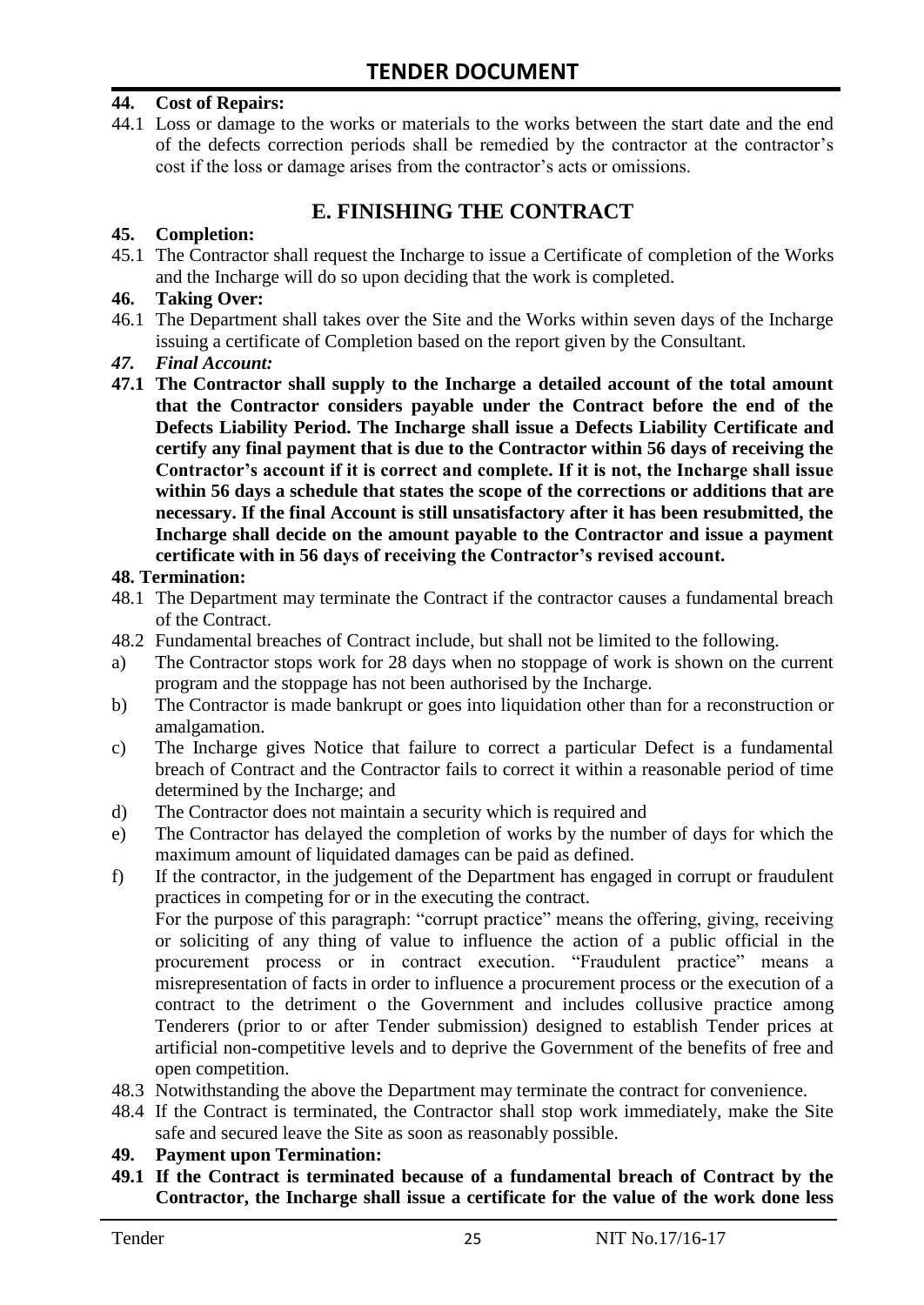**advance payments received upon the date of the issue of the certificate, less other recoveries due in terms of the Contract, less taxes due to be deducted at source as per applicable law and less the rate to apply to the work not completed.. If the total amount due to the Department exceeds any payment due to the Contractor the difference shall be a debt payable to the Department.**

- **50. Property:**
- 50.1 All materials on the Site, Plant, Equipment, Temporary Works and Works are deemed to be the property of the Department if the Contract is terminated because of Contractor's default.
- **51. Release from Performance:**
- 51.1 **If the Contract is frustrated by the outbreak of war or by any other event entirely outside the control of either the Department or the Contractor the Incharge shall certify that the contract has been frustrated. The Contractor shall make the site safe and stop work as quickly as possible after receiving this certificate and shall be paid for all works carried out before receiving it and for any work carried out after wards to which commitment was made.**

# **F. Special Conditions**

#### **52. Water Supply:**

The Contractor has to make his own arrangements for water required for the work and to the colonies and work sites, which are to be established by the Contractor.

#### **53. Electrical Power:**

The Contractors will have to make their own arrangements for drawing electric power from the nearest power line after obtaining permission from the PESU at his own cost. In case of failure of electricity, the Contractor has to make alternative arrangements for supply of electricity by Diesel Generator sets of suitable capacity at place of work. If the supply is arranged by the Department, necessary Tariff rates shall have to be paid based on the prevailing rates.

The contractor will pay the bills of Electricity Board for the cost of power consumed by him.

**The contractor shall satisfy all the conditions and rules required as per Indian Electricity Act 1910 and under rule –45(I) of the Indian Electricity Rules, 1956 as amended from time to time and other pertinent rules.**

The power shall be used for bonafide Departmental works only.

#### **53.1 Electric Power for Domestic Supply:**

- a) The contractor has to make his own arrangements for the supply of electric power for domestic purposes and the charges for this purpose have to be paid by him at the rates as fixed by the Bihar State Electricity Board from time to time.
- b) The contractor will have to make his own arrangements to lay and maintain the necessary distribution lines and wiring for the camp at his own cost. The layout and the methods of laying the lines and wiring shall have the prior approval of the Incharge. All camp area shall be properly electrified. All lines, streets, approaches for the camp etc., shall be sufficiently lighted for the safety of staff and labour of the contractor, at the cost of the Contractor and it will be subject to the approval of the Incharge.

#### **54. Land:**

#### **54.1 Land for Contractor's use:**

The contractor will be permitted to use Government land for execution of work. The contractor shall have to make his own arrangements for acquiring and clearing the site, leveling, providing drainage and other facilities for labour staff colonies, site office, workshop or stores and for related activities. The Contractor shall apply to the Department within a reasonable time after the award of the contract and atleast 30 days in advance of its use, the details of land required by him for the work at site and the land required for his camp and should any private land which has not been acquired, be required by the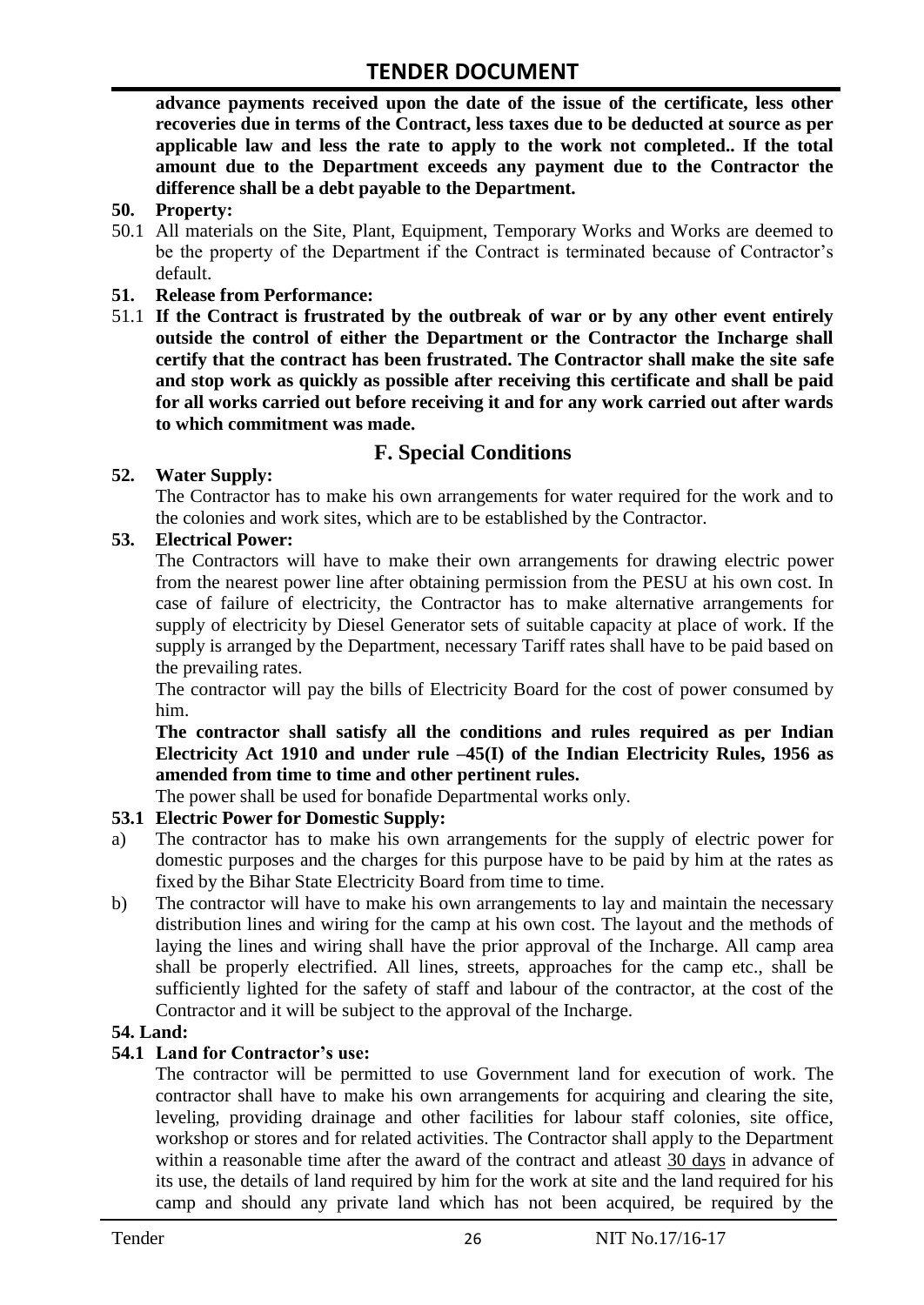contractor for his use. The same may be acquired by the contractor at his own cost by private negotiations and no claim shall be admissible to him on this account. The Incharge reserves the right to refuse permission for use of any government land for which no claim or compensation shall be admissible to the contractor. The contractor shall, however, not be required to pay cost or any rent for the Government land given to him.

#### **54.2 Surrender of occupied land**

- a) The Government land as here in before mentioned shall be surrendered to the Incharge within seven days, after issue of completion certificate. Also no land shall be held by the contractor longer than the Incharge shall deem necessary and the contractor shall on the receipt of due notice from the Incharge, vacate and surrender the land which the Incharge may certify as no longer required by the Contractor for the purpose of the work.
- b) The contractor shall make good to the satisfaction of the Incharge any damage to areas, which he has to return or to other property or land handed over to him for purpose of this work. Temporary structures may be erected by the contractor for storage sheds, offices, residences etc., for non-commercial use, with the permission of the on the land handed over to him at his own cost. At the completion of the work these structures shall be dismantled site cleared and handed over to the. The land required for providing amenities will be given free of cost from Government lands if available otherwise the contractor shall have to make his own arrangements.

#### **54.3 Contractor not to dispose off Spoil etc.,**

The contractor shall not dispose off or remove except for the purpose of fulfilment of this contract, sand, stone, clay ballast, earth, trees and shrubs or other materials obtained in the excavation made or lying on the site of the work, and all such materials and produce shall remain property of the Government. The Department may upon request from the contractor, or if so stipulated in the conditions of the contract allow the contractor to use any of the above materials for the works either free of cost or after payment as may be specifically mentioned or considered necessary during the execution of the work.

#### **55. Roads:**

In addition to existing public roads and roads Constructed by Government, if any, in work area all additional approach roads inside work area and camp required by the Contractor shall be constructed and maintained by him at his own cost. The layout design, construction and maintenance etc. of the roads shall be subject to the approval of the Incharge. The contractor shall permit the use of these roads by the Government free of charge.

It is possible that work at, or in the vicinity of the work site will be performed by the Government or by other contractors engaged in work for the Government during the contract period. The contractor shall without charge permit the government and such other contractor and other workmen to use the access facilities including roads and other facilities, constructed and acquired by the contractor for use in the performance of the works.

The contractor's heavy construction traffic or tracked equipment shall not traverse any public roads or bridges unless the contractor has made arrangement with the authority concerned. In case contractor"s heavy construction traffic or tracked equipment is not allowed to traverse any public roads or bridges and the contractor is required to make some alternative arrangements, no claim on this account shall be entertained. The contractor is cautioned to take necessary precautions in transportation of construction materials to avoid accidents.

#### **56. Payment for Camp Construction**

No payment will be made to the contractor for construction, operation and maintenance of camp and other camp facilities and the entire cost of such work shall be deemed to have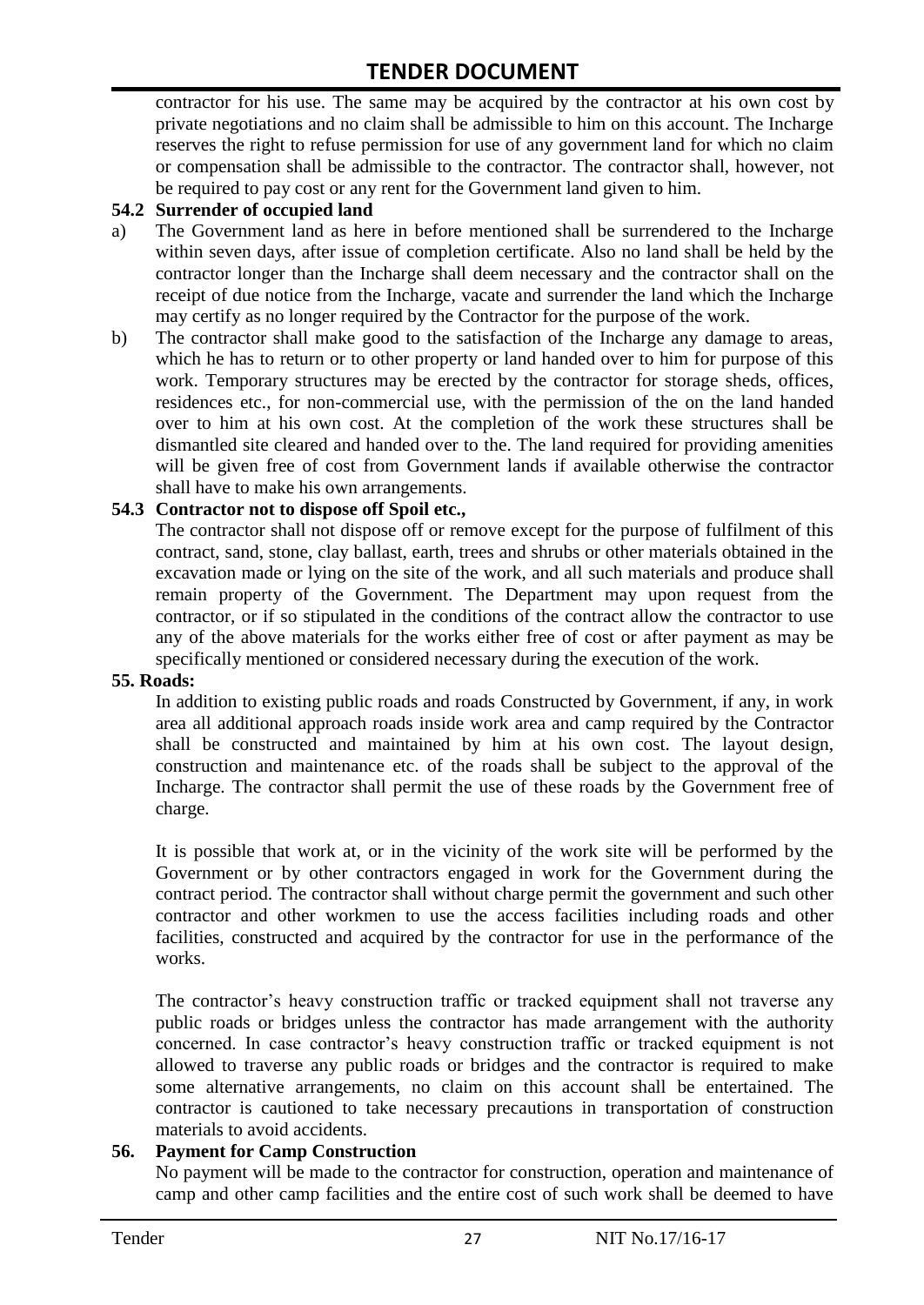been included in the tendered rate for the various items of work in the schedule of quantities and bids.

#### **57. Explosive And Fuel Storage Tanks**

No explosive shall be stored within ½ (half) KM of the limit of the camp sites. The storage of gasoline and other fuel oils or of Butane, Propane and other liquefied petroleum gases, shall confirm to the regulations of Andhra Pradesh State Government and Government of India. The tanks, above ground and having capacity in excess of 2000 liters, shall not be located within the camp area, nor within 200m, of any building.

#### **58. Labour:**

The contractor shall, make his own arrangements for the engagement of all staff and labour, local or other, and for their payment, housing, feeding and transport.

Labour importation and amenities to labour and contractor's staff shall be to the contractor's account. His quoted rate shall include the expenditure towards importation of labour amenities to labour and staff;

The contractor shall, if required by the Incharge deliver to the Incharge a written in detail, is such form and at such intervals as the Incharge may prescribe, showing the staff and the numbers of the several classes of labour from time to time employed by the contractor on the Site and such information respecting Contractor"s Equipment as the Incharge may require.

#### **58.1 Transportation of Labour:**

- I. The contractor shall make his own arrangement for the daily transportation of the labour and staff from labour camps colonies to the work spot and no labour or staff of the contractor shall stay at the work spot. No extra payment will be made to the contractor for the above transportation of the labour and his quoted rate to the work shall include the transportation charges of labour from colonies to work spot and back.
- **II. The contractor will at all times duly observe the provisions of employment of children Act XXVI of 1938 and any enactment or modification of the same and will not employ or permit any person to do any work for the purpose under the provisions of this agreement in contravention of said Act. The contractor here by agrees to indemnify the department from and against all claims, penalties which may be suffered by the department or any person employed by the department by any default on the part of the contractor in the observance and performance of the provisions of the employment of children Act. XXVI of 1938 or any enactment or modification of the same.**

**The contractor shall obtain the insurance at his own cost to cover the risk on the works to labour engaged by him during period of execution against fire and other usual risks and produce the same to the concerned before commencement of work as per govt. guidelines.**

#### **59. Safety Measures:**

- 1. The contractor shall take necessary precautions for safety of the workers and preserving their health while working in such jobs, which require special protection and precautions. The following are some of the measures listed but they are not exhaustive and contractor shall add to and augment these precautions on his own initiative where necessary and shall comply with directions issued by the or on his behalf from time to time and at all times.
- 2. Providing protective foot wear to workers situations like mixing and placing of mortar or concrete sand in quarries and places where the work is done under much wet conditions.
- 3. Providing protective head wear to workers at places like under ground excavations to protect them against rock falls.
- 4. Providing masks to workers at granulates or at other locations where too much fine dust is floating about and sprinkling water at frequent intervals by water hoses on all stone crushing area and storage bins abate to dust.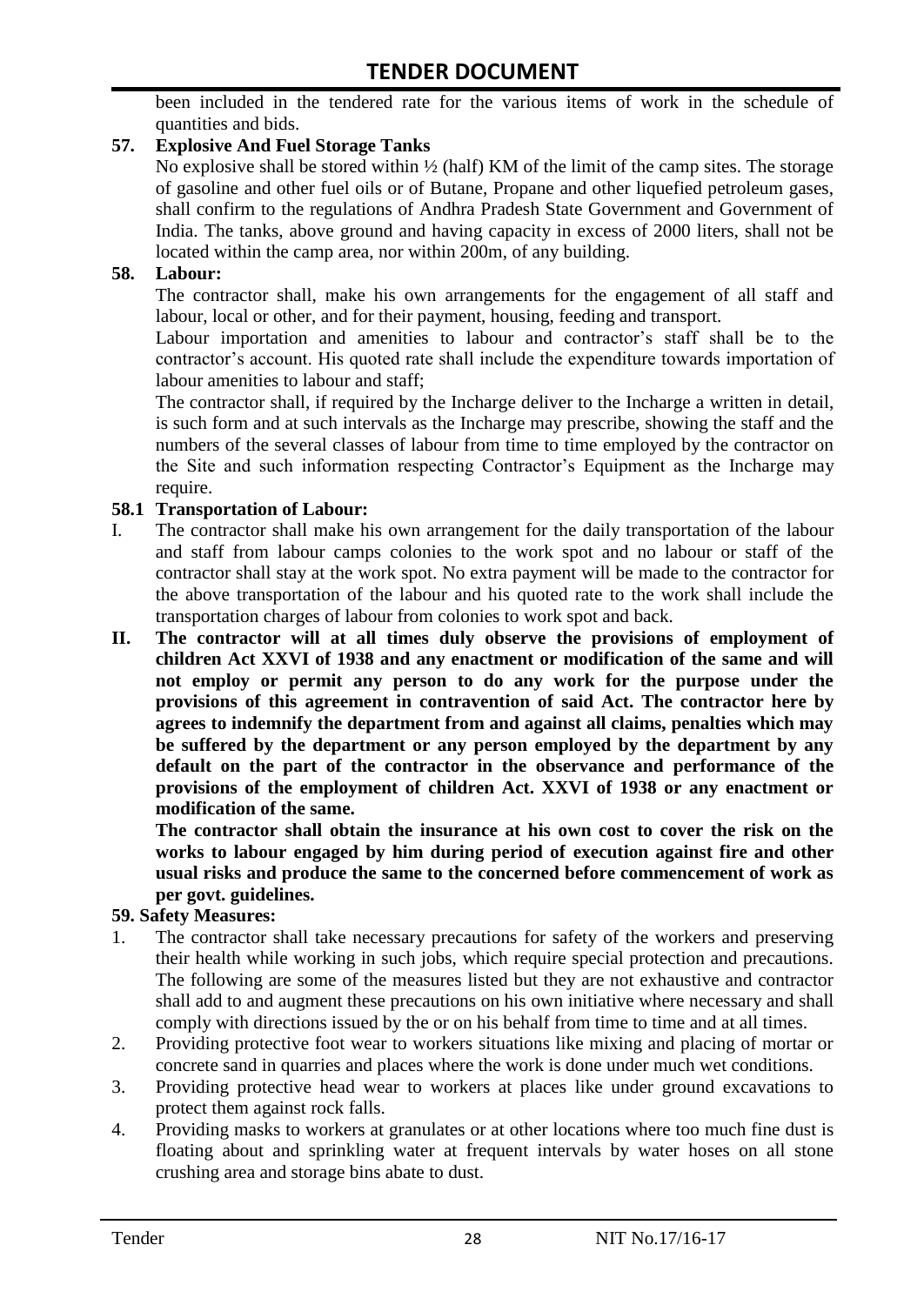- 5. Getting the workers in such jobs periodically examined for chest trouble due to too much breathing in to fine dust.
- 6. Taking such normal precautions like fencing and lightening in excavation of trenches, not allowing rolls and metal parts of useless timber spread around, making danger areas for blasting providing whistles etc.
- 7. Supply work men with proper belts, ropes etc., when working in precarious slopes etc.
- 8. Avoiding named electrical wire etc., as they would electrocute the works.
- 9. Taking necessary steps towards training the workers concerned on the machinery before they are allowed to handle them independently and taking all necessary precautions in around the areas where machines hoists and similar units are working.

#### **60. Fair Wage Clause:**

- 1. The contractor shall pay not less than fair wages to labourers engaged by him on the work.
- 2. "Fair" wages means wages whether for time of piecework notified by the Government from time in the area in which the work is situated.
- 3. The contractor shall not with-standing the revisions of any contract to the contrary cause to be paid to the labour, in directly engaged on the work including any labour engaged by the sub-contractor in connection with the said work, as if the laborers had been directly employed by him.
- 4. In respect of labour directly or indirectly employed in the works for the purpose of the contractors part of the agreement the contractor shall comply with the rules and regulations on the maintenance of suitable records prescribed for this purpose from time to time by the Government. He shall maintain his accounts and vouchers on the payment of wages to the laborers to the satisfaction of the Incharge.
- 5. The shall have the right to call for such record as required to satisfy himself on the payment of fair wages to the labourers and shall have the right to deduct from the contract amount a suitable amount for making good the loss suffered by the worker or workers by reason of the "fair wages" clause to the workers.
- 6. The contractor shall be primarily liable for all payments to be made and for the observance of the regulations framed by the Govt. from time to time without prejudice to his right to claim indemnity from his sub-contractors.
- **7. As per contract labour (Regulation and abolition) Act. 1970 the contractor has to produce the license obtained from the licensing officers of the labour department along with the tender or at the time of agreement.**
- 8. Any violation of the conditions above shall be deemed to be a breach of his contract.
- 9. Equal wages are to be paid for both men and women if the nature of work is same and similar.
- 10. The contractor shall arrange for the recruitment of skilled and unskilled labour local and imported to the extent necessary to complete the work within the agreed period as directed by the Engineer-in-charge in writing.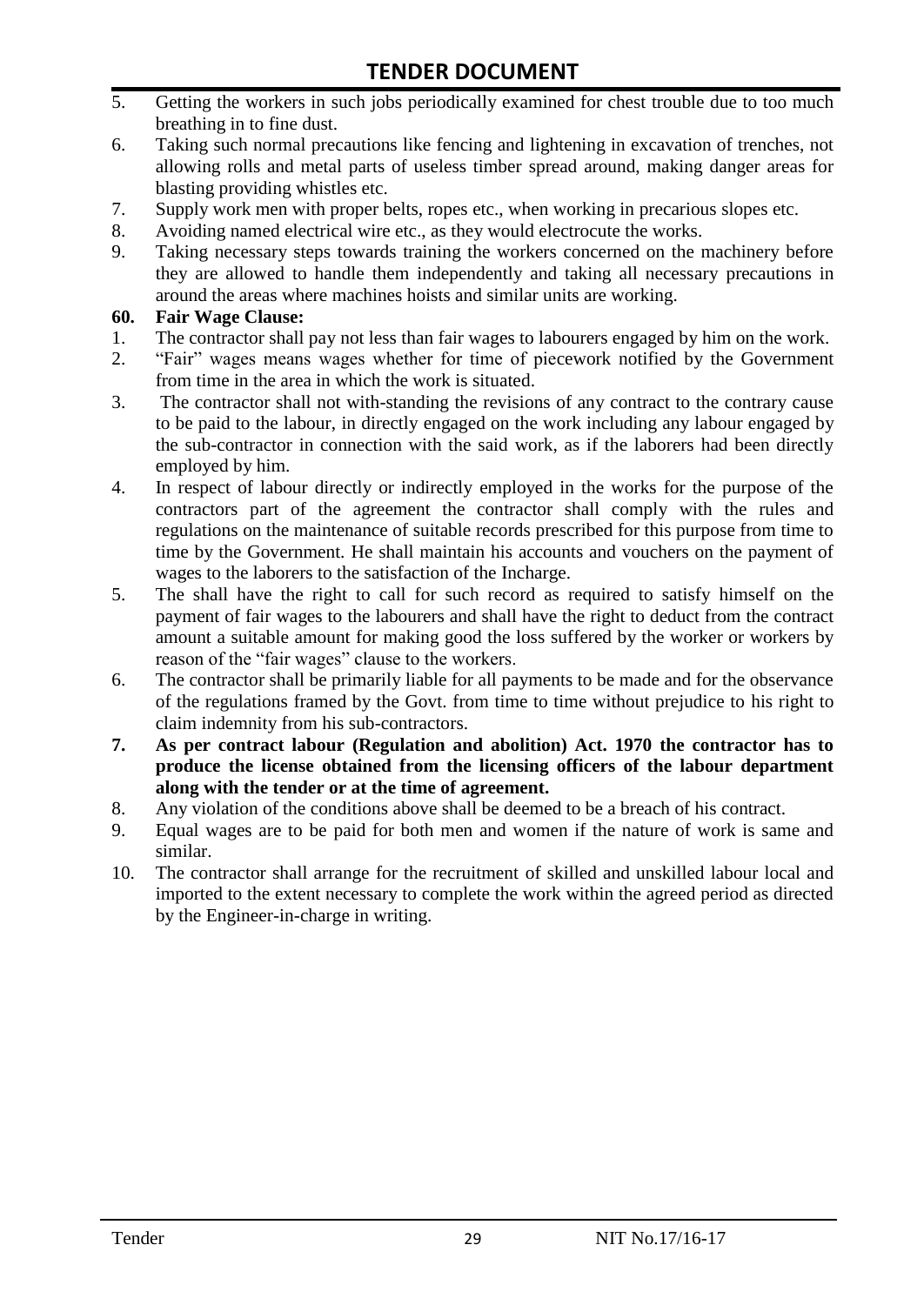#### **61. Indemnity Bond:**

**Name of work: Construction of pathways (Shoulder of the road) from farm section to old vehicle shed (Length: 135.0 m and Width: 1.0 m) and near 2 acre IFS (Length 87.0 m Width: 0.75m) with retention wall at ICAR Main Campus, ICAR-RCER, Patna.**

**I …………………………………. contractor S/o…………………………………….....** 

**aged ……………………………Resident of ……………………………………………. do hereby bind myself to pay all the claims may come (a) under Workmen's Compensation Act. 1933 with any statutory modification there of and rules there under or otherwise for or in respect of any damage or compensation payable in connection with any accident or injury sustained (b) under Minimum wages Act 1948 (c) under payment of wages Act.1936 (d) under the Contractor labour (Regulation and Abolition) Act. 1970 by workmen engaged for the performance of the business relating to the above contract i.e., failing such payment of claims of workmen engaged in the above work, I abide in accepting for the recovery of such claims, effected from any of my assets with the departments.**

**62. Compliance with Labour Regulations:**

**During continuance of the contract, the contractor and his sub contractors shall abide at all times by all existing labour enactments and rules made there under, regulations, notifications and bye laws of the State or Central Government or local authority and any other labour law (including rules), regulations, bye laws that may be passed or notifications that may be issued under any labour law in future either by the State or the Central Government or the local authority and also applicable labour regulations, health and sanitary arrangements for workmen, insurance and other benefits. Salient features of some of the major labour laws that are applicable to construction industry are given below. The contractor shall keep the Department indemnified in case any action is taken against Department by the competent authority on account of contravention of any of the provisions of any Act or rules made there under, regulations or notifications including amendments. If the Department is caused to pay or reimburse, such amounts as may be necessary to cause or observe, or for non-observance of the provision stipulated in the notifications/bye laws/Acts/Rules/regulations including amendments, if any, on the part of the contractor, the Incharge /Department shall have the right to deduct any money due to the contractor including his amount of performance security. The Department/Incharge shall also have right to recover from the contractor any sum required or estimated to be required for making good the loss or damage suffered by the Department.**

**The employees of the Contractor and the Sub-contractor in no case shall be treated as the Department of the Department at any point of time.**

- **63. Salient features of some major labour laws applicable to establishment engaged in buildings and other construction work:**
- **(a) Workmen compensation Act 1923: The Act provides for compensation in case if injury by accident arising out of and during the course of employment.**
- **(b) Payment of Gratuity Act 1972: Gratuity is payable to an employee under the Act on satisfaction of certain conditions on separation if any employee has completed 5 years service or more, or on death, the rate of 15 days wages for every completed year of service. The Act is applicable to all establishments, employing 10 or more employees.**
- **(c) Employees P.F. and Miscellaneous provision Act 1952: The Act provides for monthly contributions by the Department plus workers @ 10% or 8.33%. The benefits payable under the Act are:**
- **(i) Pension or family pension on retirement or death, as the case may be.**
- **(ii) Deposit linked insurance on the death in harness of the worker.**
- **(iii) Payment of P.F. accumulation on retirement/death etc.,**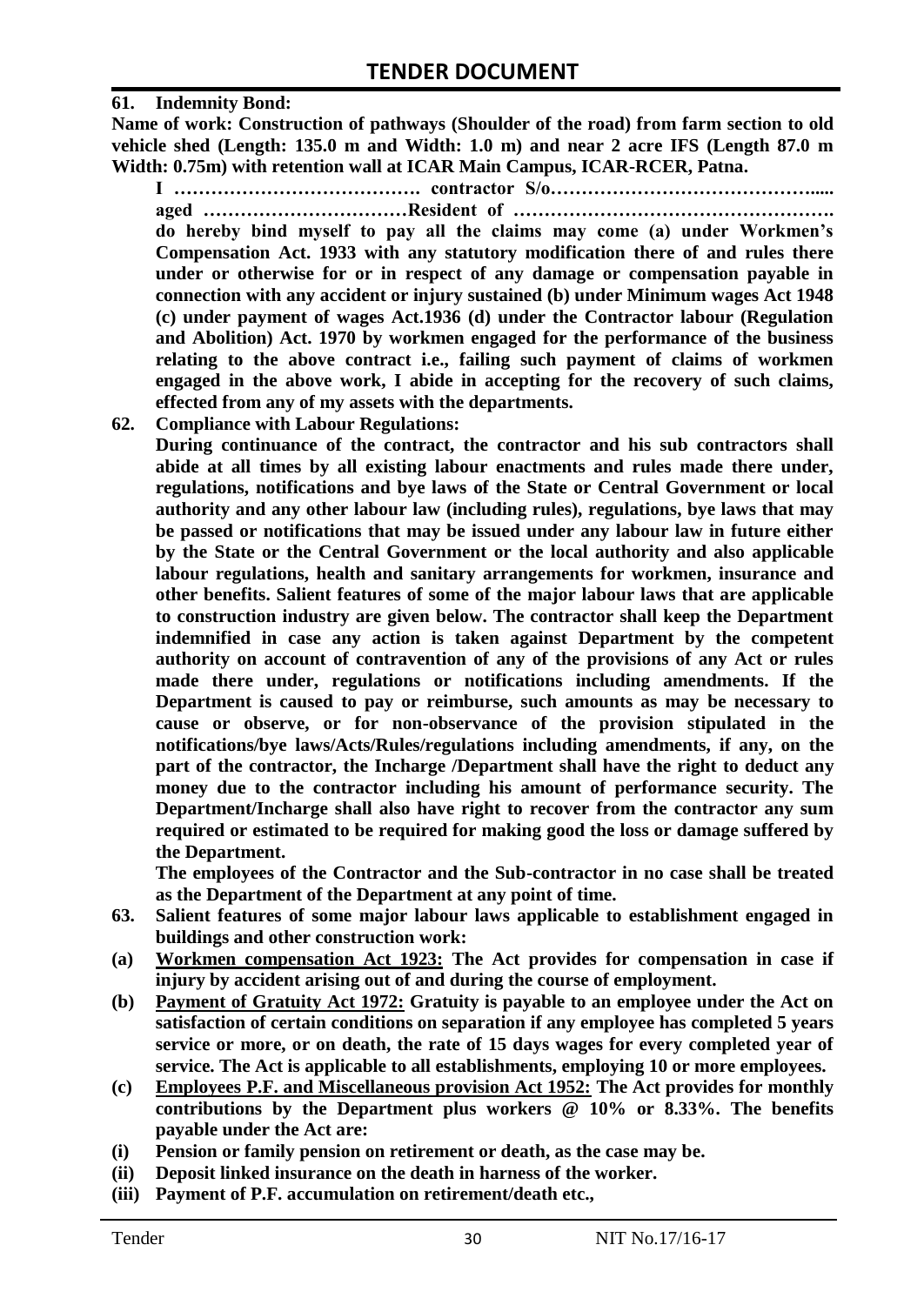- **(d) Maternity Benefit Act 1951: The Act provides for leave and some other benefits to women employees in case of confinements or miscarriage etc.**
- **(e) Contract Labour (Regulation & Abolition) Act 1970: The Act provides for certain welfare measures to be provided by the contractor to contract labour and in case the Contractor fails to provide, the same are required to be provided by the Principal Department by Law. The Principal Department is required to take certificate of Registration and the contractor is required to take license from the designated Officer. The Act is applicable to the establishments or Contractor of Principal Department if they employ 20 or more contract labour.**
- **(f) Minimum wages Act 1948: The Department is supposed to pay not less than the Minimum wages fixed by appropriate Government as per provisions of the Act if the employment is a scheduled employment construction of Buildings, Roads, Runways are scheduled employments.**
- **(g) Payment of wages Act 1936: It lays down as to by what date the wages are to be paid, when it will be paid and what deductions can be made form the wages of the workers.**
- **(h) Equal Remuneration Act 1979: The Act provides for payment of equal wages for work of equal nature to Male or Female workers and for not making discrimination against Female employee in the matters of transfers, training and promotions etc.**
- **(i) Payment of Bonus Act 1965: The Act Is applicable to all establishments employing 20 or more employees. The Act provides for payment of annual bonus subject to a minimum of 8.33% of wages and maximum of 20% of wages to employees drawing Rs. 3500/- per month or less. The bonus to be paid to employees getting Rs.2500/- per months or above and upto Rs.3500/- per month shall be worked out by taking wages as Rs.2500/- per monthly only. The Act does not apply to certain establishments. The newly set-up establishments are exempted for five years in certain circumstances. Some of the State Governments have reduced the employment size from 20 to 10 for the purpose of applicability of this Act.**
- **(j) Industrial Disputes Act 1947: The Act lays down the machinery and procedure fo resolution of Industrial disputes, in what situations a strike or lock- out becomes illegal and what are the requirements for laying off or retrenching the employees or closing down the establishment.**
- **(k) Industrial Employment (Standing Orders) Act 1946: It is applicable to all establishments employing 100 or more workmen (employment size reduced by some of the State and Central Government to 50). The Act provides for laying down rules governing the conditions of employment by the Department on matters provided in the Act and get the same certified by the designated Authority.**
- **(l) Trade Unions Act 1926: The Act lays down the procedure for registration of trade unions of workmen and Departments. The Trade Unions registered under the act have been given certain immunities from civil and criminal liabilities.**
- **(m) Child Labour (Prohibition & Regulation) Act 1986: The Act prohibits employment of children below 14 years of age in certain occupations and processes and provides for regulation of employment of children in all other occupations and processes, Employment Child Labour is prohibited in Building and Construction Industry.**
- **(n) Inter-State Migrant workmen's (Regulation of Employment & Conditions of service) Act 1979: The Act applicable to an establishment, which employs 5 or more interstate migrant workmen through an intermediary (who has recruited workmen in one state for employment in the establishment situated in another State). The inter State migrant workmen, in an establishment to which this Act becomes applicable, are required to be provided certain facilities such as housing, medical aid, traveling expenses from home upto the establishment and back, etc.**
- **(o) The Building and Other Construction workers (regulation of Employment and conditions of service) Act 1996 and the Cess Act of 1996: All the establishments who**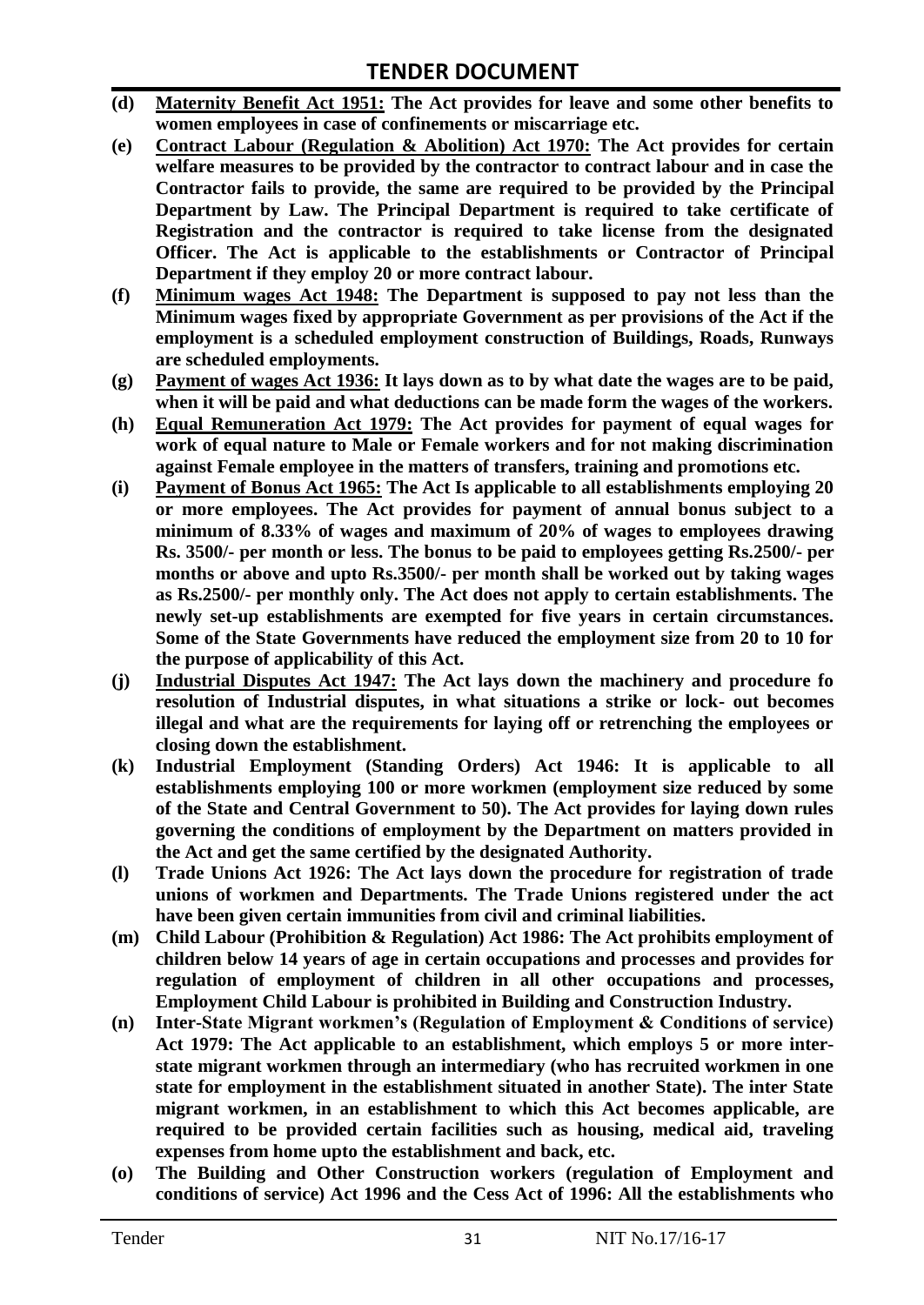**carryon any building or other construction work and employs 10 or more workers are covered under this Act. All such establishments are required to pay cess at the rate not exceeding 2% of the cost of construction as may be modified by the Government. The Department of the establishment is required to provide safety measures at the Building or construction work and other welfare measures, such as Canteens, First-aid facilities, Ambulance, Housing accommodations for workers near the work place etc. The Department to whom the Act applies has to obtain a registration certificate from the Registering Officer appointed by the Government.**

**(p) Factories Act 1948: The Act lays down the procedure for approval of plans before setting up a factory, health and safety provisions, welfare provisions, working hours, annual earned leave and rendering information regarding accidents or dangerous occurrences to designated authorities. It is applicable to premises employing 10 person or more with aid of power or 20 or more persons without the aid of power engaged in manufacturing process.**

#### **64. Liabilities of the Contractor**

64.1 Accident Relief and workmen compensation:

The contractor should make all necessary arrangements for the safety of workmen on the occurrence of the accident, which results in the injury or death of any of the workmen employed by the contractor, the contractor shall within 24 hours of the happenings of the accident and such accidents should intimate in writing to the Consultant and Incharge of the Centre. The contractor shall indemnify Centre against all loss or damage sustained by the Centre resulting directly or indirectly from his failure to give intimation in the manner aforesaid including the penalties or fines if any payable by Centre as a consequence of Centre failure to give notice under workmen"s compensation Act or otherwise conform to the provisions of the said Act in regard to such accident.

- 64.2 In the event of an accident in respect of which compensation may become payable under the workmen"s compensation Act VIII 23 whether by the contractor, by the Government it shall be lawful for the Incharge to retain such sum of money which may in the opinion of the Incharge be sufficient to meet such liability. The opinion of the Incharge shall be final in regard to all matters arising under this clause.
- 64.3 The contractor shall at all times indemnify the Centre against all claims which may be made under the workmen"s compensation act or any statutory modification thereafter or rules there under or otherwise consequent of any damage or compensation payable in consequent of any accident or injuries sustained or death of any workmen engaged in the performance of the business relating to the contractor.

#### **65. Contractor's Staff, Representatives and Labour:**

- (a) The contractor shall, at all times, maintain on the works, staff of qualified Engineers, and Supervisors of sufficient experience of similar other jobs to assure that the quality of work turned out shall be as intended in the specifications. The contractor shall also maintain at the works, a Work Manager or sufficient status, experience and office and duly authorize him to deal with all aspects of the day-today work. All communications to any commitments by the Work Manager shall be considered as binding on the Contractor.
- (b) The Contractor shall at all times submit details of skilled and unskilled labour and equipment employed to the Incharge in prescribed proforma as he may require to assess and ensure the proper progress of work.
- (c) If the contractor does not employ the technical person agreed to on the work a fine may be imposed as decided by the Competent Authority.

#### **66. Accommodation and food:**

The contractor should arrange accommodation he needs, at his own cost. The contractor shall make his own arrangements for supply of food grains, fuel and other provision to his staff and labourers including controlled commodities.

#### **67. Relationship :**

Contractor shall have to furnish information along with tender, about the relationship he is having with any officer of the Centre.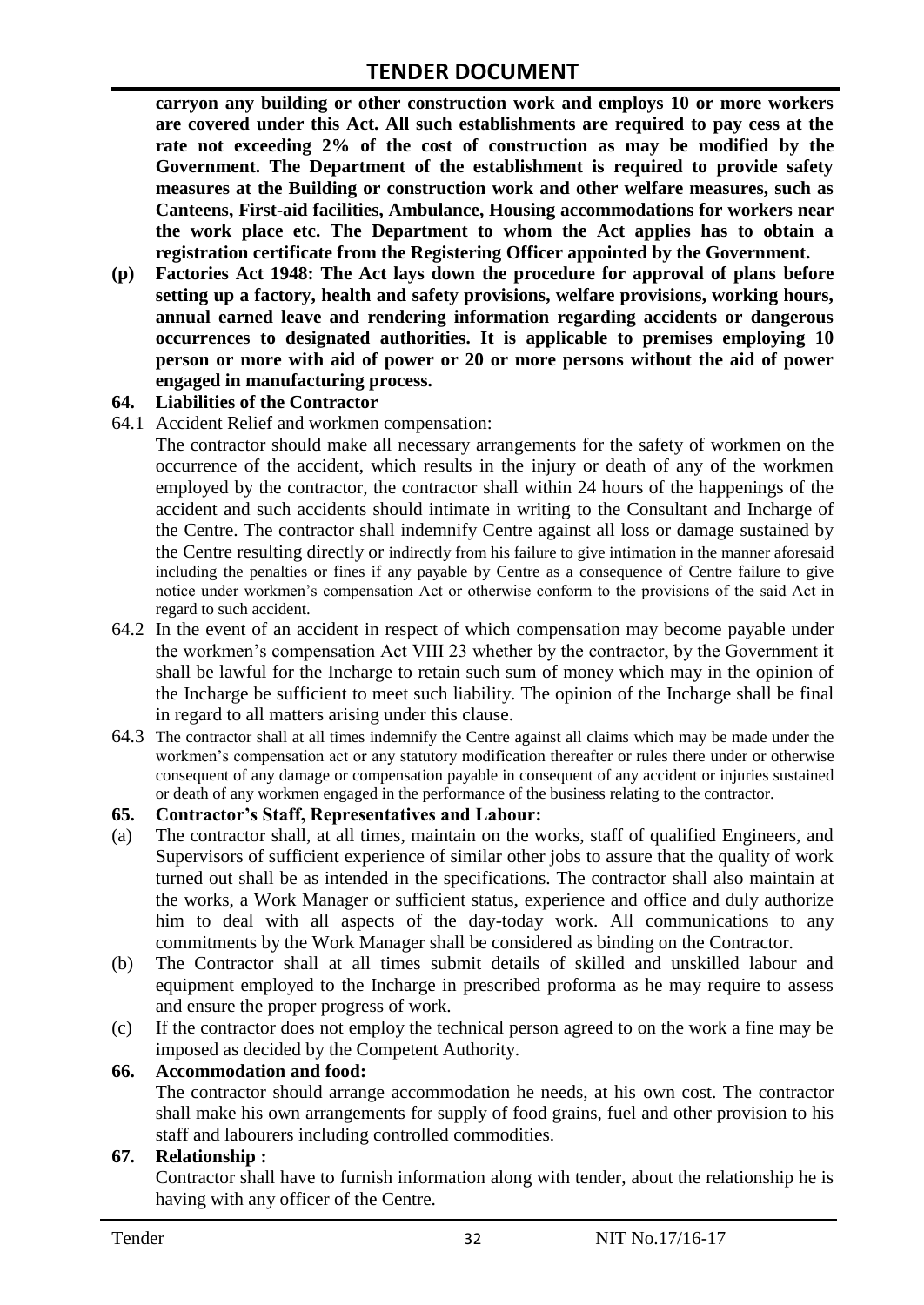#### **68. Protection of adjoining premises:**

The contractor shall protect adjoining sites against structural, decorative and other damages that could be caused by the execution of these works and make good at his cost any such damages.

#### **69. Work during night or on Sundays and holidays:**

The works can be allowed to be carried out during night, Sundays or authorised holidays in order to enable him to meet the schedule targets and the work shall require almost round the clock working keeping in view:

- (i) The provisions of relevant labour laws being adhered to:
- (ii) Adequate lighting, supervision and safety measures are established to the satisfaction of the and
- (iii) The construction programme given by the Contractor and agreed upon by the envisages such night working or working during Sundays or authorised holidays

#### **70. Layout of materials stacks:**

The contractor shall deposit materials for the purpose of the work on such parts only of the ground as may be approved by the Incharge before starting work. A detailed survey, clearly indicating position and areas where materials shall be stacked and sheds built is to be conducted by the contractor at his own cost and only after obtaining necessary approval of the plan for use of sites by the Incharge, the Contractor can use the sites accordingly.

#### **71. Use of blasting materials:**

Procurement of blasting materials and its storage is the responsibility of the contractor. The contractor shall engage licensed blaster for blasting operation. The contractor is to act in accordance with Indian Explosive Act and other rules prevailing, during the execution of work. It is the responsibility of the contractor to see, that works by other agencies in the vicinity are not hampered, in such cases if any claim is made by other agencies that should be borne by the contractor. Carriage of blasting materials, from the magazine to the work site, is the responsibility of the contractor.

#### **72. Plant and Equipment:**

- 72.1 The contractor shall have sufficient plant, equipment and labour and shall work such hours and shifts as may be necessary to maintain the progress on the work as per the approval progress schedule. The working and shifts hours shall comply with the Govt. Regulations in force.
- 72.2 It is to expressly and clearly understood that contractor shall make his own arrangements to equip himself with all machinery and special tools and plant for the speedy and proper execution of the work and the department does not undertake responsibility towards their supply.
- 72.3 The department shall supply such of the machinery that may be available on hire basis but their supply cannot be demanded as matter of right and no delay in progress can be attributed to such non-supply of the plant by the department and the department cannot be made liable for any damage to the contractor. The Contractor shall be responsible for safe custody of the departmental machinery supplied to him (which will be delivered to contractor at the machinery yard at site of work) and he has to make good all damages and losses if any other than fire, wear and tear to bring it to the conditions that existed at the time of issue to the contractor before handing over the same to the department. The hire charges for the machinery handed over to the contractor will be recovered at the rate prevalent at the time of supply. The contractor will have to execute supplemental agreement with at the time of supply of the machinery.
- 72.4 The acceptance of departmental machinery on hire is optional to the contractor.

#### **73. Steel forms:**

Steel forms should be used for all items involving and use of centering and shuttering shall be single plane without any dents and undulations.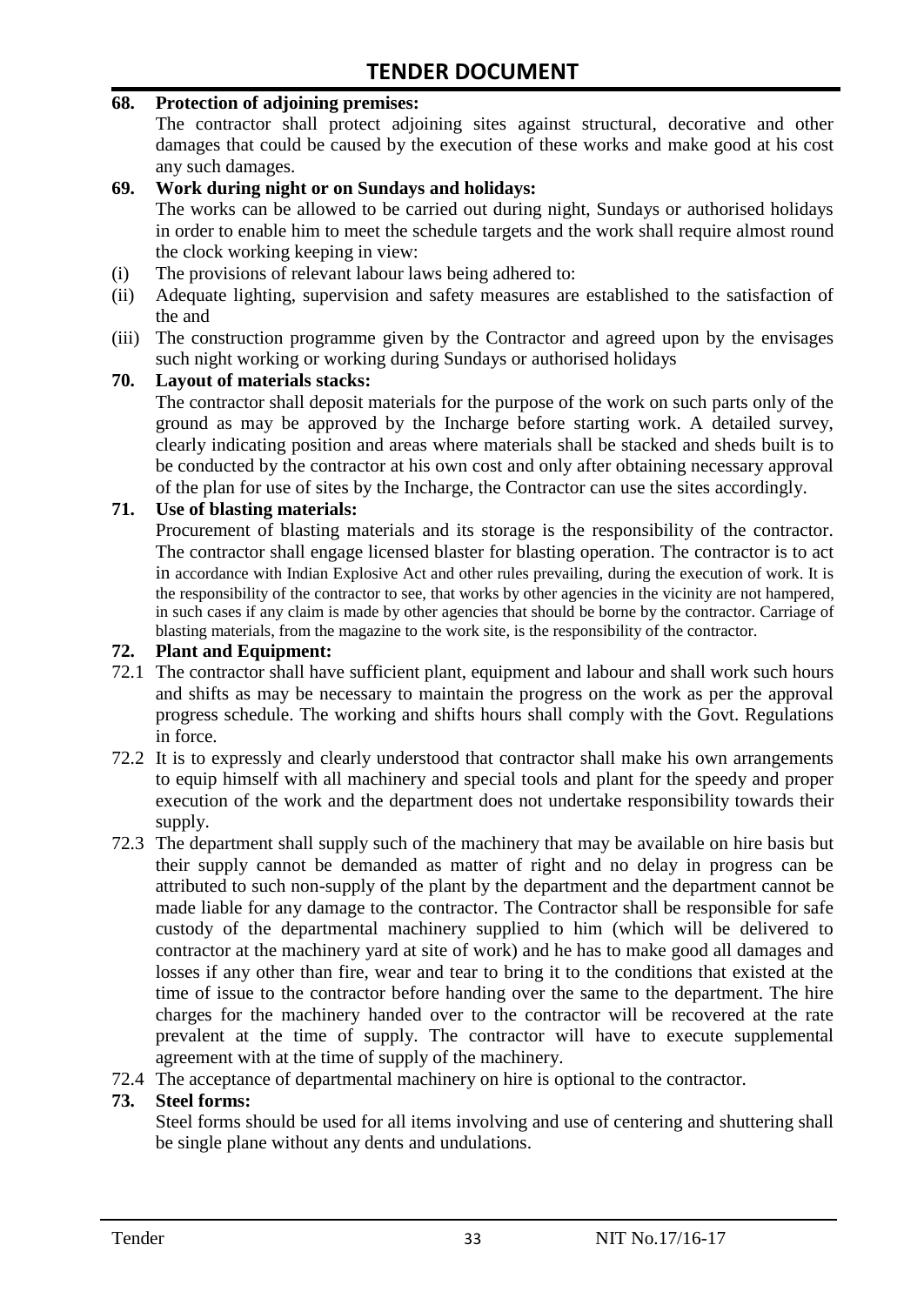#### **74. Inconvenience to public:**

The contractor shall not deposit materials at any site, which will cause inconvenience to public. The Incharge may direct the contractor to remove such materials or may undertake the job at the cost of the contractor.

**75. Conflict of interest:**

**Any bribe, commission, gift or advantage given, promised or offered by on behalf of contractor or his partner, agent or servant or any one on his behalf to any officer, servant, representatives, agents of Incharge or any persons on their behalf, in relation to the obtaining or to execution of this, or any other contract with Incharge shall in addition to any criminal liability, which it may occur, subject to the cancellation of this or all other contracts and also to payment of any loss or damage resulting from any such cancellation. Incharge shall then be entitled to deduct the amount, so payable from any money, otherwise due to the contractor under this or any other contract.**

#### **76. Contract documents and materials to be treated as confidential:**

All documents, correspondences, decisions and orders, concerning the contract shall be considered as confidential and/or restricted in nature by the contractor and he shall not divulge or allow access to them by any unauthorized person

#### **77. General obligations of Contractor:**

- 77.1 The contractor shall, subject to the provision of the contract and with due care and diligence, execute and maintain the works in accordance with specifications and drawings.
- 77.2 The contractor shall promptly inform the Department and the Incharge of any error, omission, fault and such defect in the design of or specifications for the works which are discovered when reviewing the contract documents or in the process of execution of the works.
- 77.3 If Contractor believes that a decision taken by the Incharge was either outside the authority given to the Incharge by the Contract or that the decision was wrongly taken, the decision shall be referred to the technical expert within 14 days of the notification of the Incharge's decisions.
- 77.4 Pending finalisation of disputes, the contractor shall proceed with execution of work with all due diligence

#### **78. Security measures:**

- a) Security requirements for the work shall be in accordance with the Government's general requirements including provisions of this clause and the Contractor shall conform to such requirements and shall be held responsible for the actions of all his staff, employees and the staff and employees of his sub-contractors
- b) All contractors' employees, representatives and sub-contractor's employees shall wear identifications badges provided by the contractor. Badges shall identify the contractor, showing and employee's number and shall be worn at all times while at the site. Individual labour will not be required to wear identification badges.
- c) All vehicles used by the contractor shall be clearly marked with contractor"s name.
- d) The contractor shall be responsible for the security of the works for the duration of the contract and shall provide and maintain continuously adequate security personnel to fulfil these obligations. The requirements of security measures shall include, but not limited to maintenance of order on the site, provision of all lighting, fencing, guard flagmen and all other measures necessary for the protection of the works within the colonies, camps and elsewhere on the site, all materials delivered to the site, all persons employed in connection with the works continuously throughout working and non working period including nights, Sundays and holidays for duration of the contract.
- e) Other contractors working on the site concurrently with the contractor will provide security for their own plant and materials. However, their security provisions shall in no way relieve the contractor of his responsibilities in this respect.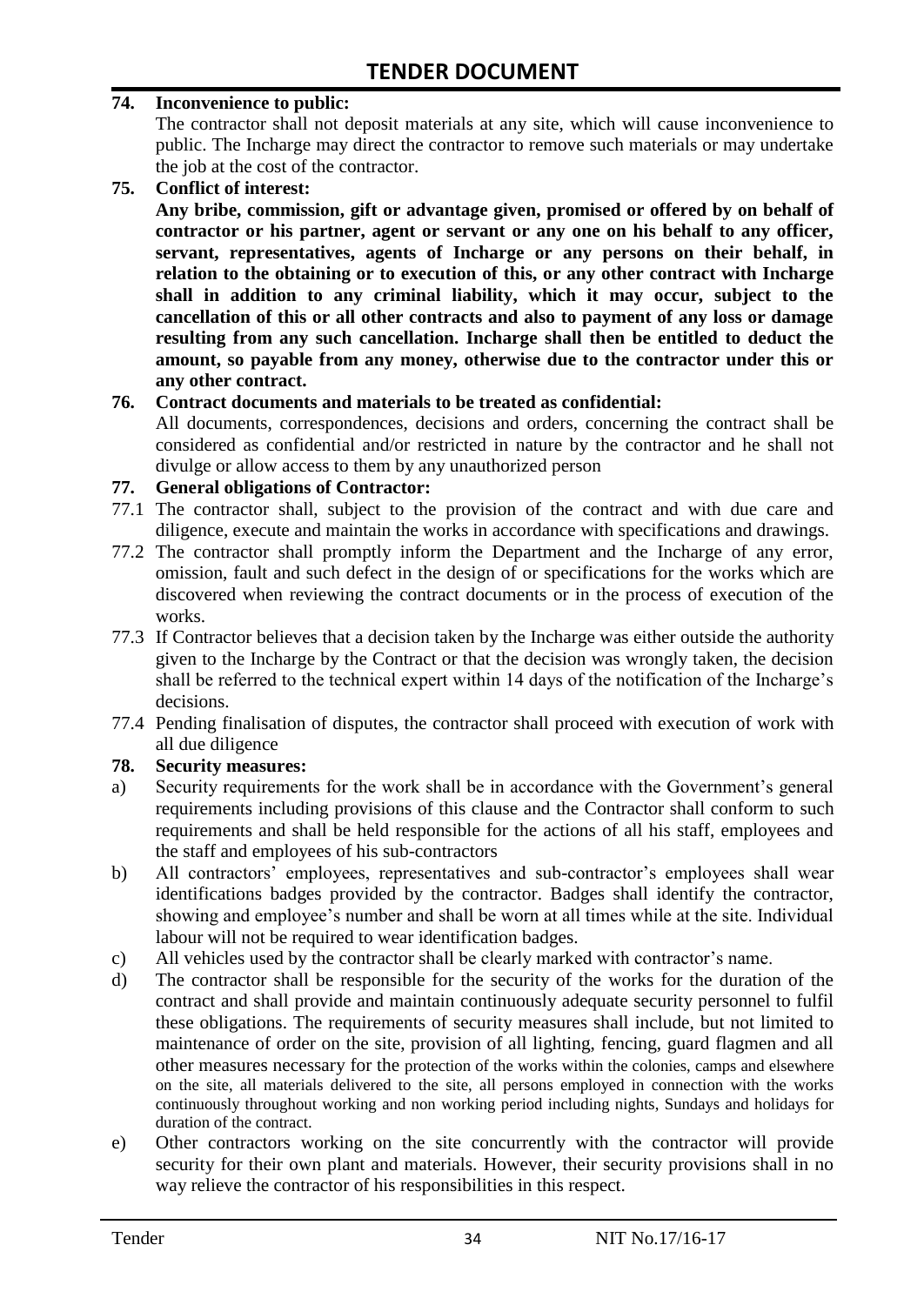f) Separate payment will not be made for provision of security services.

#### **79. Fire fighting measures:**

- a) The contractor shall provide and maintain adequate fire fighting equipment and take adequate fire precaution measures for the safety of all personnel and temporary and permanent works and shall take action to prevent damage to destruction by fire of trees shrubs and grasses.
- b) Separate payment will not be made for the provision of fire prevention measures.

#### **80. Sanitation:**

The contractor shall implement the sanitary and watch and ward rules and regulations for all forces employed under this contract and if the Contractor fails to enforce these rules, the Incharge may enforce them at the expenses of the Contractor.

#### **81. Training of personnel:**

The contractor, shall, if and as directed by the Incharge provide free of any charge adequate facilities, for vocational training of Government Officers, students, Engineers, supervisors, foremen, skilled workmen etc. not exceeding six in number at any one time on the contractor"s work. Their salaries, allowances etc. will be borne by the Government and the training schemes will be drawn up by the Incharge in consultation with the contractor.

#### **82. Ecological balance:**

- a) The contractor shall maintain ecological balance by preventing de-forestation, water pollution and defacing of natural landscape. The contractor shall so conduct his construction operation as to prevent any unnecessary destruction, scarring, or defacing of the natural surrounding in the vicinity of the work. In respect of the ecological balance, Contractor shall observe the following instructions.
- i) Where unnecessary destruction, scarring, damage or defacing may occur, as result of the operation, the same shall be repaired replanted or otherwise corrected at the contractor"s expense. The contractor shall adopt precautions when using explosives, which will prevent scattering of rocks or other debris outside the work area. All work area including borrow areas shall be smoothened and graded in a manner to conform to the natural appearances of the landscape as directed by the Incharge.
- ii) All trees and shrubbery which are not specifically required to be cleared or removed for construction purposes shall be preserved and shall be protected from any damage that may be caused by the contractor's construction operation and equipment. The removal of trees and shrubs will be permitted only after prior approval by the Incharge. Special care shall be exercised where trees or shrubs are exposed to injuries by construction equipment, blasting, excavating, dumping, chemical damage or other operation and the contractor shall adequately protect such trees by use of protective barriers or other methods approval by the Incharge. Trees shall not be used for anchorages. The contractor shall be responsible for injuries to trees and shrubs cause by his operations. The term "injury" shall include, without limitation bruising, scarring, tearing and breaking of roots, trunks or branches. All injured trees and shrubs be restored as nearly as practicable without delay to their original condition at the contractor"s expense.
- (iii) The contractor's construction activities shall be performed by methods that will present entrance or accidental spillage of solid matter contaminants, debris and other objectionable pollutants and wastage into river. Such pollutant and waste include earth and earth products, garbage, cement concrete, sewage effluent, industrial wastes, radio-active substances, mercury, oil and other petroleum products, aggregate processing, mineral salts and thermal pollution. Pollutants and wastes shall be disposed off in a manner and at sites approved by the Incharge.
- (iv) In conduct of construction activities and operation of equipments the contractor shall utilize such practicable methods and devices as are reasonably available to control, prevent and otherwise minimize the air pollution. The excessive omission of dust in to the atmosphere will not be permitted during the manufacture, handling and storage of concrete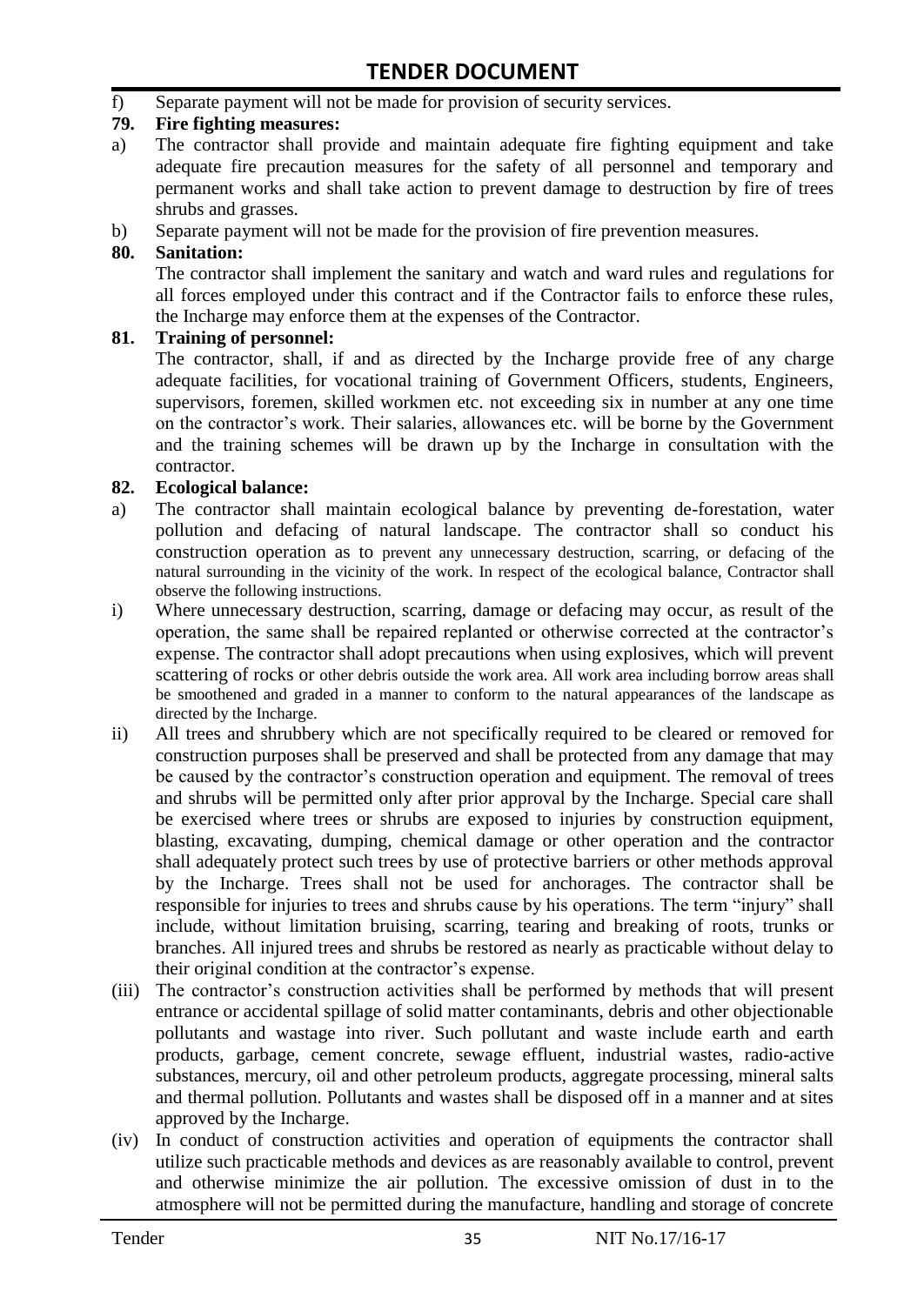aggregates and the contractor shall use such methods and equipment as a necessary for collection and disposal or prevention of dust during these operation. The contractor's methods of storing and handling cement shall also include means of eliminating atmospheric discharges of dust, equipment and vehicles that give objectionable omission of exhaust gases shall not be operated. Burning of materials resulting from clearing of trees, bushes, combustible construction materials and rubbish may be permitted only when atmospheric conditions for burning are considered favourable.

b) Separate payment will not be made for complying with the provisions of this clause and all cost shall be deemed to have been included in the unit rates and prices included in the contract if any provision is not complied with within a reasonable time even after issue of a notice in this respect, the necessary operations would be carried out by the Incharge at the cost of the Contractor, Orders of the Incharge in this respect would be final and binding on the contractor.

#### **83. Preservation of existing vegetation:**

- a) The contractor will preserve and protect all existing vegetation such as trees, on or adjacent to the site which do not unreasonably interfere with the construction as may be determined by the Incharge. The contractor will be held responsible for all unauthorized cutting or damage of trees, including damage due to careless operation of equipment, stockpiling of materials or tracking of grass areas by equipment. Care shall be taken by the Contractor in felling tress authorised for removal to avoid any unnecessary damages to vegetation and tress that are to remain in place and to structures under construction or in existence and to workmen.
- b) All the produce from such cutting of trees by the contractor shall remain the property of Government and shall be properly stacked at site, approved by the Incharge. No payment whatsoever, shall be made for such cutting and its stacking by the Contractor. If an produce from such cutting is not handed over to the Government by the contractor, he shall be charged for the same at the rates to be decided by the Incharge. The recovery of this amount shall be made in full from the intermediate bill that follows.
- c) The contractor shall also make arrangements of fuel deposits for supply of required fuel for the labourer to be employed for cooking purpose at his own cost in order to prevent destruction of vegetation growth in the surrounding area of the work site.

#### **84. Possession prior to completion:**

The Incharge shall have the right to take possession of or use any completed part of work or works or any part there of under construction either temporarily or permanently. Such possession or use shall not be deemed as an acceptance of any work either completed or not completed in accordance with the contract, except where expressly otherwise specified by the Incharge.

#### **85. Payment upon termination:**

If the contract is terminated because of a fundamental breach of contract by the contractor, the Incharge shall issue a certificate for the value of the work done less advance payment received upon the date of the issue of the certificate and less the rate to apply to the work not completed as indicated in the contract data. Additional liquidated damages shall not apply. If the total amount due to the Department exceeds any payment due to the contractor the difference shall be a debt payable to the Department. In case of default for payment within 28 days from the date of issue of notice to the above effect, the contractor shall be liable to pay interest at 12% per annum for the period of delay.

#### **86. Access to the contractor's books:**

Whenever it is considered necessary by the Incharge to ascertain the actual cost of execution of any particular extra item of work or supply of the plant or material on which advance is to be made or of extra items or claims, he shall direct the contractor to produce the relevant documents such as payrolls, records of personnel, invoices of materials and any or all data relevant to the item or necessary to determine its cost etc. and the contractor shall when so required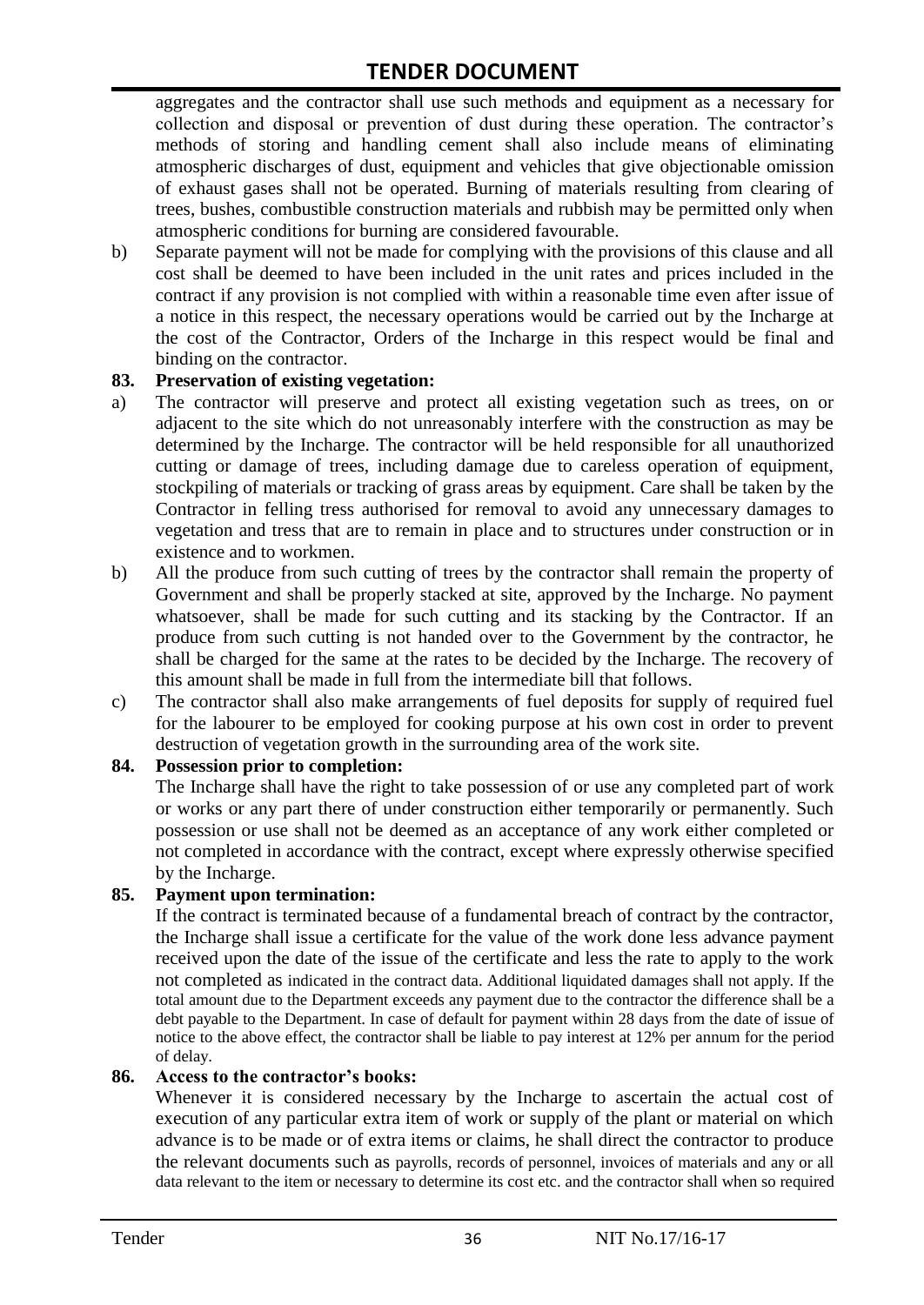furnish all information pertaining to the aforesaid items in the mode and manner that may be specified by the Incharge.

#### **87. Drawing to be kept at site:**

One copy of the drawings furnished to the contractor shall be kept by the contractor on the site and the same shall at all reasonable time be available for inspection and use by the Incharge and the Incharge"s representative and by any other persons authorized by the Incharge in writing.

#### **88. B.I.S. [I.S.I.] books to be kept at site:**

A complete set of Indian Standard specification referred to in "Technical Specifications" shall be kept at site for reference.

#### **89. Site Order Book:**

An order book shall be kept at the site of the work. As far as possible, all orders regarding the work are to be entered in this book. All entries shall be signed and dated by the Department Officer in direct charge of the work and by the contractor or by his representative. In important cases, the Incharge will countersign the entries, which have been made. The order book shall not be removed from the work, except with the written permission of the Incharge.

#### **90. Variations by way of modification, omissions or additions:**

For all modifications, omissions from or additions to the drawings and specifications, the will issue revised plans, or written instructions, or both and no modification, omission or addition shall be made unless so authorised and directed by the Incharge in writing. The shall have the privilege of ordering modifications, omission or additions at any time before the completion of the work and such orders shall not operate to annual those portions of the specifications with which said changes do not conflict. "s Decision:

It shall be accepted as in separable part of the contract that in matters regarding materials, workmanship, removal of improper work, interpretation of the contract drawings and contract specification, mode of the procedure and the carrying out o the work, the decision of the Incharge, which shall be given in writing shall be binding on the contractor.

- **91. Income tax**
- **a) During the currency of the contract deduction of income tax at 2.24% shall be made from the gross value of each bill of the contract, the contract value of which is in excess of Rs. 10,000/- for deduction of tax at rates lower than 2.24% procedure stipulated under section 194-C(4) of Income Tax Act, 1961 shall be followed.**
- **b) Income Tax clearance certificate should be furnished before the payment of final bill.**
- **c) The contractor's staff, personnel and labour will be liable to pay personnel income taxes in respect of their salaries and wages as are chargeable under the laws and regulations for the time being in force, and the contractor shall perform such duties in regard to such deductions thereof as may be imposed on him by such laws and regulations.**
- **92. Value Added Tax (VAT):**
- **92.1. The Contractor has to pay the Sales Tax/ VAT wherever payable.**
- **92.2. The contractor should produce a valid Value Added Tax Clearance Certificate before the payment of the final bill, otherwise payment to the contractor will be withheld.**

#### **93. Supply of construction materials:**

- i) The contractor has to make his own arrangements for procurements, supply and use of construction materials.
- ii) All materials so procured should confirm to the relevant specifications indicated in the bidding documents.
- iii) The contractor shall follow all regulations of the Department/Government of India in respect of import licenses etc., of the procurement of the materials is through imports and he shall be responsible for the payment of applicable duties and taxes, port clearances, inland transportation etc.
- iv) The contractor shall make his own arrangements for adequate storage of the materials.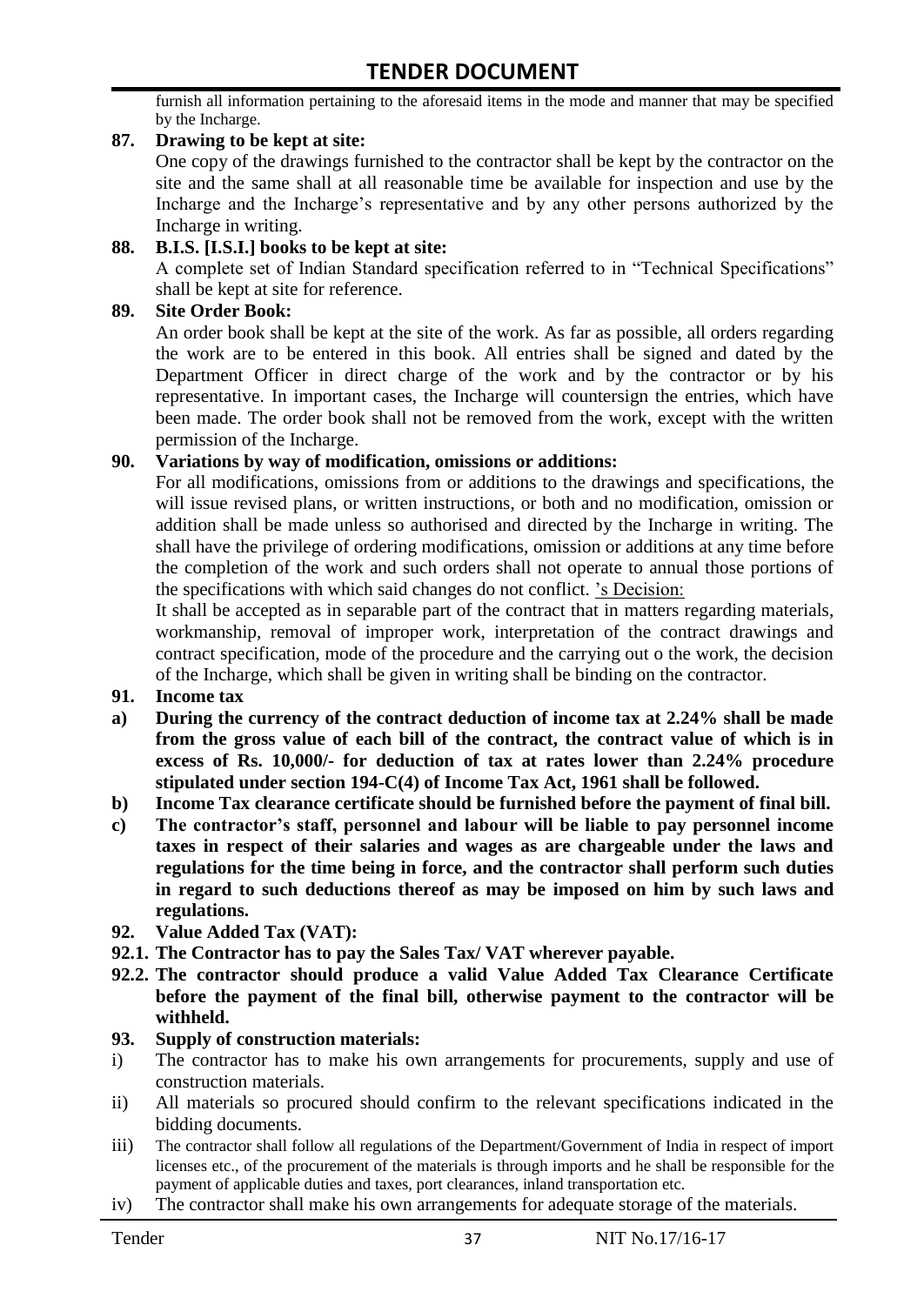# **ADDITIONAL CONDITIONS TO TENDER NOTICE**

A Statement giving brief particulars of equipment and resources that will be put at the disposal of the work under the following classification should accompany the tender

- 1. a. Equipment transport for material viz. Lorrie / Carts, Crushers etc.,
	- b. Organization: 1.Technical 2. Unskilled
	- c. Methods that will be adopted to speed up the work to ensure completion within the prescribed time.
- 2. The contractor shall make his own arrangements for all the tools and plants required for the execution of the work. The equipment if any, available with the Department may be hired to the contractor at rates and conditions prescribed by the Department.
- 3. National Savings Certificates and other Government Bonds will not be accepted towards the Earnest Money Deposit.
- 4. A Separate tender must be submitted to each work as mentioned in the list of works enclosed. Tenders submitted for more than one work in one cover will be rejected. Only one tender should be enclosed in the cover.
- 5. All rejected materials shall be removed from the site, within 24 hours after written instructions of rejecting and materials and ordering their removal have been issued in case of default, on the part of the contractor to carryout such order, the materials will be got removed through other agency at the contractor's risk and cost.
- 6. All materials rejected or obstructing traffic shall be removed by the Contractor, with the least possible delay, within the time specified, failing which it is open to the Department to remove them at the contractor's risk, through other agency. All labour in testing and measuring during measurements and check measurements should be borne by the contractor.
- 7. The contractor shall with his own expenses, make all the arrangements and take all possible steps and precautionary measures, for the safety of the public, during the execution of the electrical works. The rates offered by the contractor should be inclusive of such incidental charges.
- 8. Fully accepted agreement rates will be paid only after all the items of work are completed. The agreement executing authority will decide the exact items, the rates of which are considered to be high, for the purpose of this clause and his decision of the Incharge shall be final and binding on the contractor.
- **9. As per new section 104 – C of the Income Tax 1961, deduction at the rate of 2.24% on the gross amounts of payments, will be made towards Income Tax should the value of the contract exceeds Rs. 10,000/- (Vide Government of India Reference F. N. 275 / 100/ 72 –1 – TJI – dated 29-5-72).**
- 10. Where the value of the contract exceeds the sum of Rs. 10,000/- the contractor has to produce a valid income tax clearance certificate along with the tender, atleast at the time of payment of final bill of the work. In case the final bill is withheld, the bill will be paid only after production of the certificate.
- 11. Once a contractor buys a tender schedule he shall not be permitted to return the schedule.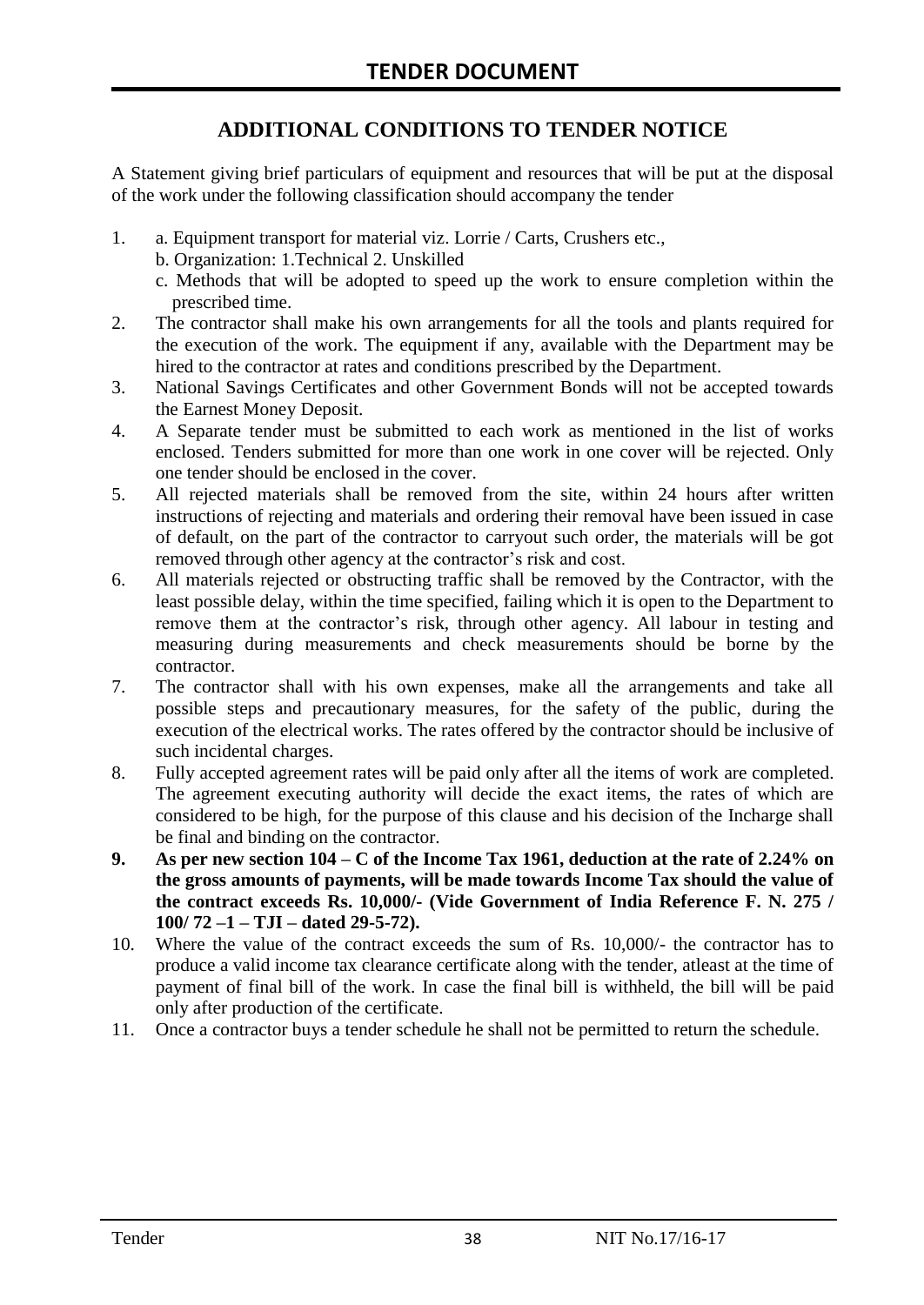# **GENERAL SPECIFICATIONS**

#### **1. General Specifications for (Name of the work)**

#### **2. General Specifications and Instructions for Electrical Work**

- 1. I.E. RULES 1956: The installation shall generally be carried out in conformity with the Indian Electricity rule 1956 as amended from time to time and National Electrical code which contains specific regulations to be adhered to in the supply and use of electricity energy in the interest of safety.
- 2. PRESSURE AND FREQUENCY OF SUPPLY: All current consuming devices shall be suitable for the pressure and frequency of supply stated in the special conditions of contract
- 3. SYSTEM OF WIRING: The wiring shall be carried out on such a system as may be specified in the conditions of contract. "Power wiring shall be kept separate and distinct from lighting wiring. All conductors shall be run as far as possible along the walls and ceiling, so as to be easily accessible for inspection. The balancing of circuits in 3 phase

#### **a) General Conditions for Electrical Works**

- 1. The make of material mentioned in the Schedule A, should be used on the work in variably and the Department reserves the right to insist upon using any of the make of the material mentioned in the Schedule – A from their choice.
- 2. The work shall be carried out strictly in conformity with (i) code of practice for Electrical wiring and fittings in Government Building (ii) The Indian Standard Specification (iii) The Department specification, if the work carried out does not comply with the code of practice and Departmental specifications and if the work man ship is unsatisfactory it will be binding of the contractor to redo the job without any extra cost and pay penalty as decided by the department towards inconvenience caused , if any.
- 3. The work should be carried out under the direct supervision of persons holding a certificate of competency for the type of work involved.
- 4. After completion of work a plan of building should be furnished indicating the location of various main and sub- boards and all the fittings together with a circuit diagram duly numbered ( in the diagram)
- 5. The contractor will be responsible for any defect noticed during either improper workmanship or defective materials supplied by him for two calendar years from the date of final completion of work.
- 6. Lugs should be provided for all earth connections.
- 7. The contractor himself should arrange for the transportation of men and material to their work spot.
- 8. All Civil works and patch works indicated for providing electrical installations should be well finished to the satisfaction of the authorities. A certificate from them should be obtained to the effect that the Civil and patch work done is to the satisfaction of authorities. It will be the responsibility of the electrical contractor to obtain such certificate from the Engineer. Unless such certificate is produced this office will have right to with held the bill.
- 9. Concreting to the pole and providing independent earthing should be done in presence of departmental staff.
- 10. The distribution boards with Switch controls shall be separate in each floor for normal supply and essential supply.
- 11. The lighting circuits shall be provided with separate conductor to enable to connect the normal lighting and essential lighting without linking to any of the above systems to ensure to switch over to essential supply in order to have minimum lighting to avoid inconvenience to the staff working.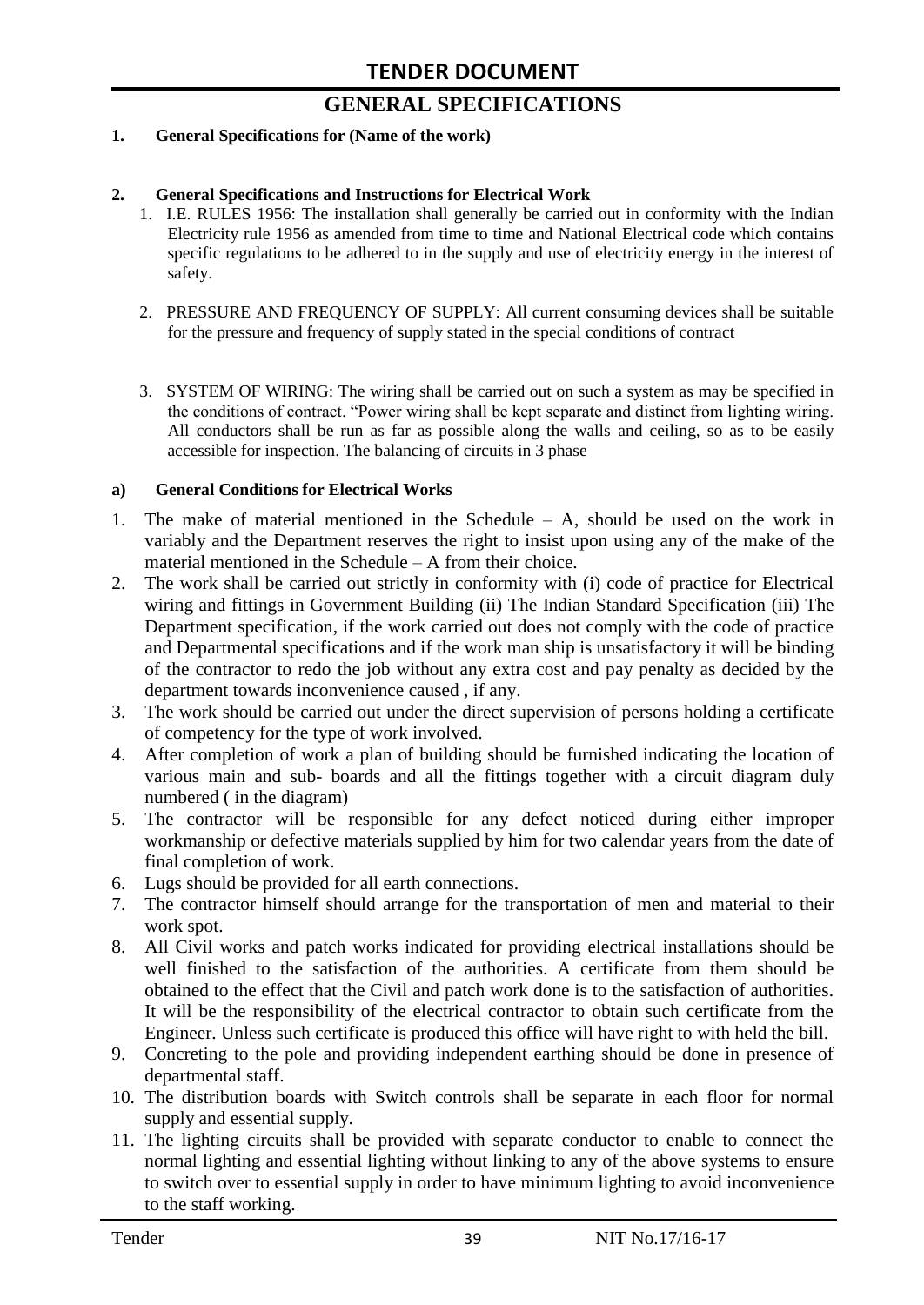- 12. The control for the luminaire to be provided in the hall for both to be connected to the normal supply and essential supply shall be separate and away from the each system.
- 13. For the points to be connected to essential supply, a separate conduit system is to be laid as enumerated in the above conditions includes circuit main of any system.
- 14. The locations for the D. B"s and Switch controls for essential supply will be decided during the course of execution where the circuit conduit way have to be terminated.
- 15. The tenderer / agency is bound to supply the materials prescribed in Schedule A and no change of specification and make will be entertained. The tenderer has to survey the market regarding availability of the materials for specified item brand / specified make in schedule – A of the tender schedules before tendering for the work. In case of Discrepancy Final Decision will be taken by the tender accepting authority.
- 16. The tenderer has to furnish the copy of the relevant test certificates /delivery challan against the materials supplied in support of genuine electrical materials.
- 17. Tenderer has to furnish compliance report comprising the details of the testing of the installation duly indicating IR values and fitness before the Energisation as per IE rules and he is solely responsible after Energisation of the installation during the defect liability.
- 18. It is bounded duty of the tenderer to see that the site is taken over after issue of the work order or after signing the agreement and should commence the work without delay. Any failure in this regard will be viewed seriously and necessary penalty will be levied as per agreement conditions.
- 19. The tenderer has to keep the necessary test equipment at site at his own cost for the convenience of the inspecting officers till the work is completed.

#### **Drawings**

#### **1. Discrepancies**

- 1.1 In case of discrepancies between documents the following order of procedure shall apply:-
- 1.1.1 Between the written description of written dimensions in the drawings and the corresponding one in the specifications, the latter shall apply.
- 1.1.2 Figured dimensions shall supersede scaled dimensions. The drawings on a larger scale shall take precedence over those on a smaller scale.
- 1.1.3 Drawings issued as construction drawings from time to time shall supersede tender drawings and also the correspondence drawings previously issued.
- Note: The contractor should not execute any component of work without obtaining the working drawings. Any work done without drawings shall be at the contractor"s responsibility only. Acceptance for such work will be at the discretion of the Incharge.

#### **2.0 SECRECY CLAUSE**

The drawings and specifications made available to the tenderer shall exclusively be used on the work and they are retained from passing on each plan to any unauthorized hand either in parts or in full under the provisions of Section-3 and 5 of the official secrets Act 1923. Any violation in this regard will entail suitable action under appropriate clause or official secret Act 1923.

- 3. The Drawings enclosed to the tender are as follows:
	- a. Site plan and Building Plan **(as per page No.).**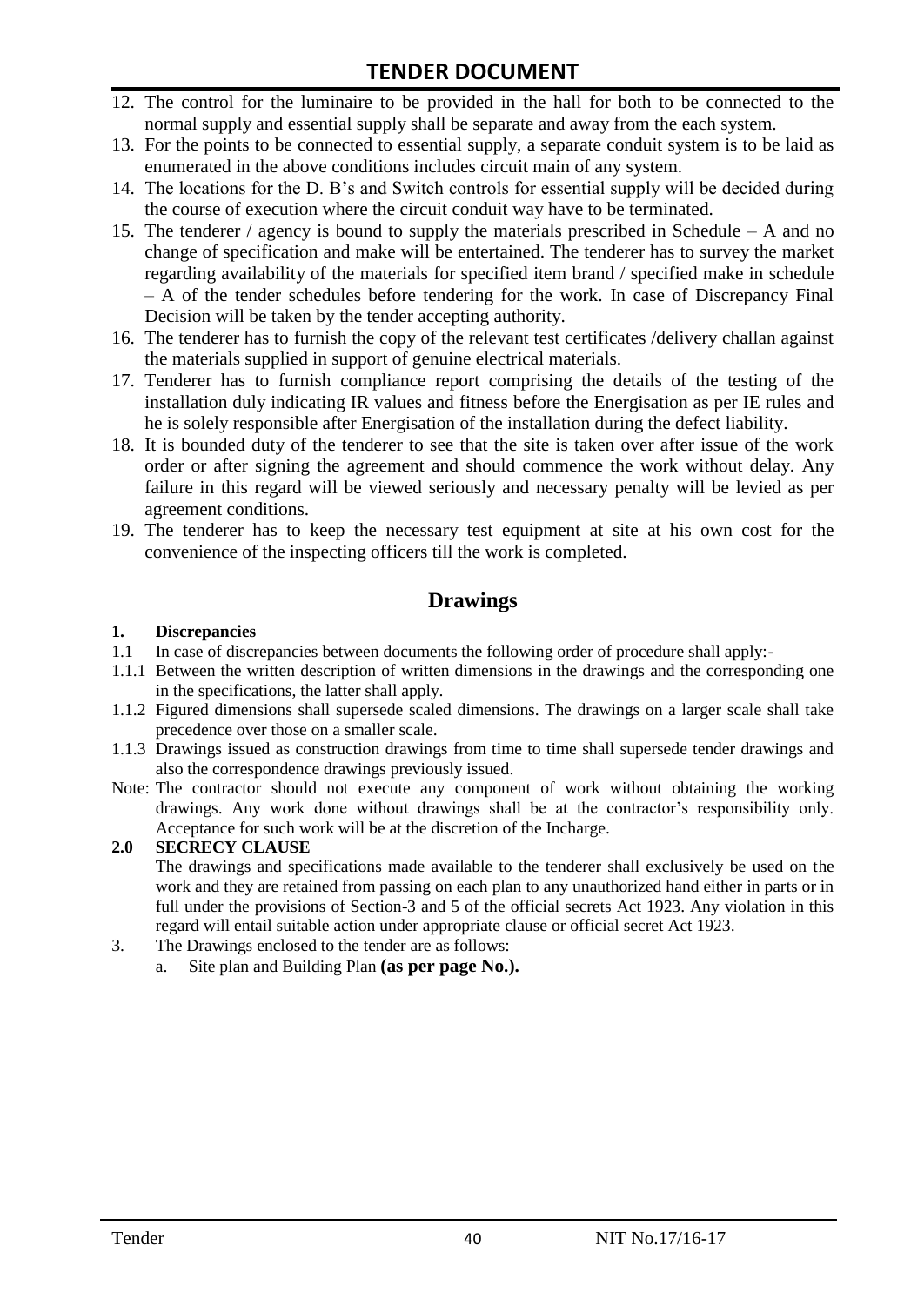#### **BILL OF QUANTITIES**

**Name of work: Construction of pathways (Shoulder of the road) from farm section to old vehicle shed (Length: 135.0 m and Width: 1.0 m) and near 2 acre IFS (Length 87.0 m Width: 0.75m) with retention wall at ICAR Main Campus, ICAR-RCER, Patna. PREAMBLE**

- 1. The Bill of Quantities shall be read in conjunction with the instructions to Tenderers, General and Special conditions of Contract Technical Specifications and Drawings.
- 2. The quantities given in the Bill of Quantities are estimated and provisional and are given to provide common basis for tendering. The quantities here given are those upon which the lumpsum tender cost of the work is based but they are subject to alterations, omissions, deductions or additions as provided for in the conditions of this contract and do not necessarily show the actual quantities of work to be done. The basis of payment will be actual quantities of work ordered and carried out as measured by the Contractor and verified by the Engineer and valued at the estimate rate plus or Bill of Quantities where applicable, and otherwise at such rates and prices as the Incharge may fix within the terms of Contract.
- 3. The estimate rates in the Bill of Quantities shall, except in so-far as it is otherwise provided under the Contract include cost of all constructional material, labour, machinery, transportation, erection, maintenance, profit, taxes and duties together with all general risks, liabilities and obligations set out or implied in the Contract.
- 4. The plans enclosed with the tender are liable to be altered during execution of work as per necessity of site conditions. The Tender rate quoted by the tenderer shall hold good for execution of work even with altered plans.
- 5. The whole cost of complying with the provisions of the Contract shall be included in the estimated rates for items provided in the Bill of Quantities and where no items are provided in the Bill of Quantities, their cost shall be deemed to be distributed among the estimate rates entered for the related items of work.
- 6. General directions and descriptions of work and materials are not necessarily repeated nor summarised in the Bill of Quantities. References to the relevant sections of the Contract documentation shall be made before entering estimate rate against each item in the Bill of Quantities.
- 7. The method of measurements of completed work for payment shall be in accordance with the relevant B.I.S. Codes.
- 8. All items of work are to be executed as per the drawings / specifications supplied with the contract documents. If there is any contradiction between the drawings and the text of the specifications, the later shall prevail.
- 9. The Tenderer should inspect and select the quarries of his choice before he quotes the tender rate in the Schedule of Bill of Quantities and satisfy himself about the availability of required quantum of materials.
- 10. Diversion drains should be excavated before completion of the embankments and the useful soils should be used in the nearby embankments.
- 11. The actual mix proportion by weight to be adopted during execution will be got designed in the laboratories to suit the grade of concrete and mortar to be used. It will be the responsibility of the contractor to manufacture concrete and mortar of required strength.
- 12. The quantum of measurement for all items of earthwork involving conveyance manually or by machinery shall be as assessed by level measurement. The measurements for the embankment will be for the consolidated banks only.
- 13. Wherever bailing out of water is involved either for excavation or for foundations or for constructions, the rate quoted shall take into account the dewatering charges necessary. No separate payment will be made for dewatering.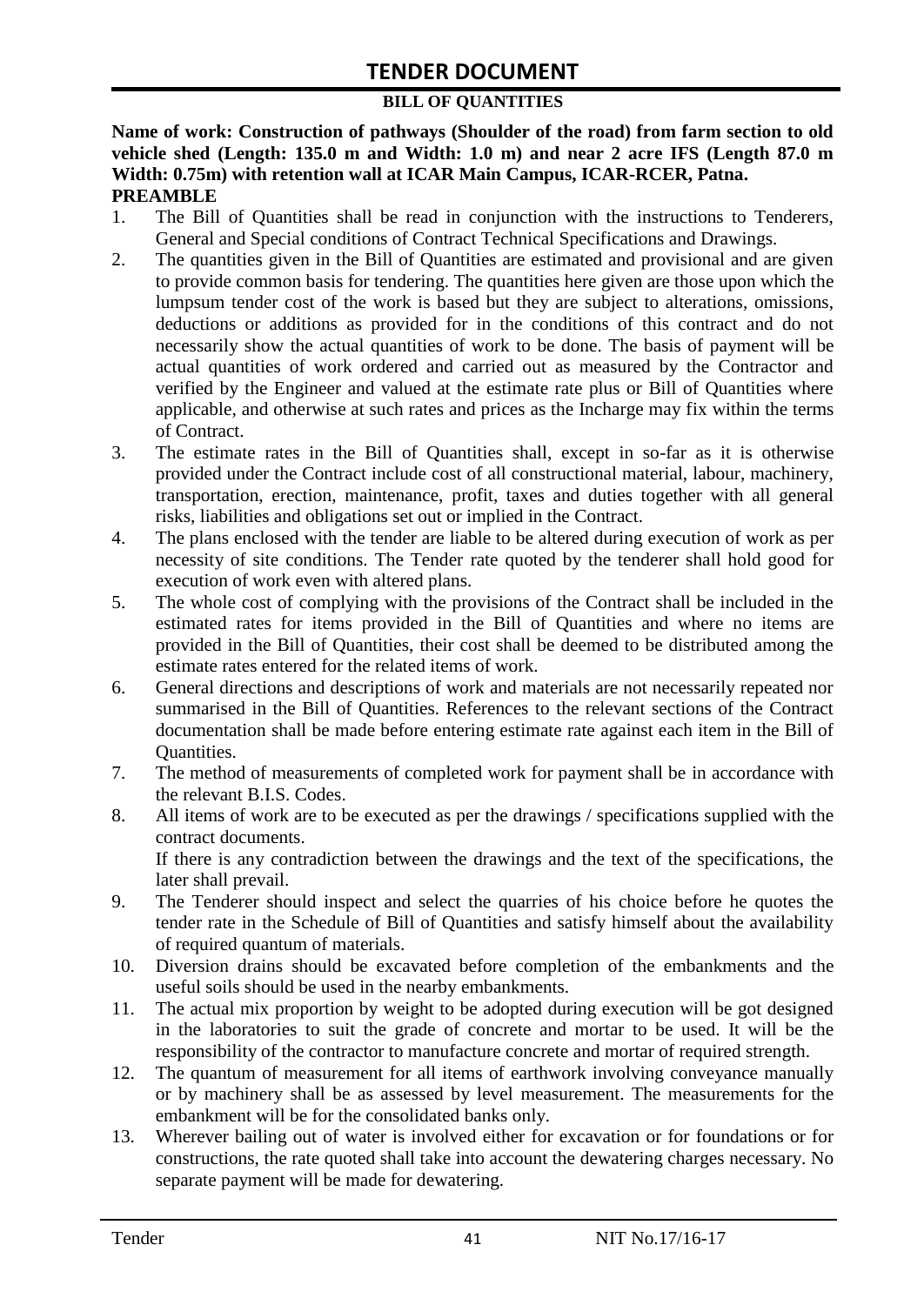- 14. Wherever embankment work is involved, useful soils approved by the Incharge from the cutting reaches and diversion drains shall be taken and used for forming nearby embankments soils used for constructions will be at free of cost.
- 15. The quoted tender rates shall also include the work of any kind necessary for the due and satisfactory construction, completion and maintenance of the works according to the drawings and these specifications and further drawings and orders that may be issued by the Incharge from time to time. The quoted tender rate shall include compliance by the Contractor with all the general conditions of contract, whether specifically mentioned or not in the various clauses of these specifications, all materials, machinery, plant, equipment, tools, fuel, water, strutting, timbering, transport, offices, stores, workshop staff, labour and the provision of proper and sufficient protective works, diversions, temporary fencing and lighting. It shall also include safety of workers, first aid equipments suitable accommodation for the staff and workmen, with adequate sanitary arrangements, the effecting and maintenance of all insurances, the payment of all wages, salaries, fees, royalties / Taxes, duties or other charges arising out of the execution of works and the regular clearance of rubbish, reinstatement and clearing-up of the site as may be required on completion of works safety of the public and protection of the works and adjoining land. The work of Building in quality control / assurance shall be deemed to be covered in the quoted rate.
- 16. The Contractor shall ensure that, the quoted tender r a t e shall cover all stages of work such as setting out, selection of materials, selection of construction methods, selection of equipment and plant, deployment of personnel and supervisory staff, quality control testing etc. The work quality assurance shall be deemed to be covered in the tender rate.
- 17. a) The special attention of the tenderer is drawn to the conditions in the tender notices and the Standard preliminary specifications containing therein. These preliminary specifications shall apply to the agreement to be entered into between the contractor and the ICAR-RCER and shall form an in-separable condition of the contract along with the estimate. All these documents taken together shall be deemed to form one contract and shall be complimentary to another.

b) The tenderer shall examine, closely the BIS also the standard preliminary specifications contained therein and sign the Incharge office copy of the BIS and its addenda volume in token of such study before submitting his overall tender rate which shall be for finished work in-situ. He shall also carefully study the drawings and additional specifications and all the documents, which form part of the agreement to be entered into by the successful tenderer.

- 18. The tenderers attention is directed to requirements for materials conforming to the Bureau of Indian Standards specifications etc., shall be used on the work and the tenderers shall quote his overall tender rate accordingly.
- 19. The tenderer has to do his own testing of materials and satisfy himself that they conform to the specifications of respective I.S.I. Codes before tendering.
- 20. The contractor shall himself procure the required construction materials of approved quality including the earth for formation of embankment and water from quarries / sources of his choice. All such quarries / sources of materials required for the work shall be got approved by the Incharge in writing well before their use of the work.
- 21. The contractor shall himself procure the steel, cement, Bitumen, Blasting materials, sand, metal, soils, etc., and such other materials required for the work well in advance. The contractor has to bear the cost of materials for conveyance. The department will not take any responsibility for fluctuations in market in cost of the materials, transportation and for loss of materials etc.
- 22. Inspection of site and quarries by the tenderer: Every tenderer is expected before quoting his overall tender rate, to inspect the site of proposed work. He should also inspect the quarries and satisfy himself about the quality, and availability of materials. The best class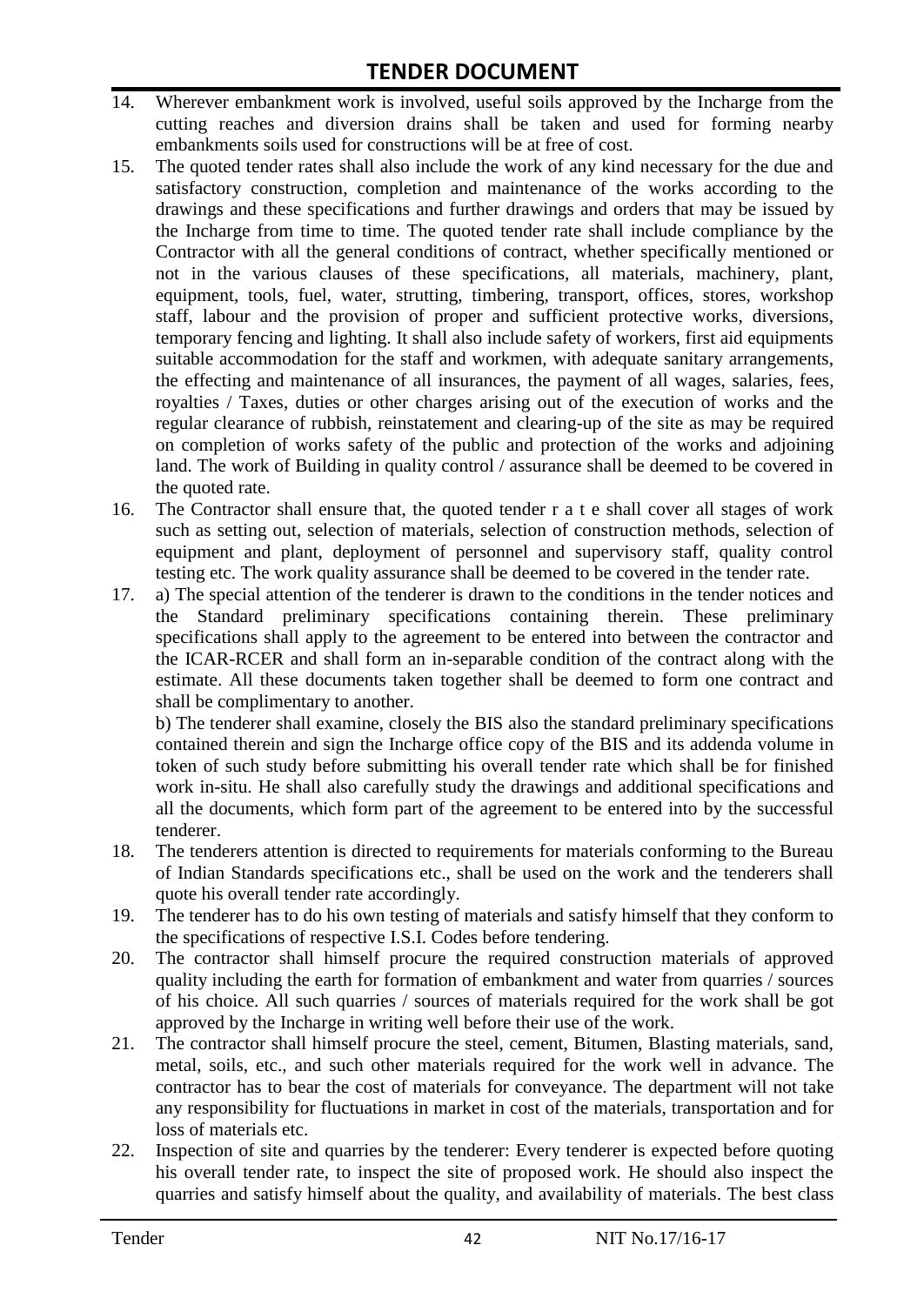of materials to be obtained from quarries, or other sources shall be used on the work. In every case the materials must comply with the relevant standard specifications. Samples of materials as called for in the standard specifications or in this tender notice, or as required by the, in any case, shall be submitted for the "s approval before the supply to site of work is begun.

- 23. The tenderer"s particular attention is drawn to the sections and clauses in the BIS/CPWD specification dealing with
	- a) Test, inspection and rejection of defective materials and work.
	- b) Carriage
	- c) Construction plant
	- d) Water and lighting
	- e) Cleaning up during the progress and for delivery.
	- f) Accidents
	- g) Delays
	- h) Particulars of payments.

The contractor should closely peruse all the specification clauses, which govern the overall tender rate he is tendering.

- 24. The defect liability period of contract in terms of GO Ms No: 8, T(R&B)Dept.dated: 8.1.2003 is twenty four months.
- 25. The estimate rates for items shown in the Schedule "A" include all construction materials. No escalation in rates will be paid unless specified in the tender document. The tenderer has to quote an overall tender rate considering all the aspects of the tender to complete the finished item of work as per the B.I.S. specifications, the special specifications appended, Drawings etc.
- 26. If there is any contradiction between UE / and B.I.S. specifications, listed and detailed technical specifications, the latter shall prevail.
- 27. In case of a job for which specifications are not available with the Schedule or in B.I.S. code and are required to be prescribed, such work shall be carried out in accordance with the written instructions of the Incharge.
- 28. The contractor should use the excavated useful soils and stone for construction purpose. Soils used for construction either for homogeneous section in hearting or in casing zone based on the suitability will be at free of cost and the cost of stone used for construction purpose will be recovered from the contractor's bill.

The contractor should quote his tender rate keeping in view of the above aspects.

- 29. Additions and alternations by the Tenderer in the Schedule of quantities will disqualify the tender.
- 30. In the case of discrepancies between the written description of the item in the Schedule "A" and the detailed description in the specification of the same item, the latter shall be adopted.
- 31. The Unit rates noted below are those governing payment of extras or deductions for omissions according to the conditions or the contract as set-forth in the preliminary specifications of the Indian standard specifications and other conditions of specification of this contract.
- 32. It is to be expressly understood that the measured work is to be taken according to the actual quantities when in place and finished according to the drawings or as may be ordered from time to time by the and the cost calculated by measurement or weight at their respective rates without any additional charge for any necessary or contingent works connected works connected herewith. The rate quoted are for works in situ and complete in every respect.
- 33. For all items of work in excess of the quantities indicated the rates payable for such excess quantities will be tendered rates.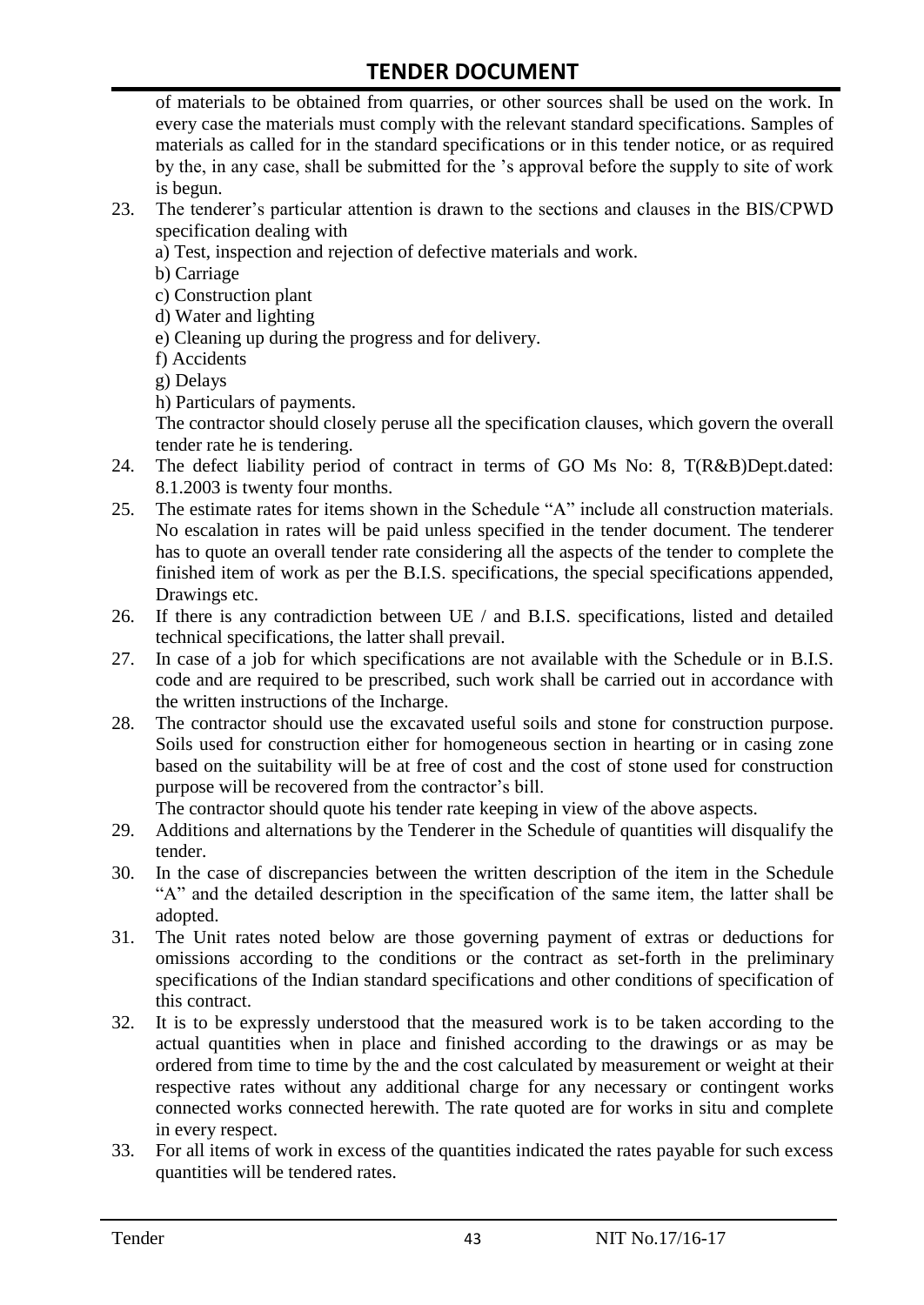- 34. For all items of work, intermediate payment will be made provisionally as per relevant clause. Full-accepted agreement rates will be paid only after all the items of works are completed.
- 35. The contractor is bound to execute all supplemental works that are found essential incidental and inevitable during execution of main work.
- 36. The payment of rates for supplement items of work will be regulated as under.

Supplemental items directly deductible from similar items in the original agreement.

The rates shall be derived by adding to or subtracting from the agreement rate of such similar item the cost of the difference in the quantity of materials labour between the new items and similar items in the agreement worked out with reference to the schedule of rates adopted in the sanctioned estimate with which the tenders are compared.

a) Similar items but the rates of which cannot be directly deducted from the original agreement.

b) Purely new items which do not correspond to any item in the agreement.

The rate of all such items shall be overall tender rate.

#### **37. ENTRUSTMENT OF ADDITIONAL ITEMS.**

- a) Where ever additional items not contingent on the main work and outside the scope of original agreement are to be entrusted to the original contractor dispensing with tenders and if the value of such items exceeds the limits upto which the officer is empowered to entrust works initially to contractor without calling for tenders approval of next higher authority shall be obtained. Entrustment of all such items on nomination shall be rates not exceeding the estimate rates.
- b) Entrustment of supplement items contingent on the main work will be authorised by the officers upto the monetary limits upto which they themselves are competent to accept items in the original agreement so long as the total amounts upto which they are competent to accept in an original agreement rates for such items shall be worked in accordance with the procedure prescribed by CPWD.
- c) Entrustment of either the additional supplemental items shall be further subject to the provisions under CPWD Code viz., the items shall not be ordered by an officer on his own responsibility if the revised estimate or deviation statement providing for the same requires the sanction of higher authority.
- Note:It may be noted that the term estimate rate used above means the rate in the sanctioned estimate with which the tender"s compared or if no such rate is available in the estimate the rate derived will be with reference to the schedule of rates adopted in the sanctioned estimate with which tenders are compared.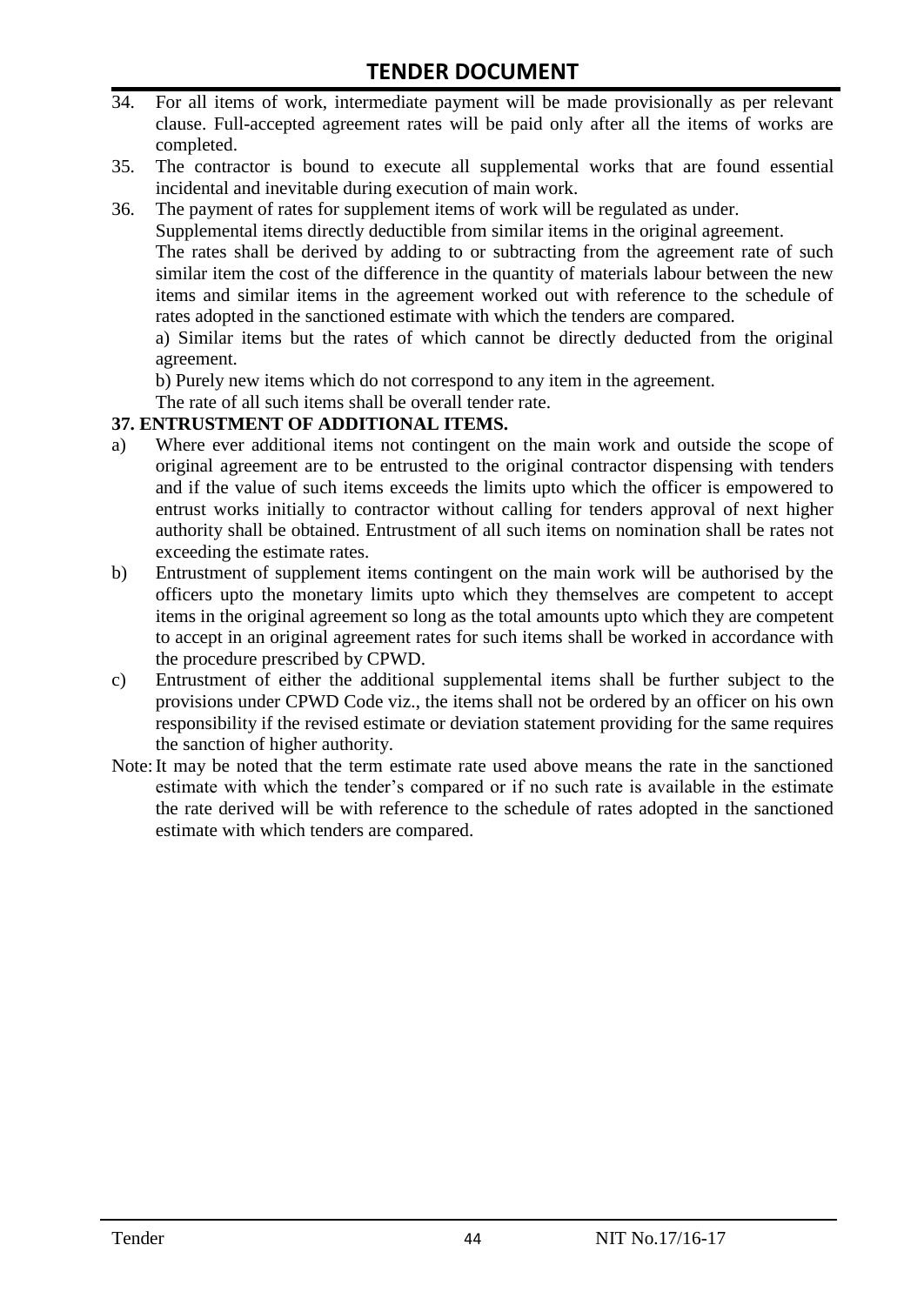# **Schedule - A Price Schedule & Bill of Quantities**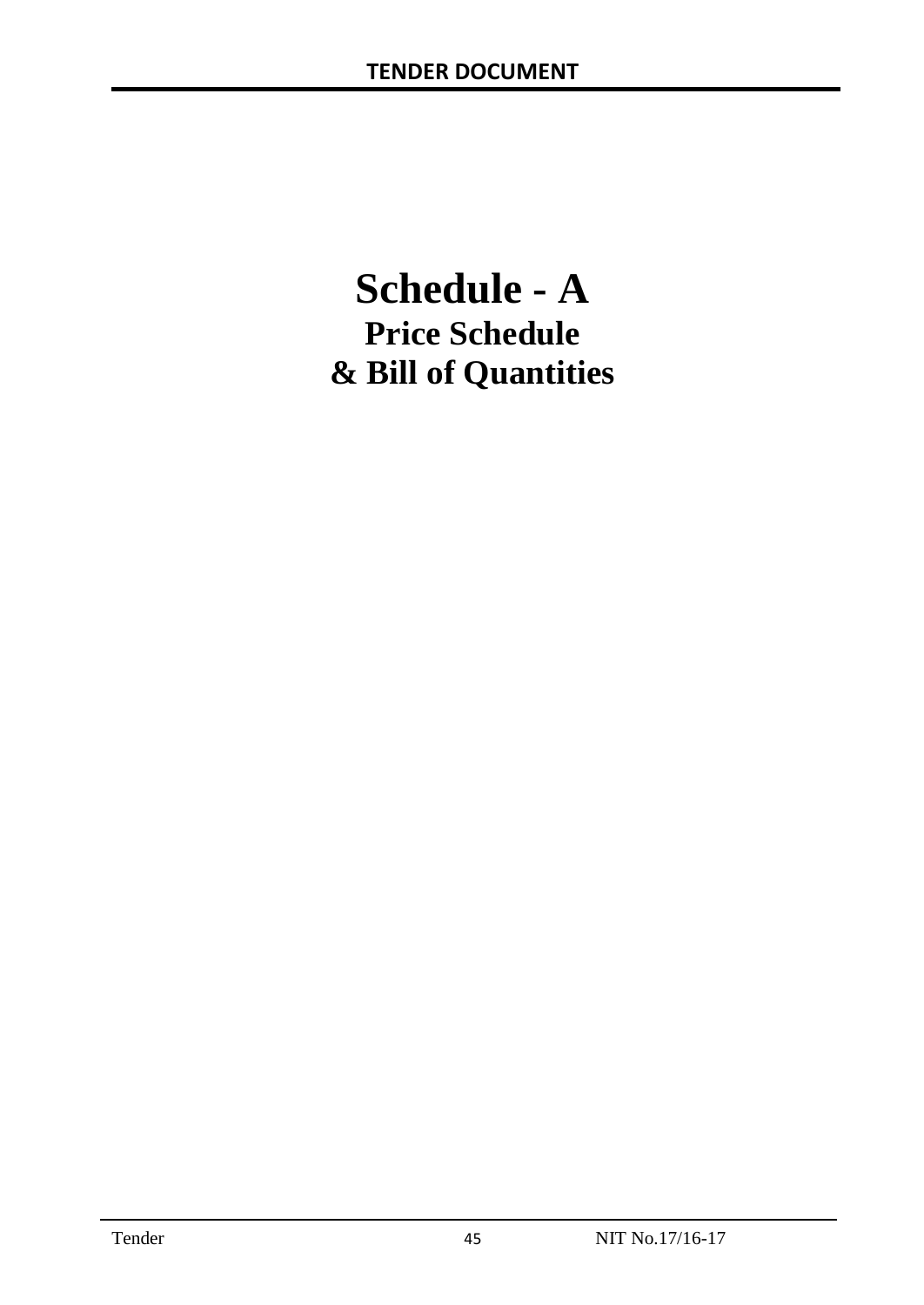#### **PRICE SCHEDULE OF CONTRACT**

Date : …………………

To, Director, ICAR-RCER, ICAR Parisar, Patna-14 Sir,

I/We do hereby tender and if this tender is accepted, undertake to execute the following work viz **(Construction of pathways (Shoulder of the road) from farm section to old vehicle shed (Length: 135.0 m and Width: 1.0 m) and near 2 acre IFS (Length 87.0 m Width: 0.75m) with retention wall at ICAR Main Campus, ICAR-RCER, Patna)** as per the specifications, drawings and such other data furnished.

I/We have studied the scope of work, including item wise specifications, with unit rates and agree to execute the work, when the lump sum payment under the terms of the agreement is varied by payment on measurement quantities. I/We certify that I/We have inspected the site of the work before quoting my rate excess or less on ECV, I/We have satisfied about the quality, availability and transport facilities for all the materials.

I/We undertake to execute the work indicated in price schedules of this tender at the rates quoted below:

| Package   Description | Price    | Price      |
|-----------------------|----------|------------|
| of package            | In $Rs.$ | (In Words) |
| Civil Works           |          |            |

I/We hereby distinctly and expressly, declare that the rates quoted by us is inclusive of all taxes and duties, prevailing at the time of execution of work. Further, I/We declare that I/We will not claim any price escalation or extra compensation on this account.

I/We agreed to keep the offer in this tender valid for a period of 6 (Six) Months mentioned in Tender Notice and not to modify the whole or any part of it for any reason within above period. If the tender is withdrawn by me / us for any reasons whatsoever, the earnest money deposit (EMD) paid by me / us will be forfeited to the Government.

IF MY / OUR tender is not accepted the sum shall be returned to me/us on application when intimation is sent to me/us of rejection or at the expiration of three months from last date of receipt of this tender, whichever is earlier. If my/our tender is accepted the earnest money shall be retained by the Government as security for the due fulfilment of this contract. If upon written intimation to me/us by the Office, I/We fail to attend the said office on the date herein fixed or if upon intimation being given to me/us or acceptance of my/our tender, and if I/We fail to make the additional security deposit or to enter into the required agreement as defined in the tender notice, then I/We agree the forfeiture of the earnest money. Any notice required to be served on me/us here under shall be sufficiently served on me/us if delivered to me/us hereunder shall be sufficiently served on me/us if delivered to me/us personally or forwarded to me/us by post to (registered or ordinary) or left at my/our address given herein. Such notice shall if sent by post be deemed to have been served on me/us at the time when in due course of post it would be delivered at the address to which it is sent.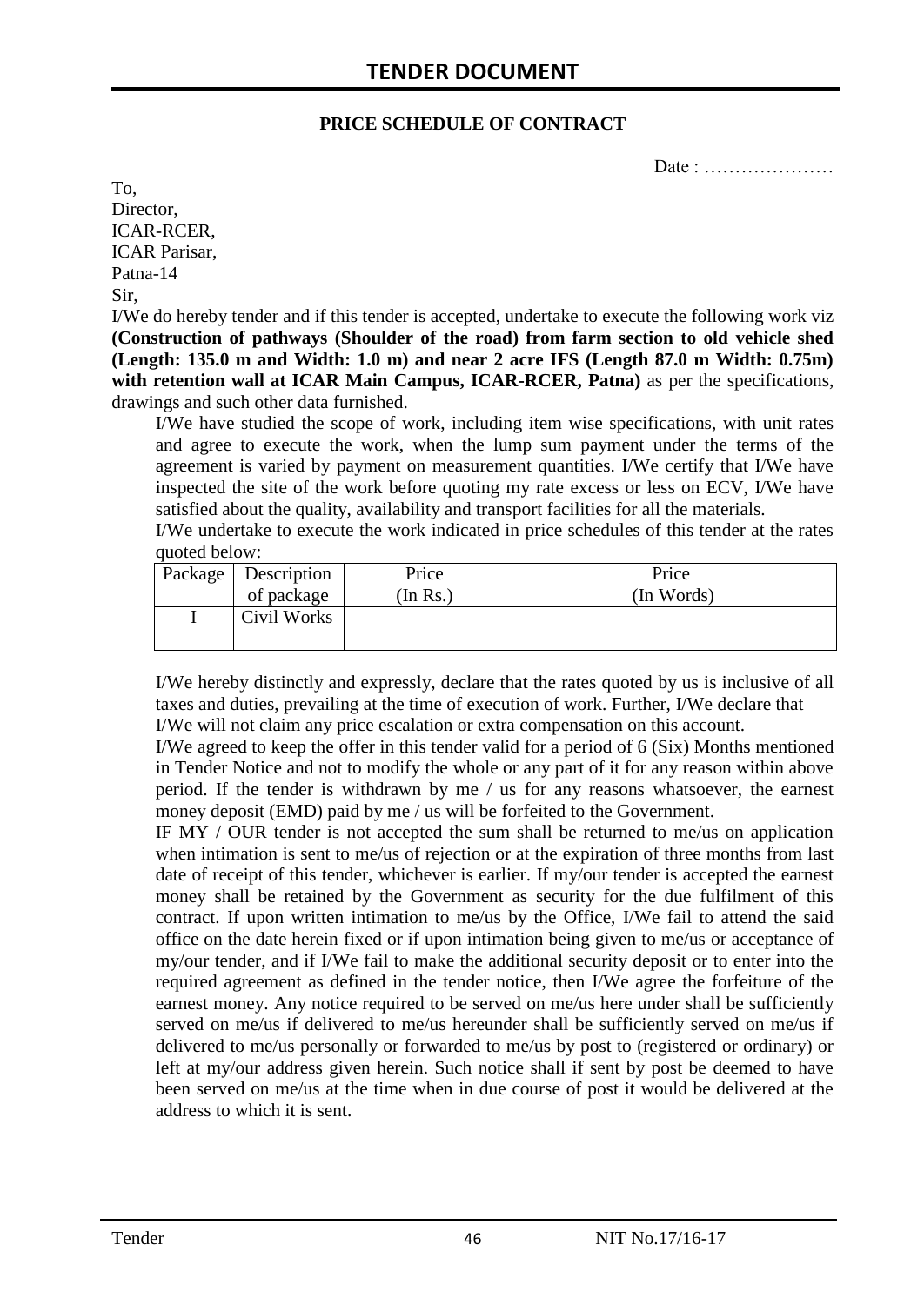I/WE fully understand that the written agreement to be entered into between me/us and Government shall be the foundation of the rights of the both the parties and the contract shall not be deemed to be complete until the agreement has first been signed by me/us and then by the proper officer authorised to enter into contract on behalf of Government. The bid form of the tender is duly signed by the authorized signatory of the Firm/company and sealed in presence of the following witness.

| Address of the Tenderer:                                                                  | (Signature of Tender). |
|-------------------------------------------------------------------------------------------|------------------------|
|                                                                                           |                        |
|                                                                                           |                        |
|                                                                                           |                        |
| $(Fax No: \dots \dots \dots \dots \dots \dots \dots \dots \dots \dots \dots \dots \dots)$ |                        |
|                                                                                           |                        |

#### WITNESS:

| ⌒ |  |
|---|--|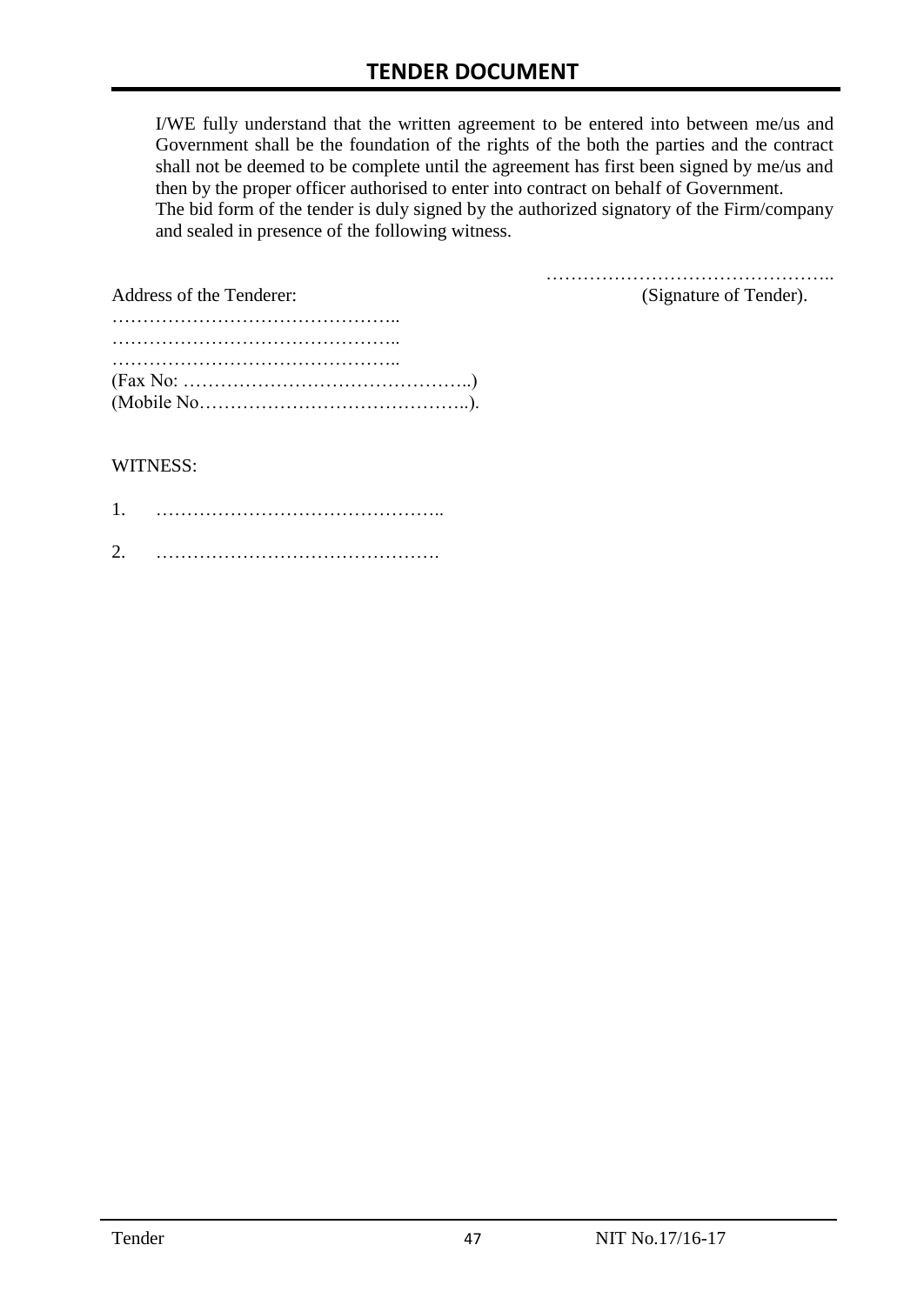#### **PRICE SUMMARY**

**Name of the work: Construction of pathways (Shoulder of the road) from farm section to old vehicle shed (Length: 135.0 m and Width: 1.0 m) and near 2 acre IFS (Length 87.0 m Width: 0.75m) with retention wall at ICAR Main Campus, ICAR-RCER, Patna.**

PACK-I : CIVIL & ALLIED WORKS: AMOUNT. (Rs).

1 Civil Works.

GRAND TOTAL FOR PROJECT (INCL.TAXES)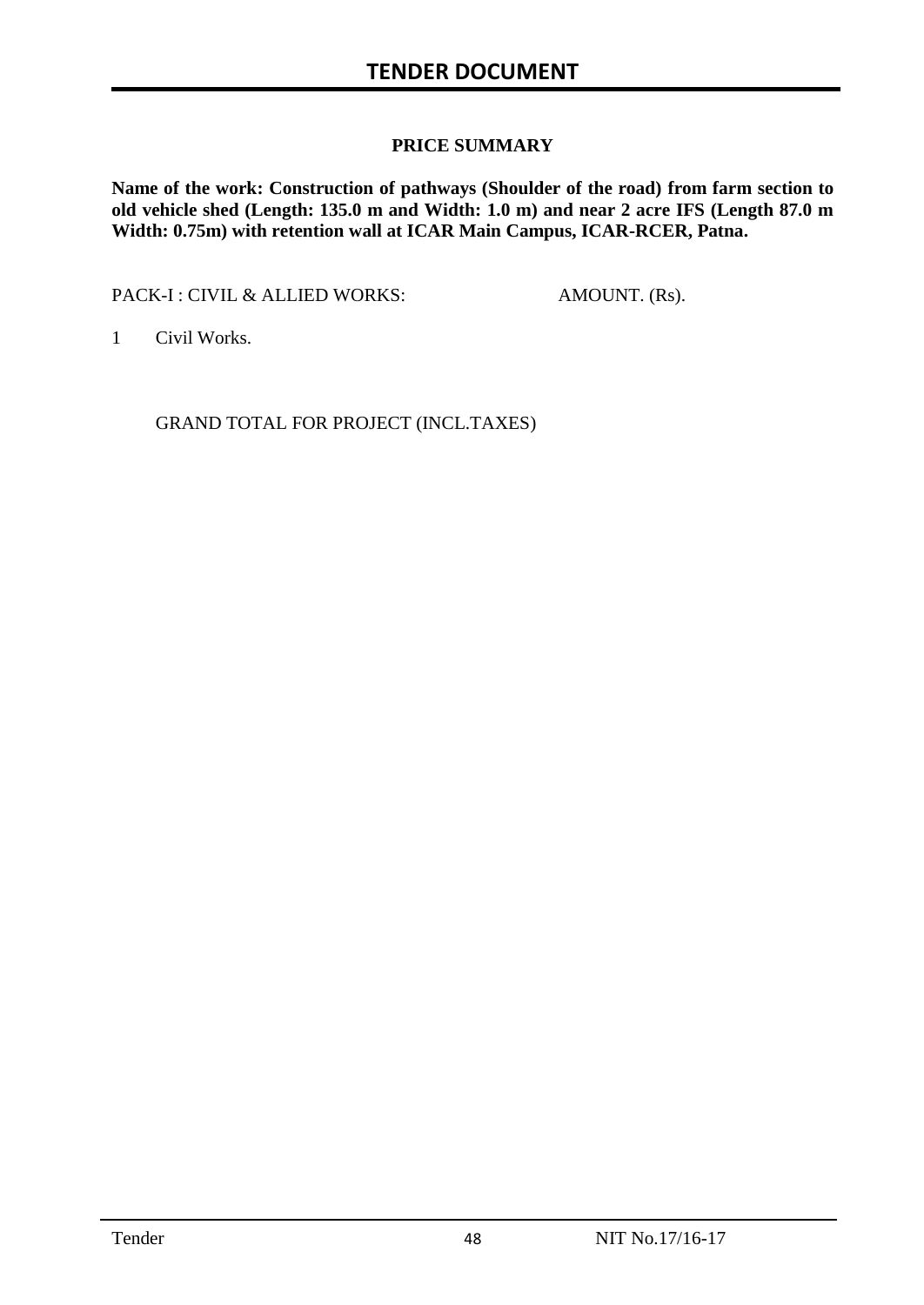**Price Schedule for: Construction of pathways (Shoulder of the road) from farm section to old vehicle shed (Length: 135.0 m and Width: 1.0 m) and near 2 acre IFS (Length 87.0 m Width: 0.75m) with retention wall at ICAR Main Campus, ICAR-RCER, Patna.**

| Name of Work:- Construction of pathways (Shoulder of the road) from farm section to old |                                                                                    |            |      |      |               |  |
|-----------------------------------------------------------------------------------------|------------------------------------------------------------------------------------|------------|------|------|---------------|--|
|                                                                                         | vehicle shed (Length: 135.0 m and Width: 1.0 m) and near 2 acre IFS (Length 87.0 m |            |      |      |               |  |
|                                                                                         | Width: 0.75m) with retention wall at ICAR Main Campus, ICAR-RCER, Patna.           |            |      |      |               |  |
| Sl.                                                                                     | <b>Description of item</b>                                                         |            |      |      | <b>Amount</b> |  |
| N <sub>0</sub>                                                                          |                                                                                    | <b>Qty</b> | Unit | Rate | (in Rs.)      |  |
| $\overline{1}$                                                                          | Cleaning grass & surface dressing of ground                                        |            |      |      |               |  |
|                                                                                         | including removing vegetation $&$ in-equalities                                    | 200.25     | sqm  |      |               |  |
|                                                                                         | water, mud, etc not exceeding 15 cm deep and                                       |            |      |      |               |  |
|                                                                                         | disposal of rubbish, lead upto 50 m and lift upto                                  |            |      |      |               |  |
|                                                                                         | 1.5 m. $135x1+87x0.75=200.25$ sqm                                                  |            |      |      |               |  |
| $\overline{2}$                                                                          | Dry brick on edge flooring in required pattern                                     |            |      |      |               |  |
|                                                                                         | with bricks of class designation 7.5 on a bed of 12                                | 277.50     | sqm  |      |               |  |
|                                                                                         | mm mud mortar, including filling joints with sand,                                 |            |      |      |               |  |
|                                                                                         | with common burnt clay non modular bricks.                                         |            |      |      |               |  |
|                                                                                         | $(135x1)+(309)x0.25+87x0.75=277.5$ sqm                                             |            |      |      |               |  |
| $\overline{3}$                                                                          | Earth work in excavation by mechanical means                                       |            |      |      |               |  |
|                                                                                         | (Hydraulic excavator) / manual means over areas                                    | 42.88      | cum  |      |               |  |
|                                                                                         | (exceeding 30cm in depth. 1.5 m in width as well                                   |            |      |      |               |  |
|                                                                                         | as 10 sqm on plan) including disposal of                                           |            |      |      |               |  |
|                                                                                         | excavated earth, lead upto 50m and lift upto 1.5m,                                 |            |      |      |               |  |
|                                                                                         | disposed earth to be levelled and neatly dressed.                                  |            |      |      |               |  |
|                                                                                         | 309x0.25x0.30+87x2x0.91x0.125=42.88cum                                             |            |      |      |               |  |
| $\overline{4}$                                                                          | Supplying & filling sand in plinth or under floor                                  |            |      |      |               |  |
|                                                                                         | including watering, ramming, consolidating and                                     | 13.88      | cum  |      |               |  |
|                                                                                         | dressing with all complete jobs.                                                   |            |      |      |               |  |
|                                                                                         | $[135x1+87x0.75+309x0.25]=13.88$ cum                                               |            |      |      |               |  |
| 5                                                                                       | Providing Brickwork with 1 <sup>st</sup> class brick with                          |            |      |      |               |  |
|                                                                                         | specified motar C: M 1:6 including raking,                                         | 35.87      | cum  |      |               |  |
|                                                                                         | scaffolding, curing etc with all complete job                                      |            |      |      |               |  |
|                                                                                         | $[135x0.56+87x0.78 x0.25=35.87]$ cum                                               |            |      |      |               |  |
| 6                                                                                       | Cement concrete flooring 1:2:4 finished with a                                     | 277.5      | sqm  |      |               |  |
|                                                                                         | floating coat of neat cement, including cement                                     |            |      |      |               |  |
|                                                                                         | slurry, but excluding the cost of nosing of steps                                  |            |      |      |               |  |
|                                                                                         | etc. complete 135x1+87x0.75+77.25=277.5 sqm                                        |            |      |      |               |  |
|                                                                                         |                                                                                    |            |      |      |               |  |
|                                                                                         | Total (Rs.)                                                                        |            |      |      |               |  |

#### **(Signature of Contractor/Firm with seal and date)**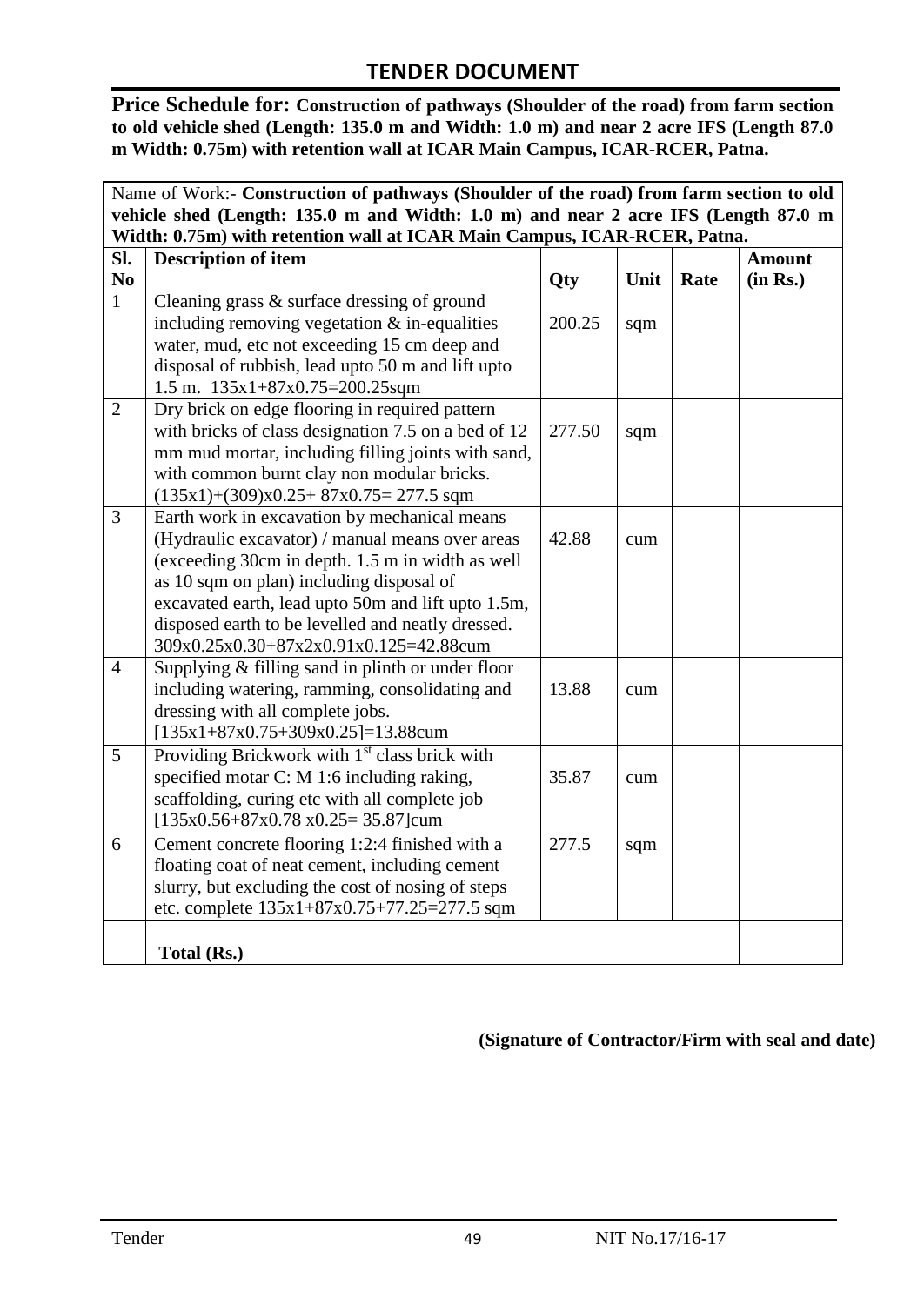#### **CONTRACT FORM**

| This Contract made the |  |                                                                                                          |
|------------------------|--|----------------------------------------------------------------------------------------------------------|
|                        |  | (Month), _______________(Year) between the <b>Hon'ble President</b> of <b>Indian Council of</b>          |
|                        |  | Agricultural Research acting through the Director, ICAR Research Complex for Eastern                     |
|                        |  | <b>Region</b> (Indian Council of Agricultural Research), <b>Patna – 800014</b> (Bihar) (name and address |
|                        |  |                                                                                                          |
|                        |  | (name and address of contractor) (hereinafter called "the <b>Contractor</b> " of the other party).       |

WHEREAS the Employer is desirous that the Contractor executes the Work of:-

#### **1. Construction of pathways (Shoulder of the road) from farm section to old vehicle shed (Length: 135.0 m and Width: 1.0 m) and near 2 acre IFS (Length 87.0 m Width: 0.75m) with retention wall at ICAR Main Campus, ICAR-RCER, Patna.**

(Ref. No………………………………….) (name and identification number of contract) (hereinafter called "the **Works**") at ICAR-RCER, Patna -800014 (Bihar) and the **Employer** has accepted the Bid by the **Contractor** for the execution and completion of such works and the remedying of any defects therein, at a contract price of **Rs……………(Rupees …………………………………… only)**

NOW, THEREFORE, IT IS HEREBY AGREED BETWEEN THE PARTIES AS FOLLOWS:

- 1. In this Contract, words and expressions shall assume the same meanings as are respectively assigned to them in the conditions of Contract hereinafter referred to and they shall be deemed to form and be read and construed as part of this Agreement.
- 2. In consideration of the payments to be made by the Employer to the Contractor as hereinafter mentioned, the Contractor hereby covenants with the Employer to execute and complete the works and remedy the defects therein in conformity in all aspects with the provisions of the contract.
- 3. The Employer hereby covenants to pay the Contractor in consideration of the execution and completion of the works and in remedying the defects wherein the Contract Price or such other sum as may become payable under the provisions of the Contract at the times and in the manner prescribed by the Contract.
- 4. The following documents shall be deemed to form and be read and construed as part of this Contract, viz.:
	- i) Letter of Acceptance
	- ii) Notice to proceed with the works
	- iii) Contractor"s Bid
	- iv) Bidding data
	- v) General conditions of contract (including special conditions of contract)
	- vi) Specifications
	- vii) Drawings
	- viii) Bill of quantities
	- ix) Any other documents listed in the contract data as forming part of the contract